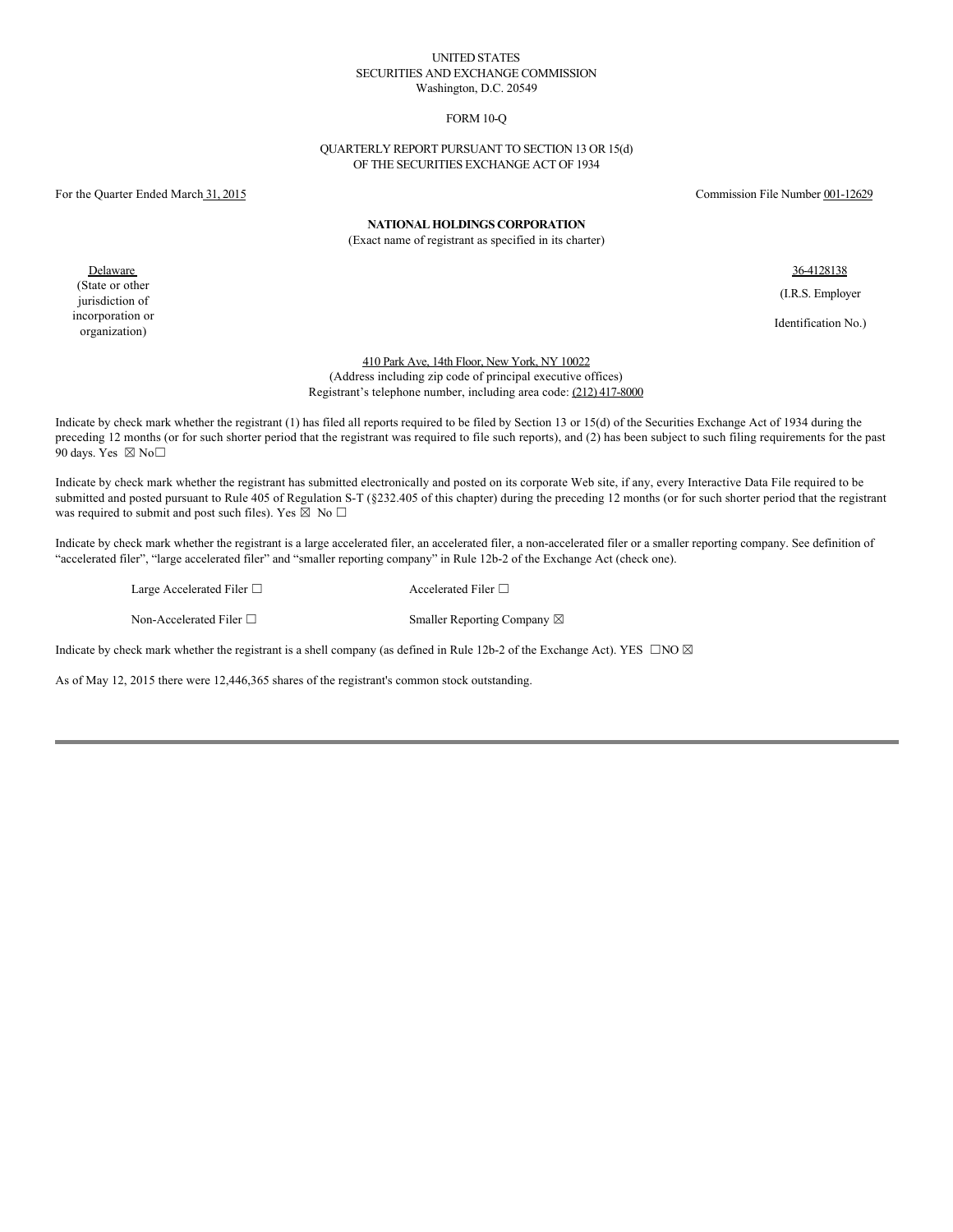# **NATIONAL HOLDINGS CORPORATION FORM 10-Q QUARTERLY PERIOD ENDED MARCH 31, 2015**

# **INDEX**

#### **PART I – FINANCIAL INFORMATION**

| Item 1 – Unaudited Condensed Financial Statements                                                                      |                |
|------------------------------------------------------------------------------------------------------------------------|----------------|
| Condensed Consolidated Statements of Financial Condition as of March 31, 2015 and September 30, 2014                   | $\overline{4}$ |
| Condensed Consolidated Statements of Operations for the Three and Six months ended March 31, 2015 and 2014             | 5              |
| Condensed Consolidated Statements of Changes in Stockholders' Equity for the Three and Six months ended March 31, 2015 | 6              |
| Condensed Consolidated Statements of Cash Flows for the Six months ended March 31, 2015 and 2014                       | $\overline{7}$ |
| Condensed Notes to Consolidated Financial Statements                                                                   | 8              |
| Item 2 – Management's Discussion and Analysis of Financial Condition and Results of Operations                         | 18             |
| Item 3 – Quantitative and Qualitative Disclosures About Market Risk                                                    | 26             |
| Item 4 – Controls and Procedures                                                                                       | 27             |
| <b>PART II - OTHER INFORMATION</b>                                                                                     |                |
| Item $1 -$ Legal Proceedings                                                                                           | 28             |
| Item $1A - Risk Factors$                                                                                               | 28             |
| Item 2 – Unregistered Sales of Equity Securities and Use of Proceeds                                                   | 28             |
| Item 3 - Defaults Upon Senior Securities                                                                               | 28             |
| Item 4 - Mine Safety Disclosures                                                                                       | 28             |
| Item 5 - Other Information                                                                                             | 28             |
| Item $6 -$ Exhibits                                                                                                    | 28             |
| Signatures                                                                                                             | 29             |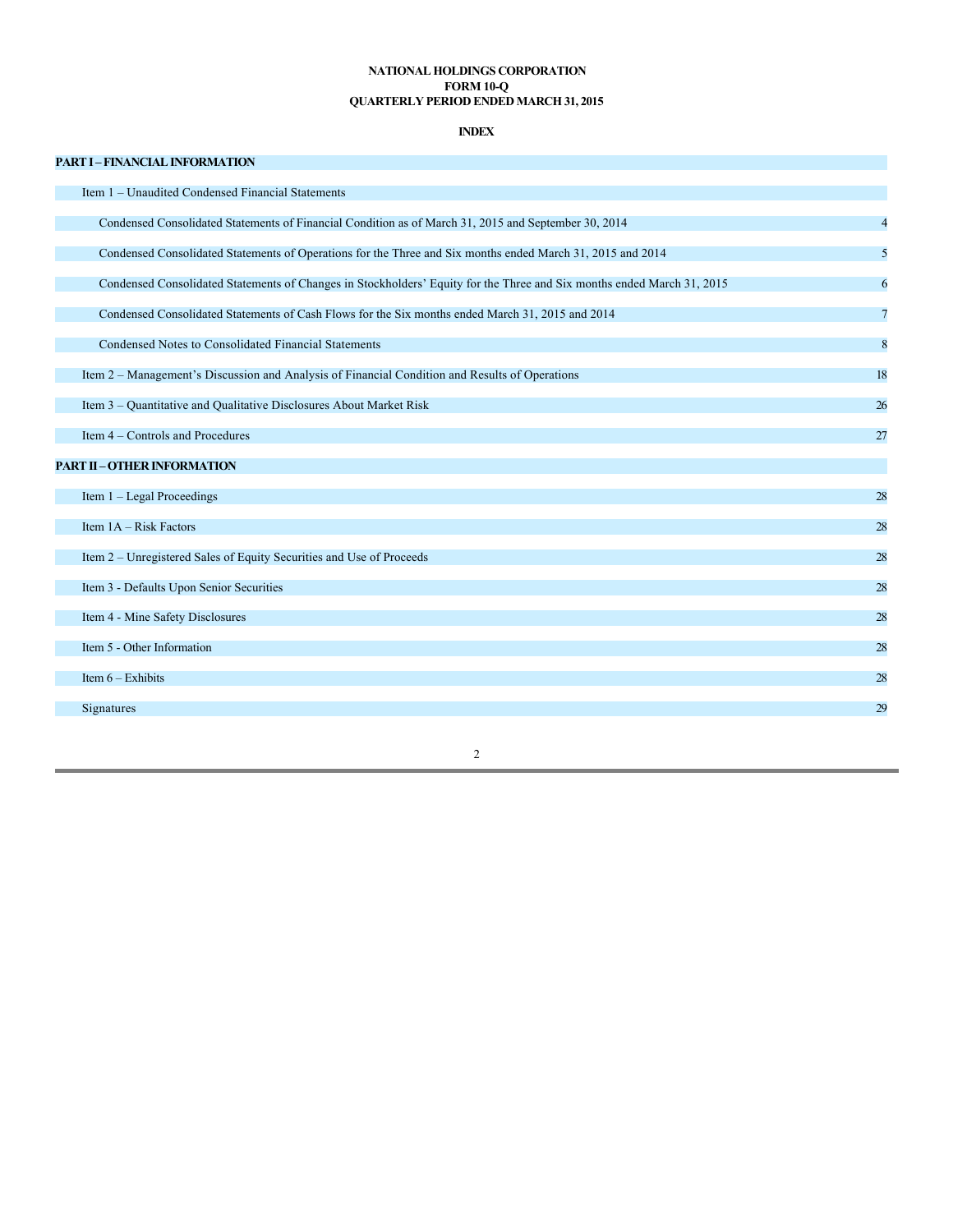### **FORWARD-LOOKING STATEMENTS**

The following information provides cautionary statements under the safe harbor provisions of the Private Securities Litigation Reform Act of 1995. We identify important factors that could cause our actual results to differ materially from those projected in forward-looking statements we make in this report or in other documents that reference this report. All statements that express or involve discussions as to: expectations, beliefs, plans, objectives, assumptions or future events or performance (often, but not always, identified through the use of words or phrases such as we or our management believes, expects, anticipates or hopes and words or phrases such as will result, are expected to, will continue, is anticipated, estimated, projection and outlook, and words of similar import) are not statements of historical facts and may be forward-looking. These forward-looking statements are based largely on our expectations and are subject to a number of risks and uncertainties including, but not limited to, economic, competitive, regulatory, growth strategies, available financing and other factors discussed elsewhere in this report and in the documents filed by us with the Securities and Exchange Commission ("SEC"). Many of these factors are beyond our control. Actual results could differ materially from the forward-looking statements we make in this report or in other documents that reference this report. In light of these risks and uncertainties, there can be no assurance that the results anticipated in the forward-looking information contained in this report or other documents that reference this report will, in fact, occur.

These forward-looking statements involve estimates, assumptions and uncertainties, and, accordingly, actual results could differ materially from those expressed in the forward-looking statements. These uncertainties include, among others, the following: (i) the inability of our broker-dealer operations to operate profitably in the face of intense competition from larger full service and discount brokers; (ii) a general decrease in merger and acquisition activities and our potential inability to receive success fees as a result of transactions not being completed; (iii) increased competition from business development portals; (iv) technological changes; (v) our potential inability to implement our growth strategy through acquisitions or joint ventures; and (vi) our potential inability to secure additional debt or equity financing.

Any forward-looking statement speaks only as of the date on which such statement is made, and we undertake no obligation to update any forward-looking statement to reflect events or circumstances after the date on which such statement is made or to reflect the occurrence of unanticipated events, except as required by law. New factors emerge from time to time and it is not possible for our management to predict all of such factors, nor can our management assess the impact of each such factor on the business or the extent to which any factor, or combination of factors, may cause actual results to differ materially from those contained in any forward-looking statement.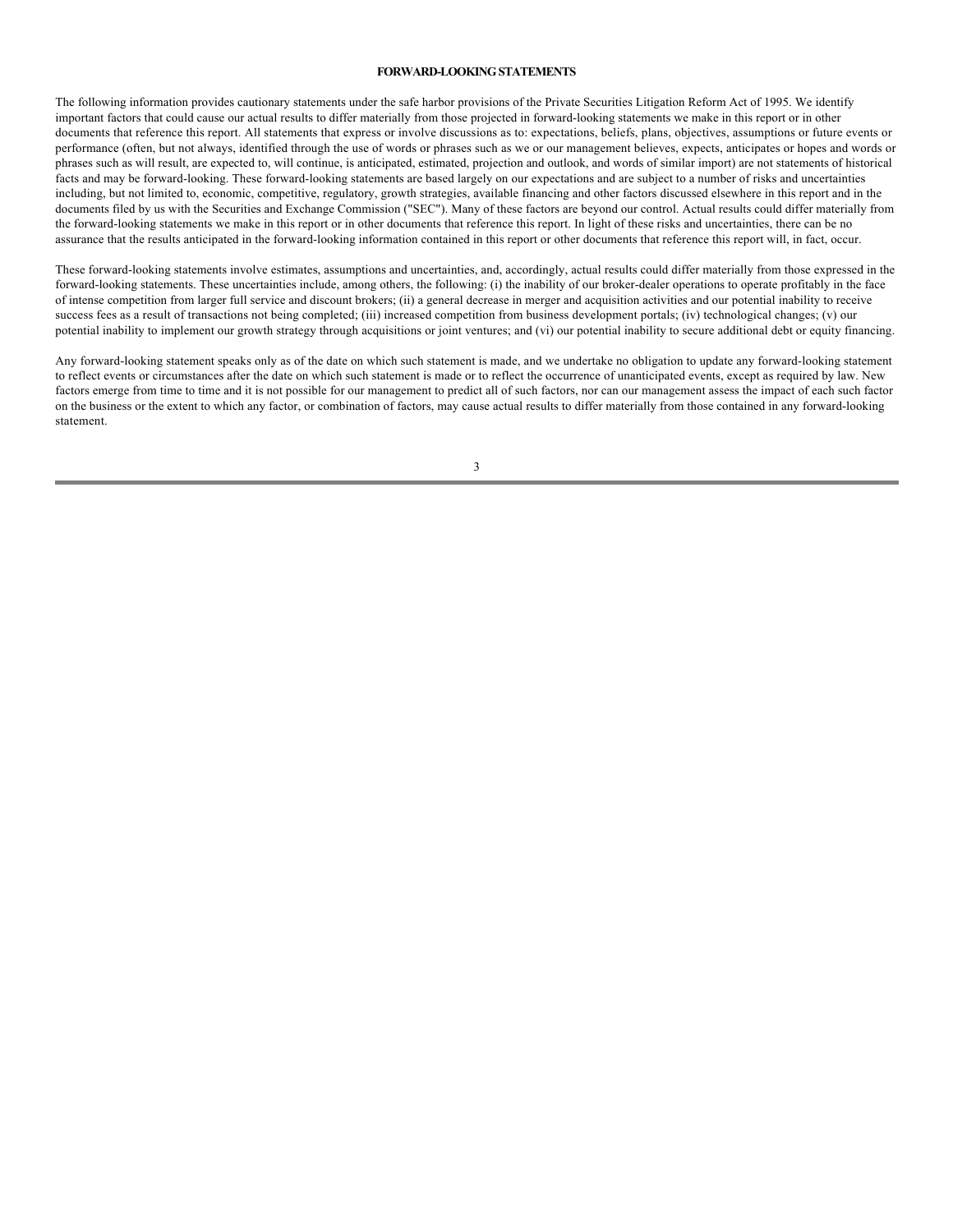# **PART I. FINANCIAL INFORMATION ITEM I. FINANCIAL STATEMENTS**

# **NATIONAL HOLDINGS CORPORATION AND SUBSIDIARIES CONDENSED CONSOLIDATED STATEMENTS OF FINANCIAL CONDITION**

|                                                                                                              |              | March 31,<br>2015<br>(Unaudited) |               | September 30,<br>2014 |
|--------------------------------------------------------------------------------------------------------------|--------------|----------------------------------|---------------|-----------------------|
| <b>ASSETS</b>                                                                                                |              |                                  |               |                       |
|                                                                                                              |              |                                  |               |                       |
| Cash                                                                                                         | \$           | 23,924,000                       | <sup>\$</sup> | 24,465,000            |
| Restricted cash                                                                                              |              | 217,000                          |               | 92,000                |
| Cash deposits with clearing organizations                                                                    |              | 1,005,000                        |               | 1,005,000             |
| Securities owned, at fair value                                                                              |              | 914,000                          |               | 1,061,000             |
| Receivables from broker-dealers and clearing organizations                                                   |              | 3,632,000                        |               | 4,985,000             |
| Forgivable loans receivable                                                                                  |              | 936,000                          |               | 662,000               |
| Other receivables, net                                                                                       |              | 4,277,000                        |               | 3,998,000             |
| Prepaid expenses                                                                                             |              | 1,913,000                        |               | 932,000               |
| Fixed assets, net                                                                                            |              | 804,000                          |               | 752,000               |
| Intangible assets, net                                                                                       |              | 7,755,000                        |               | 7,595,000             |
| Goodwill                                                                                                     |              | 6,531,000                        |               | 6,531,000             |
| Deferred tax asset, net                                                                                      |              | 11,551,000                       |               | 11,925,000            |
| Other assets, principally refundable deposits                                                                |              | 532,000                          |               | 790,000               |
| <b>Total Assets</b>                                                                                          | \$           | 63,991,000                       | S             | 64,793,000            |
|                                                                                                              |              |                                  |               |                       |
| <b>LIABILITIES AND STOCKHOLDERS' EQUITY</b>                                                                  |              |                                  |               |                       |
|                                                                                                              |              |                                  |               |                       |
| <b>Liabilities</b>                                                                                           |              |                                  |               |                       |
| Securities sold, but not yet purchased, at fair value                                                        | $\mathbb{S}$ | 34,000                           | $\mathbf S$   | 55,000                |
| Accrued commissions and payroll payable                                                                      |              | 12,530,000                       |               | 13,520,000            |
| Accounts payable and other liabilities                                                                       |              | 5,118,000                        |               | 5,715,000             |
| Deferred clearing credit                                                                                     |              | 893,000                          |               | 971,000               |
| <b>Total Liabilities</b>                                                                                     |              | 18,575,000                       |               | 20,261,000            |
|                                                                                                              |              |                                  |               |                       |
| <b>Stockholders' Equity</b>                                                                                  |              |                                  |               |                       |
| Preferred stock, \$0.01 par value, 10,000,000 shares authorized; none outstanding                            |              |                                  |               |                       |
| Common stock \$0.02 par value, 150,000,000 shares authorized; 12,446,365 issued and outstanding at March 31, |              |                                  |               |                       |
| 2015 and at September 30, 2014                                                                               |              | 249,000                          |               | 249,000               |
| Additional paid-in-capital                                                                                   |              | 80,090,000                       |               | 79,837,000            |
| Accumulated deficit                                                                                          |              | (34.938,000)                     |               | (35,569,000)          |
|                                                                                                              |              |                                  |               |                       |
| <b>Total National Holdings Corporation Stockholders' Equity</b>                                              |              | 45,401,000                       |               | 44,517,000            |
|                                                                                                              |              |                                  |               |                       |
| Non-Controlling interest                                                                                     |              | 15,000                           |               | 15,000                |
| <b>Total Stockholders' Equity</b>                                                                            |              | 45,416,000                       |               | 44,532,000            |
|                                                                                                              |              |                                  |               |                       |
| <b>Total Liabilities and Stockholders' Equity</b>                                                            | S            | 63,991,000                       | S             | 64,793,000            |

The accompanying notes are an integral part of these unaudited condensed consolidated financial statements.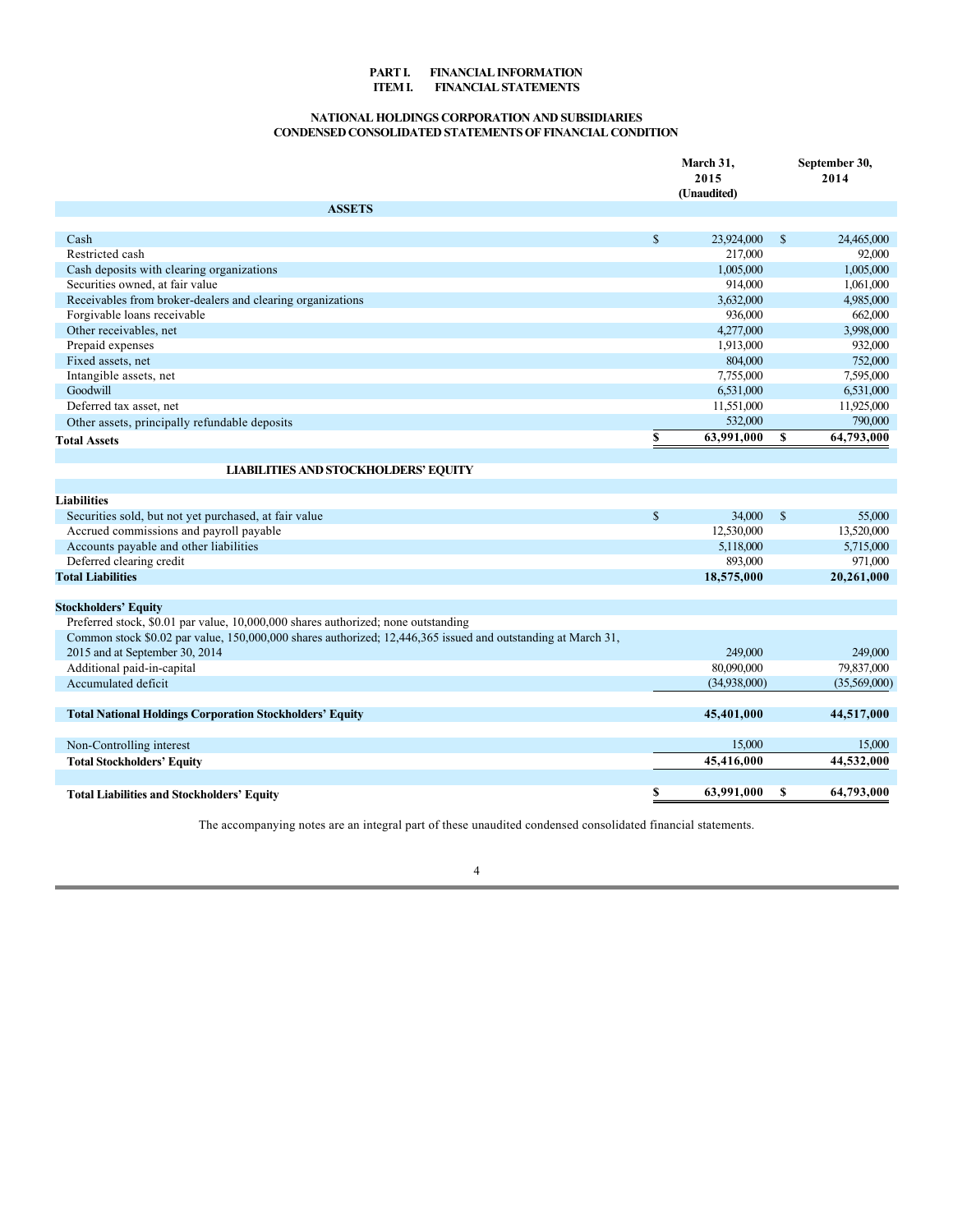# **NATIONAL HOLDINGS CORPORATION AND SUBSIDIARIES CONDENSED CONSOLIDATED STATEMENTS OF OPERATIONS (Unaudited)**

|                                                 |               | <b>Three Month Period Ended</b><br>March 31, |    |            |              | <b>Six Month Period Ended</b><br>March 31, |              |            |  |
|-------------------------------------------------|---------------|----------------------------------------------|----|------------|--------------|--------------------------------------------|--------------|------------|--|
|                                                 |               | 2015                                         |    | 2014       |              | 2015                                       |              | 2014       |  |
| <b>Revenues</b>                                 |               |                                              |    |            |              |                                            |              |            |  |
| Commissions                                     | \$            | 25,746,000                                   | \$ | 30,306,000 | \$           | 50,162,000                                 | \$           | 57,913,000 |  |
| Principal transactions                          |               | 2,705,000                                    |    | 5,983,000  |              | 6,143,000                                  |              | 9,142,000  |  |
| Investment banking                              |               | 4,391,000                                    |    | 5,619,000  |              | 9,513,000                                  |              | 8,952,000  |  |
| Investment advisory                             |               | 3,527,000                                    |    | 3,696,000  |              | 7,352,000                                  |              | 6,936,000  |  |
| Interest and dividends                          |               | 847,000                                      |    | 885,000    |              | 1,678,000                                  |              | 1,817,000  |  |
| Transfer fees and clearing services             |               | 1,853,000                                    |    | 2,452,000  |              | 4,567,000                                  |              | 4,767,000  |  |
| Tax preparation and accounting                  |               | 3,748,000                                    |    | 3,737,000  |              | 4,507,000                                  |              | 4,275,000  |  |
| Other                                           |               | 100,000                                      |    | 55,000     |              | 193,000                                    |              | 112,000    |  |
| <b>Total Revenues</b>                           |               | 42,917,000                                   |    | 52,733,000 |              | 84,115,000                                 |              | 93,914,000 |  |
|                                                 |               |                                              |    |            |              |                                            |              |            |  |
| <b>Operating Expenses</b>                       |               | 36,099,000                                   |    | 41,929,000 |              | 71,387,000                                 |              | 76,528,000 |  |
| Commissions, compensation and fees              |               | 886,000                                      |    | 1,103,000  |              | 1,528,000                                  |              | 2,140,000  |  |
| Clearing fees<br>Communications                 |               | 1,194,000                                    |    | 1,191,000  |              | 2,442,000                                  |              | 2,331,000  |  |
| Occupancy                                       |               | 1,004,000                                    |    | 1,073,000  |              | 2,025,000                                  |              | 2,027,000  |  |
| License and registration                        |               | 467,000                                      |    | 307,000    |              | 867,000                                    |              | 753,000    |  |
| Professional fees                               |               | 1,095,000                                    |    | 1,228,000  |              | 1,820,000                                  |              | 2,098,000  |  |
| Interest                                        |               | 2,000                                        |    | 8,000      |              | 6,000                                      |              | 24,000     |  |
| Depreciation and amortization                   |               | 294,000                                      |    | 298,000    |              | 568,000                                    |              | 562,000    |  |
| Other administrative expenses                   |               | 1,343,000                                    |    | 1,902,000  |              | 2,424,000                                  |              | 2,691,000  |  |
|                                                 |               | 42,384,000                                   |    | 49,039,000 |              | 83,067,000                                 |              | 89,154,000 |  |
| <b>Total Operating Expenses</b>                 |               |                                              |    |            |              |                                            |              |            |  |
| <b>Income before Income Tax Expense</b>         |               | 533,000                                      |    | 3,694,000  |              | 1,048,000                                  |              | 4,760,000  |  |
|                                                 |               |                                              |    |            |              |                                            |              |            |  |
| Income tax expense                              |               | 196,000                                      |    | 134,000    |              | 417,000                                    |              | 241,000    |  |
| <b>Net Income</b>                               | \$            | 337,000                                      | S  | 3,560,000  | $\mathbf{s}$ | 631,000                                    | $\mathbf{s}$ | 4,519,000  |  |
| Net income per share of common stock - Basic    | $\frac{1}{2}$ | 0.03                                         | \$ | 0.29       | \$           | 0.05                                       | \$           | 0.37       |  |
|                                                 | \$            | 0.03                                         | S  | 0.28       | \$           | 0.05                                       | \$           | 0.37       |  |
| Net income per share of common stock - Diluted  |               |                                              |    |            |              |                                            |              |            |  |
| Weighted number of shares outstanding - Basic   |               | 12,446,365                                   |    | 12,324,689 |              | 12,446,365                                 |              | 12,150,330 |  |
| Weighted number of shares outstanding - Diluted |               | 12,502,758                                   |    | 12,502,307 |              | 12,497,628                                 |              | 12,301,330 |  |

The accompanying notes are an integral part of these unaudited condensed consolidated financial statements.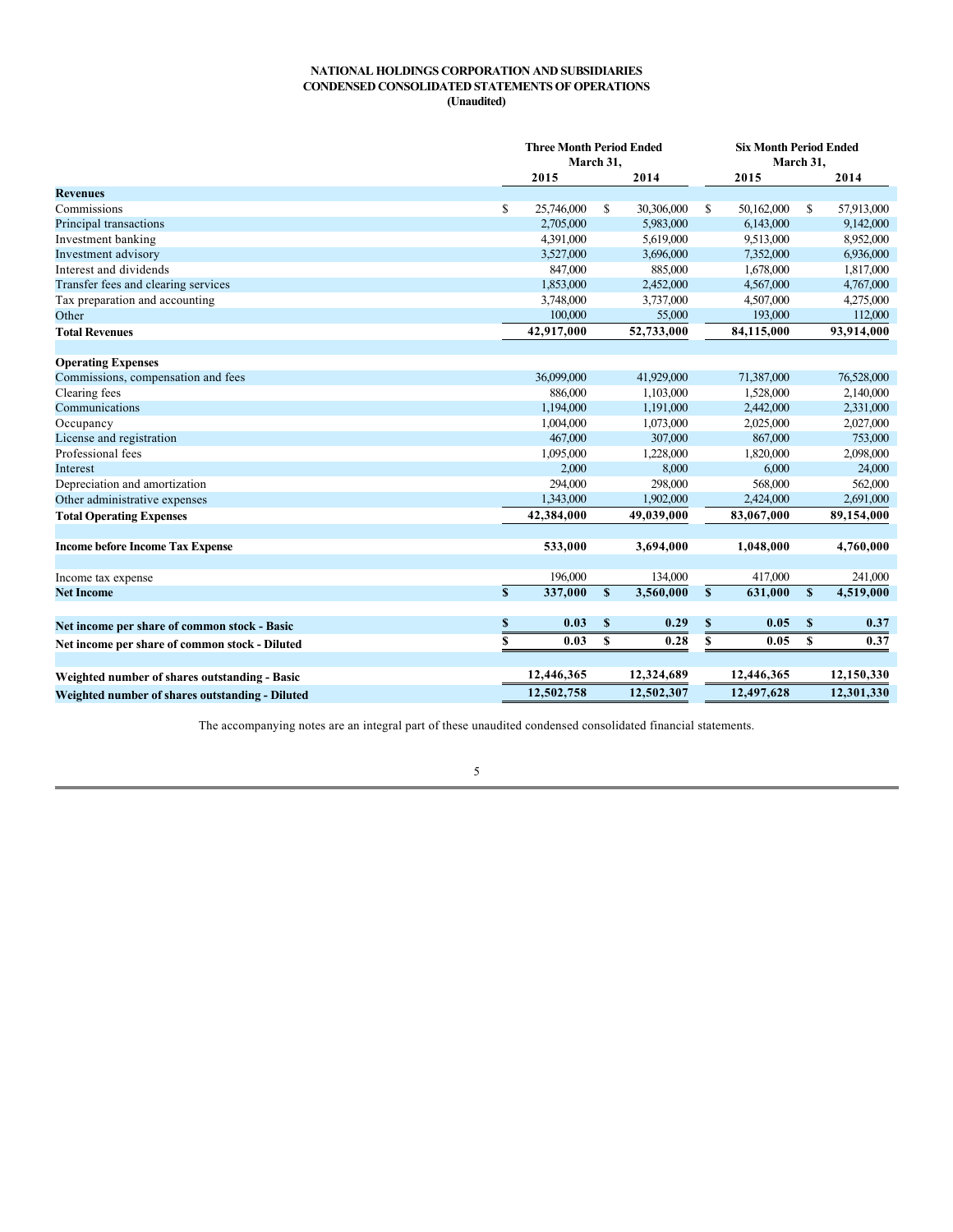# **NATIONAL HOLDINGS CORPORATION AND SUBSIDIARIES CONDENSED CONSOLIDATED STATEMENT OF CHANGES IN STOCKHOLDERS' EQUITY (Unaudited) FOR THE SIX MONTHS ENDED MARCH 31, 2015**

|                                          | Common Stock  |         |         | Additional<br>Paid-in- |         | Accumulated  |          | Non-Controlling | Total<br>Stockholders |
|------------------------------------------|---------------|---------|---------|------------------------|---------|--------------|----------|-----------------|-----------------------|
|                                          | <b>Shares</b> |         | Capital |                        | Deficit |              | Interest |                 | Equity                |
| Balance, September 30, 2014*             | 12,446,365    | 249,000 |         | 79,837,000             |         | (35,569,000) | S        | 15,000          | 44,532,000            |
|                                          |               |         |         |                        |         |              |          |                 |                       |
| Stock-based compensation – stock options |               |         |         | 144,000                |         |              |          |                 | 144,000               |
|                                          |               |         |         |                        |         |              |          |                 |                       |
| Stock- based compensation for restricted |               |         |         |                        |         |              |          |                 |                       |
| stock units                              |               |         |         | 109,000                |         |              |          |                 | 109,000               |
|                                          |               |         |         |                        |         |              |          |                 |                       |
| Net income                               |               |         |         |                        |         | 631,000      |          |                 | 631,000               |
|                                          |               |         |         |                        |         |              |          |                 |                       |
| Balance, March 31, 2015                  | 12,446,365    | 249,000 |         | 80,090,000             |         | (34.938.000) |          | 15,000          | 45,416,000            |

\*Reflects split adjusted shares and amounts for par value of common stock and additional paid in capital including the issuance of 887 shares for roundup of fractional shares.

The accompanying notes are an integral part of these unaudited condensed consolidated financial statements.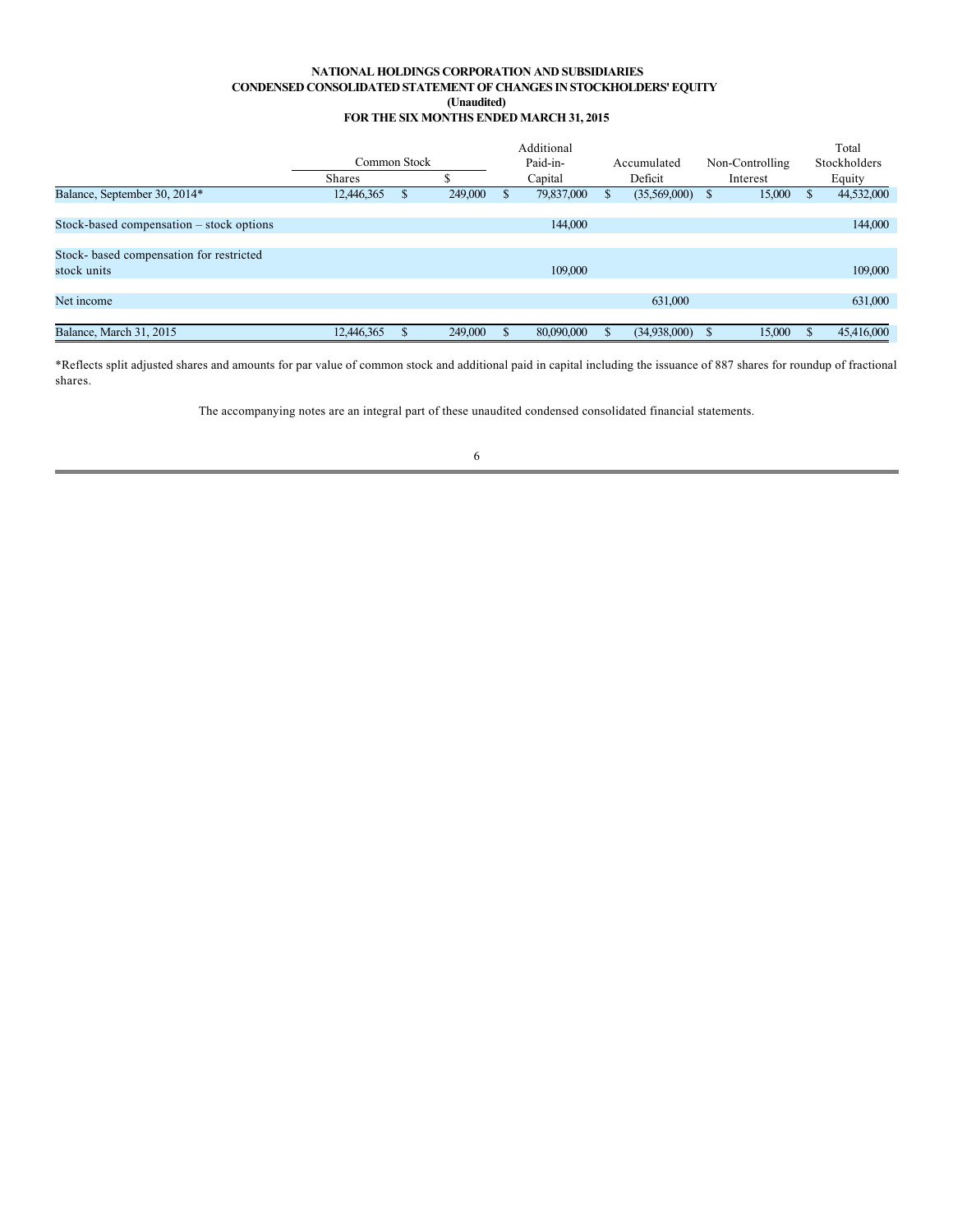# **NATIONAL HOLDINGS CORPORATION AND SUBSIDIARIES CONDENSED CONSOLIDATED STATEMENTS OF CASH FLOWS (Unaudited)**

|                                                                                            | <b>Six Month Period Ended</b><br>March 31, |                         |                    |
|--------------------------------------------------------------------------------------------|--------------------------------------------|-------------------------|--------------------|
|                                                                                            | 2015                                       |                         | 2014               |
| <b>CASH FLOWS FROM OPERATING ACTIVITIES</b>                                                |                                            |                         |                    |
| Net income                                                                                 | \$<br>631,000                              | \$                      | 4,519,000          |
| Adjustments to reconcile net income to net cash (used in) provided by operating activities |                                            |                         |                    |
| Depreciation and amortization                                                              | 568,000<br>149,000                         |                         | 563,000<br>105,000 |
| Amortization of forgivable loans to registered representatives<br>Stock-based compensation | 253,000                                    |                         | 425,000            |
| Provision for doubtful accounts                                                            | 173,000                                    |                         | 197,000            |
| Amortization of deferred clearing credit                                                   | (78,000)                                   |                         | (50,000)           |
| Deferred tax expense                                                                       | 374,000                                    |                         |                    |
| Changes in assets and liabilities, net of effects of acquisition                           |                                            |                         |                    |
| Cash deposits with clearing organizations                                                  |                                            |                         | 242,000            |
| Receivables from broker-dealers and clearing organizations                                 | 1,353,000                                  |                         | 1,786,000          |
| Other receivables, net                                                                     | (452,000)                                  |                         | (1,497,000)        |
| Restricted cash                                                                            | (125,000)                                  |                         |                    |
| Forgivable loans receivable                                                                | (423,000)                                  |                         | 63,000             |
| Securities owned, at fair value                                                            | 147,000                                    |                         | (223,000)          |
| Other assets, principally refundable deposits                                              | 258,000                                    |                         | (175,000)          |
| Prepaid expenses                                                                           | (981,000)                                  |                         | (324,000)          |
| Accounts payable, accrued expenses and other liabilities                                   | (2,156,000)                                |                         | (461,000)          |
| Securities sold, but not yet purchased, at fair value                                      | (21,000)                                   |                         | 67,000             |
| Net cash (used in) provided by operating activities                                        | (330,000)                                  |                         | 5,237,000          |
| <b>CASH FLOWS FROM INVESTING ACTIVITIES</b>                                                |                                            |                         |                    |
| Cash acquired in acquisition                                                               |                                            |                         | 1,654,000          |
| Purchase of fixed assets                                                                   | (211,000)                                  |                         | (72,000)           |
| Net cash (used in) provided by investing activities                                        | (211,000)                                  |                         | 1,582,000          |
| <b>CASH FLOWS FROM FINANCING ACTIVITIES</b>                                                |                                            |                         |                    |
| Payment of certain liabilities of acquired entity                                          |                                            |                         | (5,400,000)        |
| Net cash used in financing activities                                                      |                                            |                         | (5,400,000)        |
| NET (DECREASE) INCREASE IN CASH                                                            | (541,000)                                  |                         | 1,419,000          |
| <b>CASH BALANCE</b>                                                                        |                                            |                         |                    |
| <b>Beginning of the period</b>                                                             | 24,465,000                                 |                         | 19,985,000         |
|                                                                                            | \$<br>23,924,000                           | \$                      | 21,404,000         |
| End of the period                                                                          |                                            |                         |                    |
| SUPPLEMENTAL DISCLOSURES OF CASH FLOW INFORMATION                                          |                                            |                         |                    |
| Cash paid during the period for:                                                           |                                            |                         |                    |
| Interest                                                                                   | \$<br>2,000                                | \$                      | 24,000             |
| Income taxes                                                                               | \$<br>1,123,000                            | $\overline{\mathbb{S}}$ | 33,000             |
| SUPPLEMENTAL DISCLOSURES OF NONCASH INVESTING AND FINANCING ACTIVITIES<br>Acquisitions:    |                                            |                         |                    |
| Tangible assets acquired, excluding cash                                                   | \$                                         | \$                      | 3,933,000          |
| Identifiable intangible assets acquired                                                    | \$<br>569,000                              | \$                      | 8,350,000          |
| Goodwill                                                                                   | \$                                         | \$                      | 6,531,000          |
|                                                                                            | \$                                         |                         | 11,628,000         |
| Liabilities assumed                                                                        |                                            |                         |                    |
| Common stock issued                                                                        |                                            | S                       | 8,840,000          |
| Contingent consideration payable                                                           | \$<br>569,000                              | \$                      |                    |

The accompanying notes are an integral part of these unaudited condensed consolidated financial statements.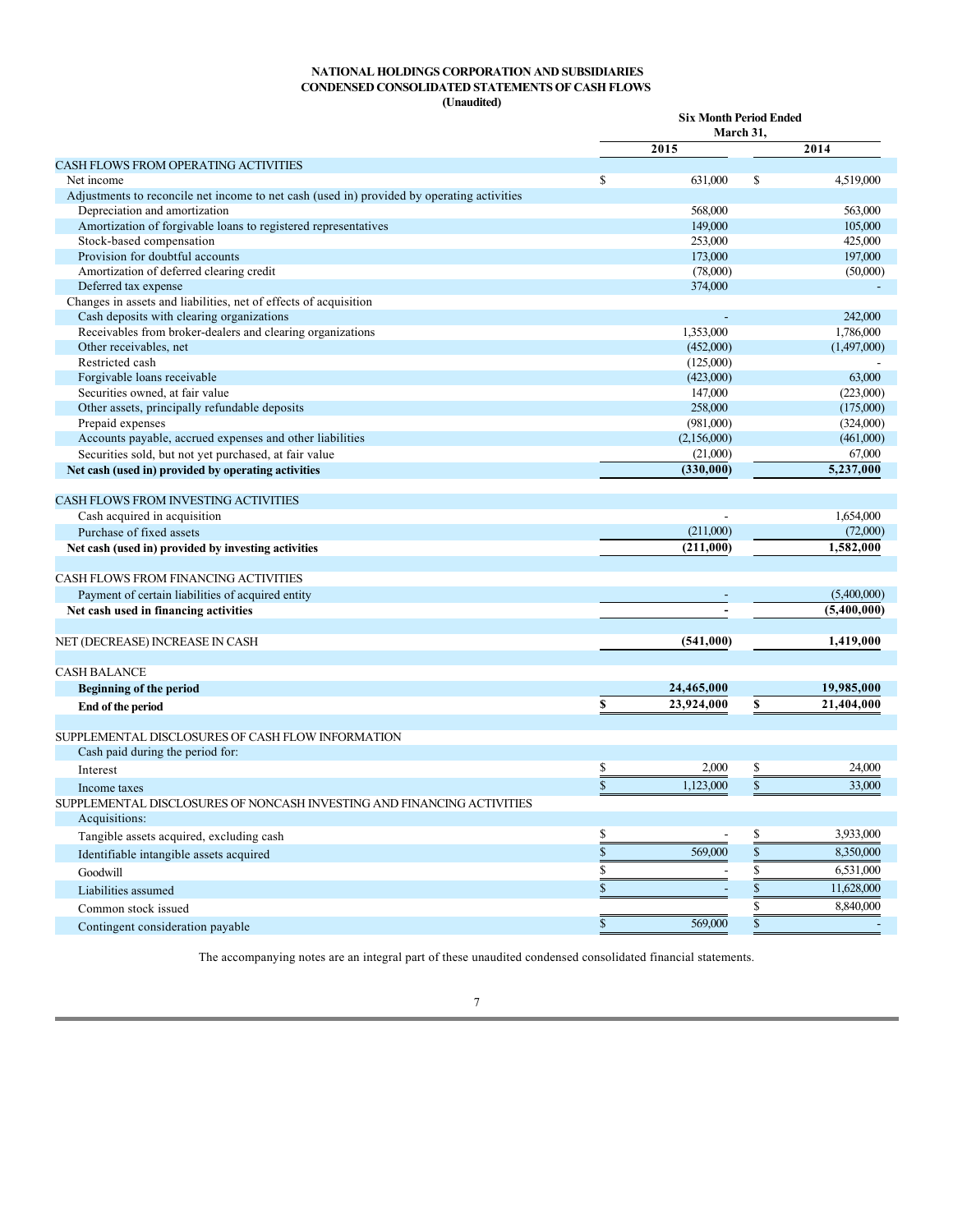## **NATIONAL HOLDINGS CORPORATION AND SUBSIDIARIES CONDENSED NOTES TO CONSOLIDATED FINANCIAL STATEMENTS MARCH 31, 2015 (UNAUDITED)**

### **NOTE 1. BASIS OF PRESENTATION**

The accompanying condensed consolidated financial statements of National Holdings Corporation, a Delaware corporation ("National" or the "Company"), have been prepared in accordance with generally accepted accounting principles in the United States ("GAAP") for interim financial statements and with the instructions to Form 10-Q and Rule 10-01 of Regulation S-X. Accordingly, they do not include all of the information and disclosures required for annual financial statements. In the opinion of management, all adjustments (consisting of normal recurring accruals) considered necessary for a fair presentation have been included. The condensed consolidated financial statements as of March 31, 2015 and for the three and six months ended March 31, 2015 and 2014 are unaudited. The results of operations for the interim periods are not necessarily indicative of the results of operations for the respective fiscal years. The consolidated statement of financial condition at September 30, 2014 has been derived from the audited financial statements at that date, but does not include all of the information and notes required by GAAP for complete financial statement presentation. The accompanying consolidated financial information should be read in conjunction with the Company's Annual Report on Form 10- K for the fiscal year ended September 30, 2014 for additional disclosures and accounting policies.

In February 2015, the board of directors declared a 1 for 10 reverse stock split of the Company's common stock. All share and per share information has been restated for all prior periods presented giving retroactive effect to the reverse stock split.

Certain items in the consolidated statement of operations for the fiscal 2014 periods have been reclassified to conform to the presentation in the fiscal 2015 periods. In addition, the condensed consolidated statements of operations and cash flows for the three and six months ended March 31, 2014 have been retrospectively adjusted to reflect measurement period adjustments of preliminary allocations of the purchase price related to the Gilman Ciocia, Inc. ("Gilman") acquisition (see Note 7) which was finalized in the fourth quarter of fiscal year 2014. The effect of the measurement period adjustments was to reduce identifiable assets acquired by approximately \$2,066,000 with a corresponding increase in goodwill, which resulted in a reduction of amortization of intangibles of \$324,000 and \$593,000 for the three and six month ended March 31, 2014, respectively. The reclassifications and adjustments for the three and six months ended March 2014 are as follows:

|                                                          | For the Three Months Ended |            |            |                | For the Six Months Ended |    |            |  |            |
|----------------------------------------------------------|----------------------------|------------|------------|----------------|--------------------------|----|------------|--|------------|
|                                                          | March 31, 2014             |            |            | March 31, 2014 |                          |    |            |  |            |
|                                                          | As previously              |            |            |                | As previously            |    |            |  |            |
|                                                          | Reported                   | As Revised |            |                |                          |    | Reported   |  | As Revised |
| Total revenues                                           | 52,684,000                 | S          | 52,733,000 | <sup>\$</sup>  | 94,478,000               | S. | 93,914,000 |  |            |
| Total operating expenses                                 | 49,314,000                 |            | 49,039,000 |                | 90,311,000               |    | 89,154,000 |  |            |
| Income before income taxes                               | 3,370,000                  |            | 3,694,000  |                | 4,167,000                |    | 4,760,000  |  |            |
| Income taxes                                             | 134,000                    |            | 134,000    |                | 241,000                  |    | 241,000    |  |            |
| Net income                                               | 3,236,000                  |            | 3,560,000  | <sup>\$</sup>  | 3,926,000                | S. | 4,519,000  |  |            |
| Net income per share attributable to common stockholders |                            |            |            |                |                          |    |            |  |            |
| Basic                                                    | 0.26                       | - 8        | 0.29       | -8             | $0.32 \quad$ \$          |    | 0.37       |  |            |
| Diluted                                                  | 0.26                       |            | 0.28       |                | 0.32                     | -S | 0.37       |  |            |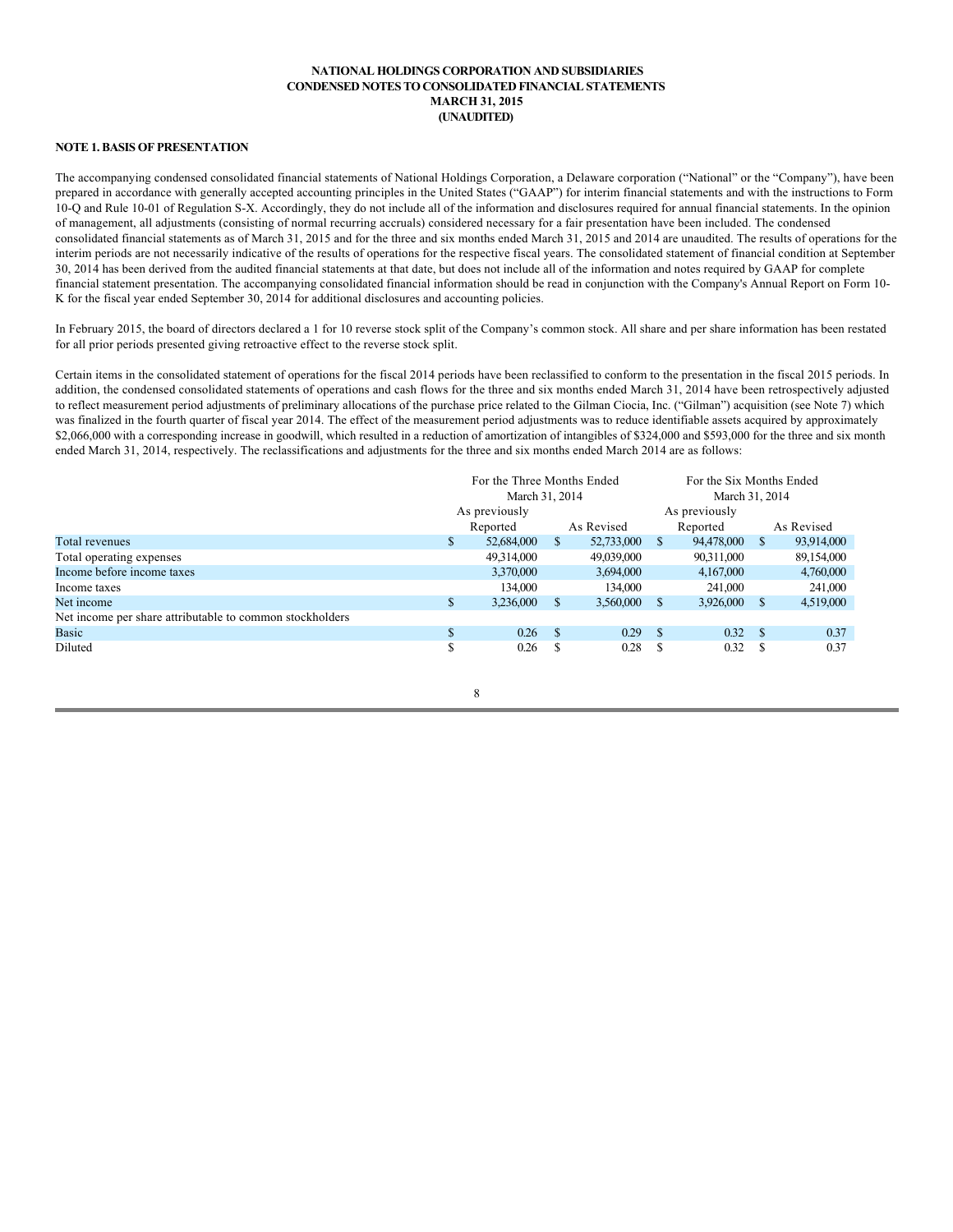### **NOTE 2. ORGANIZATION AND DESCRIPTION OF BUSINESS**

National was organized in 1996 and operates through its wholly owned subsidiaries which principally provide diverse financial services. Through its broker-dealer and investment advisory subsidiaries, the Company (1) offers full service retail brokerage to high net worth individual and institutional clients, (2) provides investment banking, merger, acquisition and advisory services to micro, small and mid-cap high growth companies, (3) engages in trading securities, including making markets in micro and small-cap, NASDAQ and other exchange listed stocks and (4) provides liquidity in the United States Treasury marketplace. Broker-dealer subsidiaries consist of National Securities Corporation ("National Securities" or "NSC") and vFinance Investments, Inc. ("vFinance Investments") (collectively, the "Broker-Dealer Subsidiaries"). As a result of the merger with Gilman in October 2013 (See Note 7), the Company added Prime Capital Services, Inc. ("Prime") to its portfolio of Broker Dealer Subsidiaries, however, in November 2013, National Securities and Prime received approval from the Financial Industry Regulatory Authority ("FINRA") allowing for a mass transfer of Prime's brokers and customer accounts to National Securities. This transfer which was completed on November 22, 2013, was done to reduce overhead and consolidate the administrative and regulatory structures of the two entities. The Company filed a Broker Dealer withdrawal for Prime in January 2014, which was subsequently approved in March 2014 by the FINRA and the SEC. The Broker-Dealer Subsidiaries conduct a national securities brokerage business through their main offices in New York City, Boca Raton, Florida, and Seattle, Washington. The Broker-Dealer subsidiaries are introducing brokers and clear all transactions through clearing organizations, on a fully disclosed basis. The Broker-Dealer Subsidiaries are registered with the Securities and Exchange Commission ("SEC") and the Commodities and Futures Trading Commission ("CFTC"), and are members of FINRA, Securities Investor Protection Corporation and the National Futures Association.

The Company's wholly-owned subsidiaries, National Asset Management, Inc., a Washington corporation ("NAM"), and Asset and Financial Planning LTD, a New York corporation ("AFP"), which was acquired in the Gilman merger, are federally-registered investment advisers providing asset management advisory services to high net worth clients for a fee based upon a percentage of assets managed. All registered investment advisors and customer accounts of AFP were moved into NAM in May 2014 and AFP has ceased all operations.

The Company's wholly-owned subsidiaries, National Insurance Corporation, a Washington corporation ("National Insurance"), and Prime Financial Services ("Prime Financial"), a Delaware corporation, which was acquired in the Gilman merger, provide fixed insurance products to their clients, including life insurance, disability insurance, long term care insurance and fixed annuities.

The Company's wholly-owned subsidiary Gilman, a Delaware corporation which was acquired in October 2013, provides tax preparation services to individuals and accounting services to small and midsize companies.

The Company's wholly-owned subsidiary, GC Capital Corporation, a Washington corporation, ("GC"), which was acquired in the Gilman merger, provides licensed mortgage brokerage services in the State of Florida.

### **NOTE 3. RECEIVABLES FROM BROKER-DEALERS AND CLEARING ORGANIZATIONS AND OTHER RECEIVABLES**

At March 31, 2015 and September 30, 2014, the receivables of \$3,632,000 and \$4,985,000, respectively, from broker-dealers and clearing organizations represent net amounts due for fees and commissions associated with the Company's retail brokerage business as well as asset based fees revenues associated with the Company's asset management advisory business.

Other receivables, net, at March 31, 2015 and September 30, 2014 of \$4,277,000 and \$3,998,000, respectively, principally represent trailing fees and fees for tax and accounting services and are net of allowance for doubtful accounts of \$509,000 and \$336,000, respectively.

## **NOTE 4. FORGIVABLE LOANS RECEIVABLE**

From time to time, the Company's operating subsidiaries may make loans, evidenced by promissory notes, primarily to newly recruited independent financial advisors as an incentive for their affiliation. The notes receivable balance is comprised of unsecured non-interest-bearing and interest-bearing loans (interest ranging up to 9%). These notes have various schedules for repayment or forgiveness based on production or retention requirements being met and mature at various dates through 2020. Forgiveness of loans amounted to \$149,000 and \$105,000 for six months ended March 31, 2015 and 2014, respectively, and the related compensation was included in commissions, compensation and fees in the condensed consolidated statements of operations. In the event the advisor's affiliation with the subsidiary terminates, the advisor is required to repay the unamortized balance of any notes payable. The Company provides an allowance for doubtful accounts on the notes based on historical collection experience and continually evaluates the receivables for collectability and possible write-offs where a loss is deemed probable. As of March 31, 2015, and September 30, 2014, no allowance for doubtful accounts was required.

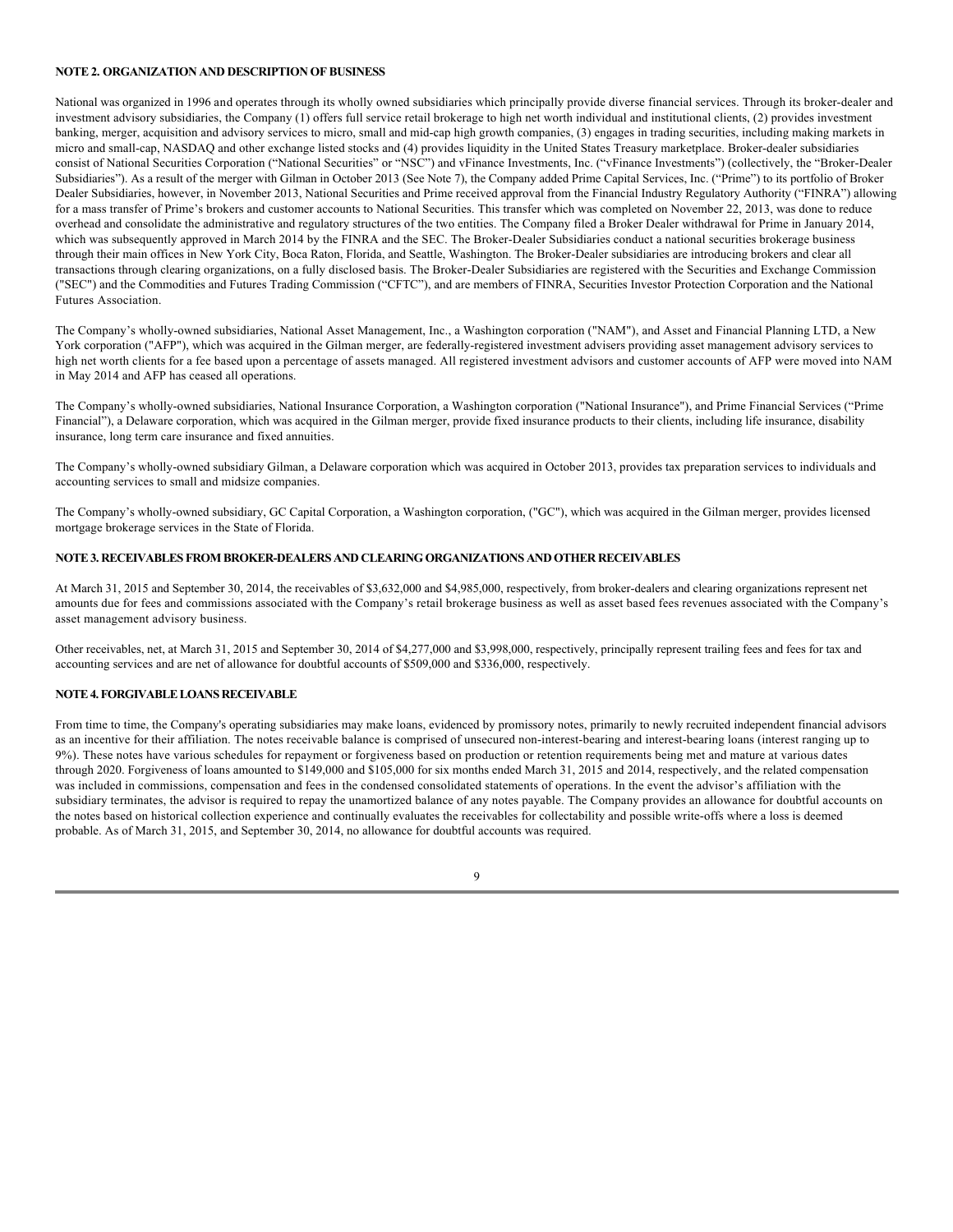Forgivable loan activity for the six months ended March 31, 2015 is as follows:

| Balance, October 1, 2014 | 662,000   |
|--------------------------|-----------|
| Additions                | 483,000   |
| Amortization             | (149,000) |
| Repayments               | (60,000)  |
| Balance, March 31, 2015  | 936,000   |

There were no unamortized loans outstanding attributable to registered representatives who ended their affiliation with the Broker-Dealer Subsidiaries prior to the fulfillment of their obligation.

### **NOTE 5. SECURITIES OWNED AND SECURITIES SOLD, BUT NOT YET PURCHASED AT FAIR VALUE**

Accounting guidance defines fair value as the price that would be received to sell an asset or paid to transfer a liability in an orderly transaction between market participants at the measurement date. Additionally, it requires the use of valuation techniques that maximize the use of observable inputs and minimize the use of unobservable inputs. These inputs are prioritized below:

- Level 1: Observable inputs such as quoted market prices in active markets for identical assets or liabilities Level 2: Observable market-based inputs or unobservable inputs that are corroborated by market data
- Observable market-based inputs or unobservable inputs that are corroborated by market data
- Level 3: Unobservable inputs for which there is little or no market data, which require the use of the reporting entity's own assumptions

The following tables show the fair values of securities owned by the Broker-Dealer Subsidiaries, and securities sold, not yet purchased by such entities, as of March 31, 2015 and September 30, 2014:

# **Fair Value Measurements**

### **As of March 31, 2015**

| Securities owned at fair value                       |              | <b>Level 1</b> |  | <b>Level 2</b> |    | Level 3 |                                   | Total     |  |
|------------------------------------------------------|--------------|----------------|--|----------------|----|---------|-----------------------------------|-----------|--|
| Corporate stocks                                     | \$           | 237,000        |  |                |    |         | <sup>\$</sup><br>$\Delta \sim 10$ | 237,000   |  |
| Municipal bonds                                      |              | 503,000        |  |                |    |         |                                   | 503,000   |  |
| Restricted stock and warrants                        |              |                |  | 174,000        |    |         |                                   | 174,000   |  |
|                                                      |              | 740,000        |  | 174,000        | \$ |         |                                   | 914,000   |  |
| Securities sold, not yet purchased at fair value     |              | <b>Level 1</b> |  | <b>Level 2</b> |    | Level 3 |                                   | Total     |  |
| Municipal bonds                                      |              | 34,000         |  |                | \$ |         |                                   | 34,000    |  |
| As of September 30, 2014                             |              |                |  |                |    |         |                                   |           |  |
| Securities owned at fair value                       |              | <b>Level 1</b> |  | <b>Level 2</b> |    | Level 3 |                                   | Total     |  |
| Corporate stocks                                     | $\mathbb{S}$ | 256,000        |  |                |    |         | $\mathbf S$<br>$\omega_{\rm c}$   | 256,000   |  |
| Municipal bonds                                      |              | 696,000        |  |                |    |         |                                   | 696,000   |  |
| Restricted stock and warrants                        |              |                |  | 109,000        |    |         |                                   | 109,000   |  |
|                                                      |              | 952,000        |  | 109,000        | \$ |         |                                   | 1,061,000 |  |
| Securities sold, but not yet purchased at fair value |              | <b>Level 1</b> |  | <b>Level 2</b> |    | Level 3 |                                   | Total     |  |
| Corporate stocks                                     |              | 55,000         |  |                |    |         |                                   | 55,000    |  |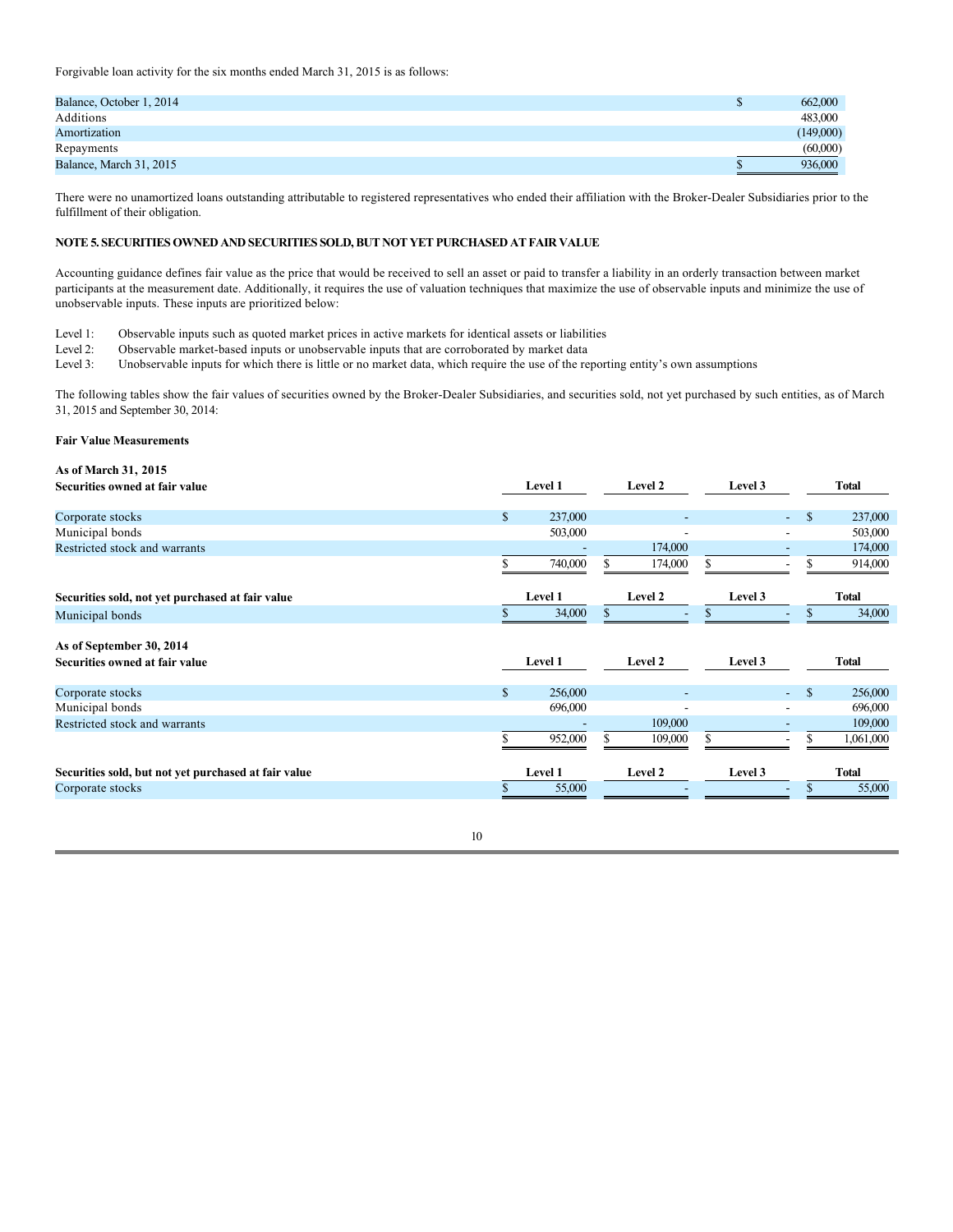## **NOTE 6. FIXED ASSETS**

Fixed assets as of March 31, 2015 and September 30, 2014 consist of the following:

|           |           |           | <b>Estimated Useful</b> |
|-----------|-----------|-----------|-------------------------|
| 2015      |           | 2014      | Lives                   |
| 526,000   |           | 339,000   |                         |
| 151,000   |           | 139,000   |                         |
|           |           |           | Lesser of useful life   |
| 578,000   |           | 566,000   | or term of lease        |
| 453,000   |           | 453,000   |                         |
| 1,708,000 |           | 1,497,000 |                         |
| (904,000) |           | (745,000) |                         |
| 804,000   |           | 752,000   |                         |
|           | March 31. |           | September 30.           |

Depreciation and amortization expense associated with fixed assets for the six months ended March 31, 2015 and 2014 was \$159,000 and \$100,000, respectively.

#### **NOTE 7 - BUSINESS COMBINATIONS**

In February 2015, Gilman acquired certain assets of a tax preparation and accounting business that was deemed to be a business acquisition. The consideration for the transaction consisted of contingent consideration payable in cash having a fair value of \$569,000, for which a liability (included in Accounts payable and other liabilities) was recognized based on the estimated acquisition date fair value of the potential earn-out. The earn-out is based on revenue, as defined in the agreement, during the 48-month period following the closing up to a maximum of \$640,000. The liability was valued using an income-based approach using unobservable inputs (Level 3) and reflects the Company's own assumptions. The liability will be revalued at each Balance Sheet date with changes therein recorded in earnings. There was no change in the estimated fair value of the liability at March 31, 2015. The fair value of the acquired assets was allocated to customer relationships, which will be amortized over seven years. Results of operations of the acquired business are included in the accompanying consolidated statements of operations from the date of acquisition and were not material. In addition, based on materiality, pro forma results are not presented.

On October 15, 2013, the Company completed a merger with Gilman pursuant to the terms and conditions of the Agreement and Plan of Merger (the "Merger Agreement"), dated as of June 20, 2013, by and among the Company, National Acquisition Corp., a Delaware corporation and the Company's wholly-owned subsidiary ("Merger Sub"), and Gilman. Pursuant to the Merger Agreement, Merger Sub was merged with and into Gilman, with Gilman surviving the merger and becoming a wholly-owned subsidiary of the Company. Gilman provides federal, state and local tax preparation services to individuals predominantly in upper and middle income tax brackets and accounting services to small and middle size companies. In addition, through wholly owned subsidiaries, Gilman is engaged in broker-dealer, investment advisory, insurance product sales and mortgage brokerage activities.

Pursuant to the Merger Agreement, the Company issued to Gilman's stockholders 2,266,669 shares of its common stock valued at \$8,840,000 determined based on the closing market price of the Company's common stock on the acquisition date, and became the owner of 100% of the outstanding shares of Gilman's common stock. Additionally, the Company financed repayment of \$5,400,000 of Gilman's liabilities through a capital contribution to Gilman. In August 2013, the Company issued 1,058,333 shares of its common stock pursuant to a private placement which generated net proceeds of \$3,016,000 to partially finance the cash consideration of \$5,400,000.

The purchase price was allocated to the assets acquired and liabilities assumed based on their estimated fair values as follows:

| Assets                   |                 |
|--------------------------|-----------------|
| Current assets           | \$<br>4,833,000 |
| Fixed assets             | 482,000         |
| Other assets             | 272,000         |
| Intangible assets        | 8,350,000       |
| Goodwill                 | 6,531,000       |
| <b>Total Assets</b>      | 20,468,000      |
|                          |                 |
| Liabilities              |                 |
| Current liabilities      | 6,000,000       |
| Long-term liabilities    | 5,628,000       |
| <b>Total Liabilities</b> | 11,628,000      |
| Purchase Price           | 8,840,000       |

The goodwill recognized, none of which is deductible for income tax purposes, is attributable to the assembled workforce of Gilman and to expected synergies and other benefits that the Company believes will result from combining its operations with Gilman's. The intangible assets recognized are primarily attributable to expected increased margins that the Company believes will result from Gilman's existing customer relationships and increased margins from financial planning and tax preparation services that the Company will offer to its existing clients.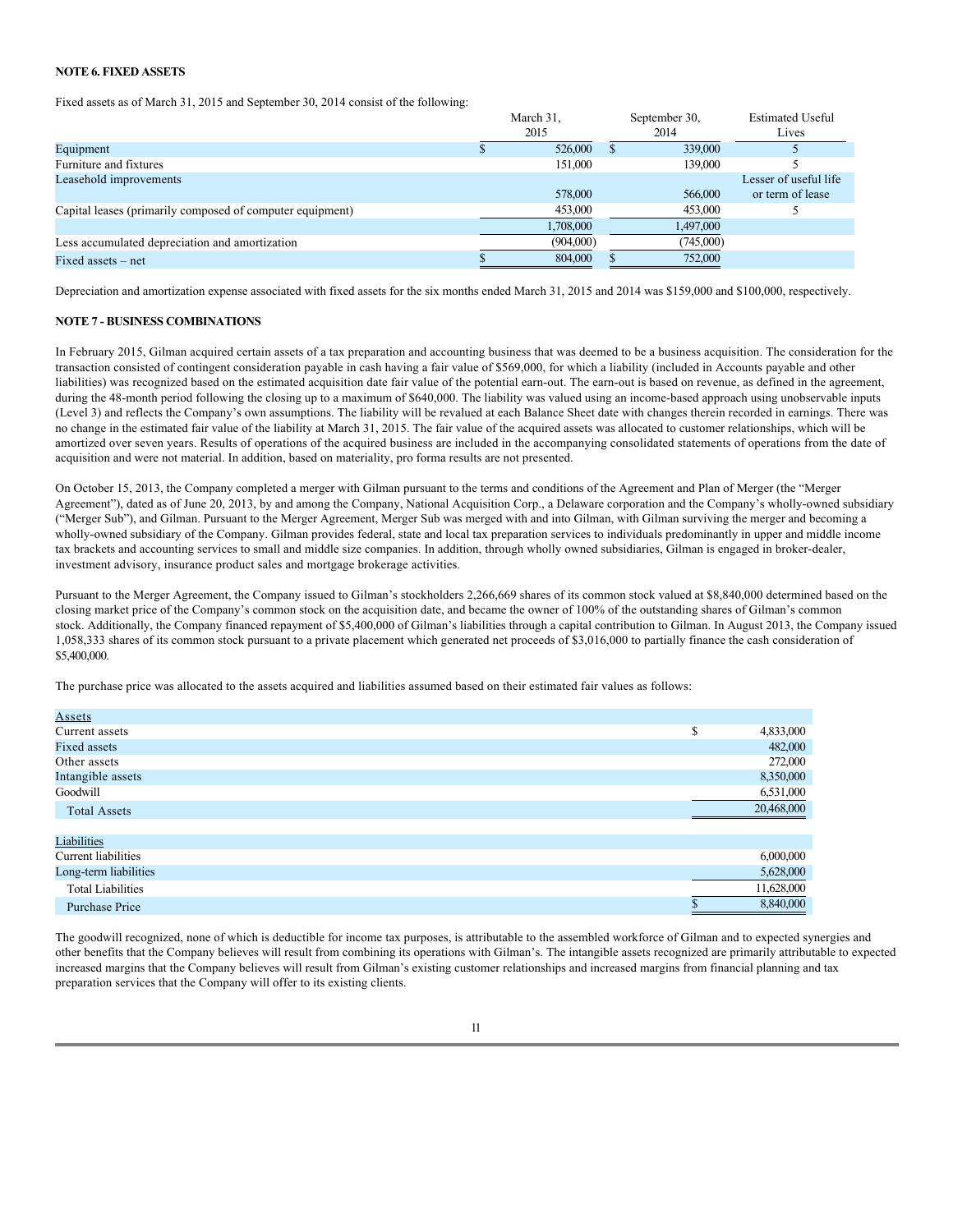The following table presents intangible assets acquired, including \$569,000 attributable to the February 2015 Gilman aquisition, their carrying amount as of March 31, 2015 and their estimated useful lives:

|                        |            |              |                | Estimated   |
|------------------------|------------|--------------|----------------|-------------|
|                        |            | Accumulated  |                | Useful Life |
| Intangible asset       | Fair Value | Amortization | Carrying Value | (years)     |
| Customer relationships | 6,969,000  | 948,000      | 6,021,000      | 7&10        |
| Non-compete            | 296,000    | 216,000      | 80,000         |             |
| <b>Brands</b>          | 1.654.000  | $\sim$       | 1,654,000      | Indefinite  |
|                        | 8,919,000  | ,164,000     | 7,755,000      |             |

Amortization expense associated with intangible assets, for the six months ended March 31, 2015 and 2014 was \$409,000 and \$463,000, respectively.

The estimated future amortization expense of the above intangible assets for the next five fiscal years and thereafter is as follows:

| Year ending   |           |
|---------------|-----------|
| September 30, |           |
| 2015          | 426,000   |
| 2016          | 733,000   |
| 2017          | 719,000   |
| 2018          | 719,000   |
| 2019          | 719,000   |
| Thereafter    | 2,785,000 |
| <b>Total</b>  | 6,101,000 |

Gilman's results of operations are included in the accompanying consolidated financial statements from October 15, 2013, the date of acquisition. The following pro forma consolidated results of operations have been prepared as if the acquisition occurred at October 1, 2013:  $(v_1, v_2, v_3)$ 

|                                                 | (Unaudited)      |
|-------------------------------------------------|------------------|
|                                                 | Six Month Period |
|                                                 | Ended            |
|                                                 | March 31, 2014   |
| Revenues                                        | 95.518,000       |
| Net income attributable to common stockholders  | 3,881,000        |
| Basic earnings per share                        | 0.31             |
| Diluted earnings per share                      | 0.31             |
| Weighted number of shares outstanding – basic   | 12,339,219       |
| Weighted number of shares outstanding – Diluted | 12.490.219       |

These pro forma amounts have been calculated after applying the Company's accounting policies and adjusting the results to reflect, among other things, 1) additional amortization that would have been charged assuming the fair value adjustments to amortizable intangible assets after giving effect to measurement period adjustments (see Note 1), had been applied, 2) the shares issued by the Company to acquire Gilman, and 3) the decrease in interest expense related to Gilman's liabilities paid by the Company. These pro forma results of operations have been prepared for comparative purposes only, and they do not purport to be indicative of the results of operations that actually would have resulted had the acquisition occurred on the date indicated or that may result in the future.

# **NOTE 8. ACCOUNTS PAYABLE AND ACCRUED EXPENSES**

Accounts payable and accrued expenses as of March 31, 2015 and September 30, 2014 consist of the following:

| March 31, |               | September 30, |
|-----------|---------------|---------------|
| 2015      |               | 2014          |
| ÷         | <sup>\$</sup> | 732,000       |
| 606,000   |               | 911,000       |
| 274,000   |               | 294,000       |
| 246,000   |               | 240,000       |
| 364,000   |               | 387,000       |
| 624,000   |               | 838,000       |
| 349,000   |               | 440,000       |
| 91,000    |               | 160,000       |
| 569,000   |               |               |
| 1,995,000 |               | 1,713,000     |
| 5,118,000 | \$.           | 5,715,000     |
|           |               |               |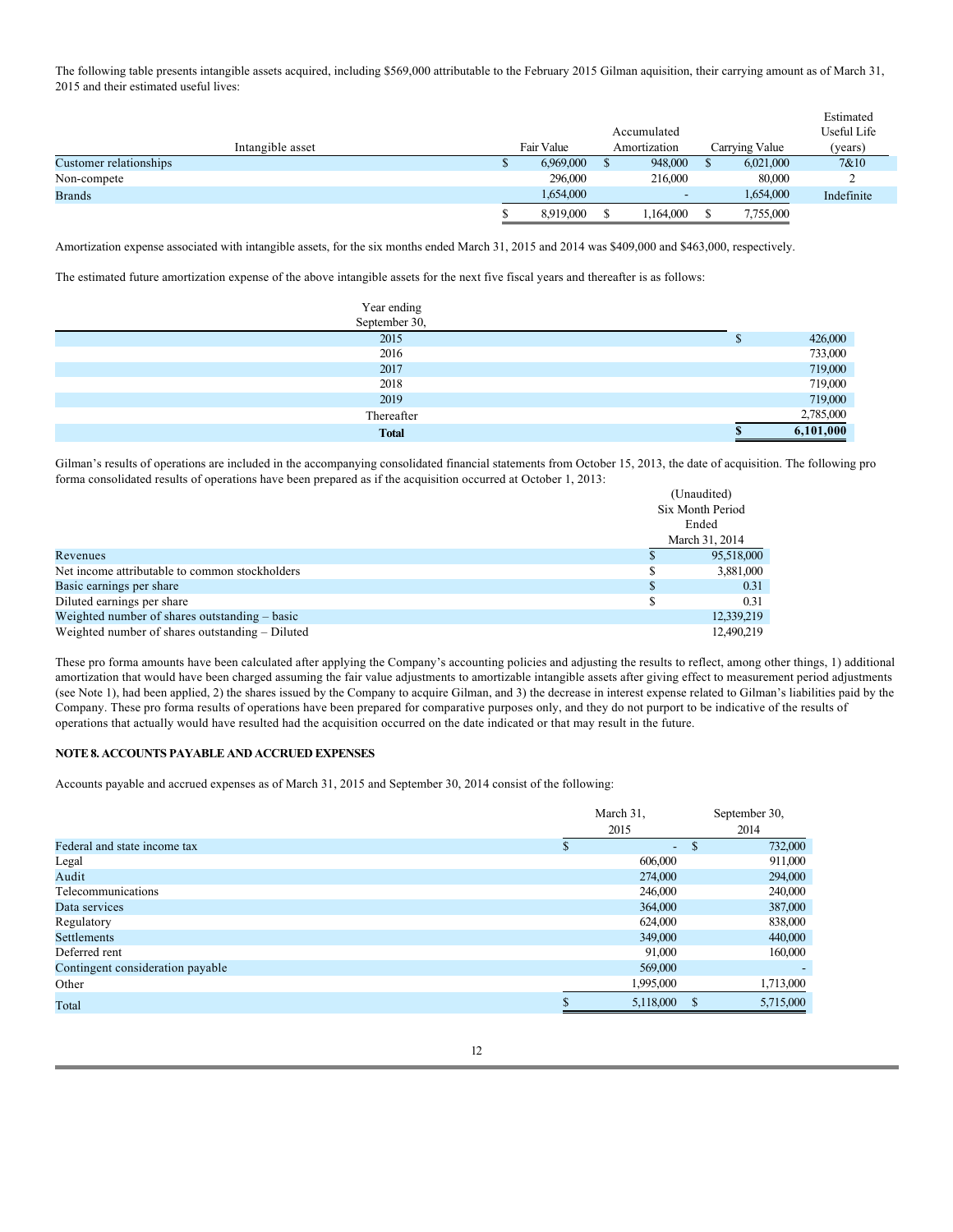## **NOTE 9. PER SHARE DATA**

### Net Income per Common Share

Basic net income per share of common stock attributable to the Company is computed on the basis of the weighted average number of shares of common stock outstanding after giving effect to the 1 for 10 reverse stock split. Diluted net income per share is computed on the basis of such weighted average number of shares of common stock outstanding plus the dilutive effect of incremental shares of common stock potentially issuable under outstanding options, warrants and unvested restricted stock units utilizing the treasury stock method.

|                                                                      |   | Three Month Period Ended<br>March 31. |    |            |      | Six Month Period Ended | March 31. |            |
|----------------------------------------------------------------------|---|---------------------------------------|----|------------|------|------------------------|-----------|------------|
|                                                                      |   | 2015                                  |    | 2014       | 2015 |                        |           | 2014       |
| Numerator:                                                           |   |                                       |    |            |      |                        |           |            |
| Net income                                                           | D | 337,000                               | S  | 3,560,000  | S    | 631,000                | S.        | 4,519,000  |
| Denominator:                                                         |   |                                       |    |            |      |                        |           |            |
| Denominator for basic earnings per share-weighted average shares     |   | 12,446,365                            |    | 12,324,689 |      | 12,446,365             |           | 12,150,330 |
| Effect of dilutive securities:                                       |   |                                       |    |            |      |                        |           |            |
| Options                                                              |   | 22,826                                |    | 49,808     |      | 24,226                 |           | 26,639     |
| Warrants                                                             |   |                                       |    | 3,449      |      |                        |           |            |
| Unvested restricted stock units                                      |   | 33,567                                |    | 124,361    |      | 27,037                 |           | 124,361    |
| Denominator for diluted earnings per share-adjusted weighted-average |   |                                       |    |            |      |                        |           |            |
| shares                                                               |   | 12,502,758                            |    | 12,502,307 |      | 12,497,628             |           | 12,301,330 |
|                                                                      |   |                                       |    |            |      |                        |           |            |
| Income per share:                                                    |   |                                       |    |            |      |                        |           |            |
| Net income available to common stockholders                          |   |                                       |    |            |      |                        |           |            |
| Basic                                                                |   | 0.03                                  | \$ | 0.29       |      | 0.05                   | \$        | 0.37       |
| Diluted                                                              |   | 0.03                                  |    | 0.28       |      | 0.05                   |           | 0.37       |

The following potential common share equivalents are not included in the above diluted computation because to do so would be anti-dilutive:

|          |      | Three and Six Month Period Ended March 31, |           |  |  |
|----------|------|--------------------------------------------|-----------|--|--|
|          | 2015 |                                            | 2014      |  |  |
|          |      |                                            |           |  |  |
| Options  |      | 1,128,000                                  | 1,203,361 |  |  |
| Warrants |      | 89.676                                     | 89,676    |  |  |
|          |      | 1,217,676                                  | 1,293,037 |  |  |

# **NOTE 10. OFF BALANCE SHEET RISK AND CONCENTRATION OF CREDIT RISK**

The Company is engaged in trading and providing a broad range of securities brokerage and investment services to a diverse group of retail and institutional clientele, as well as corporate finance and investment banking services to corporations and businesses. Counterparties to the Company's business activities include brokerdealers and clearing organizations, banks and other financial institutions. The Company uses clearing brokers to process transactions and maintain customer accounts on a fee basis for the Company. The Company permits the clearing firms to extend credit to its clientele secured by cash and securities in the client's account. The Company's exposure to credit risk associated with the non-performance by its customers and counterparties in fulfilling their contractual obligations can be directly impacted by volatile or illiquid trading markets, which may impair the ability of customers and counterparties to satisfy their obligations to the Company. The Company has agreed to indemnify the clearing brokers for losses they incur while extending credit to the Company's clients. It is the Company's policy to review, periodically and as necessary, the credit standing of its customers and counterparties. Amounts due from customers that are considered uncollectible by the clearing broker are charged back to the Company by the clearing broker when such amounts become determinable. Upon notification of a charge back, such amounts, in total or in part, are then either (i) collected from the customers, (ii) charged to the broker initiating the transaction, and/or (iii) charged to operations, based on the particular facts and circumstances.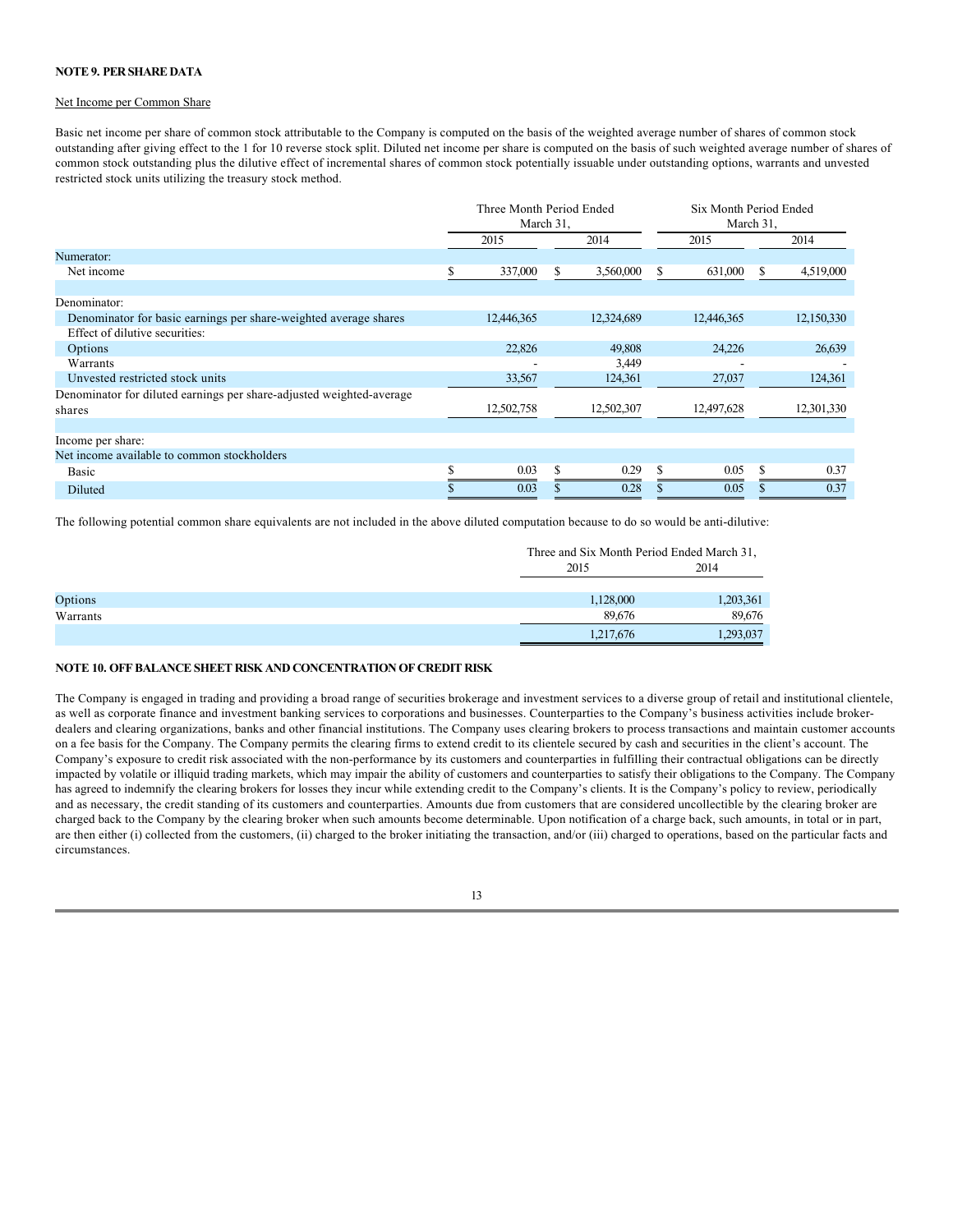The Company maintains cash in bank deposits, which, at times, may exceed federally insured limits. In the event of a financial institution's insolvency, the recovery of cash may be limited. The Company has not experienced and does not expect to experience losses on such accounts.

A short sale involves the sale of a security that is not owned in the expectation of purchasing the same security (or a security exchangeable into the same security) at a later date at a lower price. A short sale involves the risk of a theoretically unlimited increase in the market price of the security that would result in a theoretically unlimited loss.

### **NOTE 11. NEW ACCOUNTING GUIDANCE**

In July 2013, the FASB issued ASU 2013-11, Presentation of an Unrecognized Tax Benefit When a Net Operating Loss Carryforward, a Similar Tax Loss, or a Tax Credit Carryforward Exists. The update requires the netting of unrecognized tax benefits against a deferred tax asset for the loss or other carryforward that would apply in settlement of the uncertain tax positions. The new guidance was effective for the Company beginning October 1, 2014. The adoption did not have any impact on the Company's financial statements.

In May 2014, the FASB issued an accounting standard update on revenue recognition. The new guidance creates a single, principle-based model for revenue recognition and expands and improves disclosures about revenue. The new guidance is effective for the Company beginning October 1, 2017, and must be adopted using either a full retrospective approach for all periods presented in the period of adoption or a modified retrospective approach. The Company is currently evaluating the potential impact of this standard on its financial position and results of operations.

### **NOTE 12. COMMITMENTS AND CONTINGENCIES**

### **Leases**

As of March 31, 2015, the Company leases office space in various states expiring at various dates through August 2021, and is committed under operating leases for future minimum lease payments as follows:

|                    |                | Less,           |      |           |
|--------------------|----------------|-----------------|------|-----------|
| <b>Fiscal Year</b> | Rental         | <b>Sublease</b> |      |           |
| Ending             | <b>Expense</b> | Income          |      | Net       |
| 2015               | 1,681,000      | 68,000<br>\$    | - \$ | 1,613,000 |
| 2016               | 2,807,000      | 136,000         |      | 2,671,000 |
| 2017               | 2,108,000      | 80,000          |      | 2,028,000 |
| 2018               | 1,461,000      |                 |      | 1,461,000 |
| 2019               | 770,000        | -               |      | 770,000   |
| Thereafter         | 1,360,000      |                 |      | 1,360,000 |
|                    | 10,187,000     | 284,000<br>\$   |      | 9,903,000 |

The total amount of rent payable under the leases is recognized on a straight line basis over the term of the leases. As of March 31, 2015 and September 30, 2014, the Company has recognized deferred rent payable of \$91,000 and \$160,000, respectively, which is included in "Accounts payable and other liabilities" on the condensed consolidated statement of financial condition. Rental expense under all operating leases for the six months ended March 31, 2015 and March 31, 2014 was \$1,973,000 and \$1,926,000 respectively. Sublease income under all operating subleases for the six months ended March 31, 2015 and 2014 was approximately \$70,000 and \$28,000 respectively.

#### **Litigation and Regulatory Matters**

The Company and its subsidiaries are defendants or respondents in various pending and threatened arbitrations, administrative proceedings, and lawsuits seeking compensatory damages of approximately \$29,400,000. Many of these claimants also seek, in addition to compensatory damages, punitive or treble damages, and all seek interest, costs and fees. These matters arise in the normal course of business. The Company and its subsidiaries believe these actions are without merit and intend to vigorously defend themselves in these actions. The ultimate outcome of these matters cannot be determined at this time.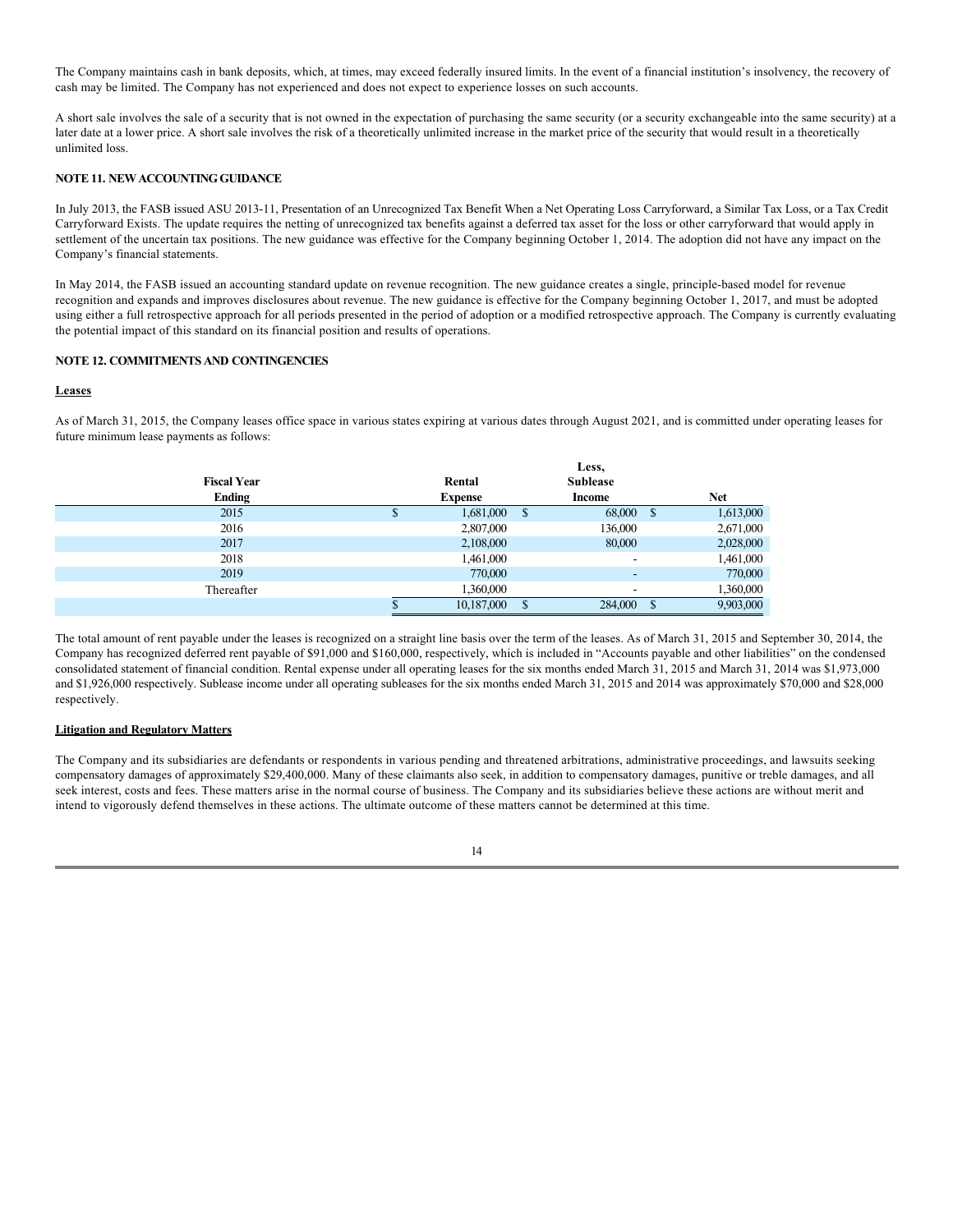The Company establishes liabilities for potential losses from complaints, legal actions, government investigations and proceedings where the Company believes that it is probable that a liability has been incurred and the amount of loss can be reasonably estimated. In making these decisions, the Company bases its judgments on its knowledge of the situations, consultations with legal counsel and its historical experience in resolving similar matters. In many lawsuits, arbitrations and regulatory proceedings, it is not possible to determine whether a liability has been incurred or to estimate the amount of that liability until the matter is close to resolution. However, accruals are reviewed regularly and are adjusted to reflect the Company's estimates of the impact of developments, rulings, advice of counsel and any other information pertinent to a particular matter. Because of the inherent difficulty in predicting the ultimate outcome of legal and regulatory actions, the Company cannot predict with certainty the eventual loss or range of loss related to such matters. These claims may be covered by our errors and omissions insurance policy. While the Company will vigorously defend itself in these matters, and will assert insurance coverage and indemnification to the maximum extent possible, there can be no assurance that these lawsuits and arbitrations will not have a material adverse impact on the Company's financial position. At March 31, 2015 and September 30, 2014, the Company accrued approximately \$542,000 and \$440,000, respectively, for legal fees and potential settlements for these matters, which are included in "Accounts payable and other liabilities" in the accompanying condensed consolidated statements of financial condition. The Company has included in "Professional fees" litigation and FINRA related expenses of \$411,000 and \$318,000 for the six months ended March 31, 2015 and 2014, respectively.

#### **NOTE 13. RELATED PARTY TRANSACTIONS**

Robert B. Fagenson, the Company's Chief Executive Officer and Executive Chairman of the Board of Directors, is a party to an Independent Contractor Agreement, dated February 27, 2012, with NSC, whereby in exchange for establishing and maintaining a branch office of NSC in New York City, (the "Branch"), Mr. Fagenson receives compensation equivalent to 50% of any net income earned at the Branch, which for the six months ended March 31, 2015 and 2014 amounted to compensation of \$36,000 and \$48,000 respectively. Additionally, Mr. Fagenson's daughter, Stephanie Fagenson, is employed by NSC as Director of Corporate Access and receives an annual salary of \$90,000 in fiscal 2015 and received an annual salary of \$72,000 in fiscal 2014.

### **NOTE 14. NET CAPITAL REQUIREMENTS**

National Securities is subject to the Securities and Exchange Commission Uniform Net Capital Rule (Rule 15c3-1) (the Rule), which, among other things, requires the maintenance of minimum net capital. In February 2015, pursuant to a directive form FINRA, National Securities reverted back to using the alternative method of computing net capital from the aggregate indebtedness method. At March 31, 2015, National Securities had net capital of \$7,165,930 which was \$6,915,930 in excess of its required net capital of \$250,000. National Securities claims exemption from the provisions of the SEC's Rule 15c3-3 pursuant to paragraph (k) (2) (ii) as it clears its customer transactions through its correspondent brokers on a fully disclosed basis.

vFinance Investments is subject to the Rule, which, among other things, requires the maintenance of minimum net capital and requires that the ratio of aggregate indebtedness to net capital, both as defined, shall not exceed 15 to 1. At March 31, 2015, vFinance Investments had net capital of \$3,003,962 which was \$2,003,962 in excess of its required net capital of \$1,000,000. vFinance Investments percentage of aggregate indebtedness to net capital was 153.8%. vFinance Investments claims exemption from the provisions of the SEC's Rule 15c3-3 pursuant to paragraph (k) (2) (ii) as it clears its customer transactions through its correspondent brokers on a fully disclosed basis.

Advances, dividend payments and other equity withdrawals from its Broker-Dealer Subsidiaries are restricted by the regulations of the SEC, and other regulatory agencies. These regulatory restrictions may limit the amounts that a subsidiary may dividend or advance to the Company.

# **NOTE 15. STOCK BASED COMPENSATION**

## Restricted Stock Units

During the six months ended March 31, 2015 and 2014, the Company recorded stock based compensation expense of \$109,000 and \$119,000, respectively, related to restricted stock units.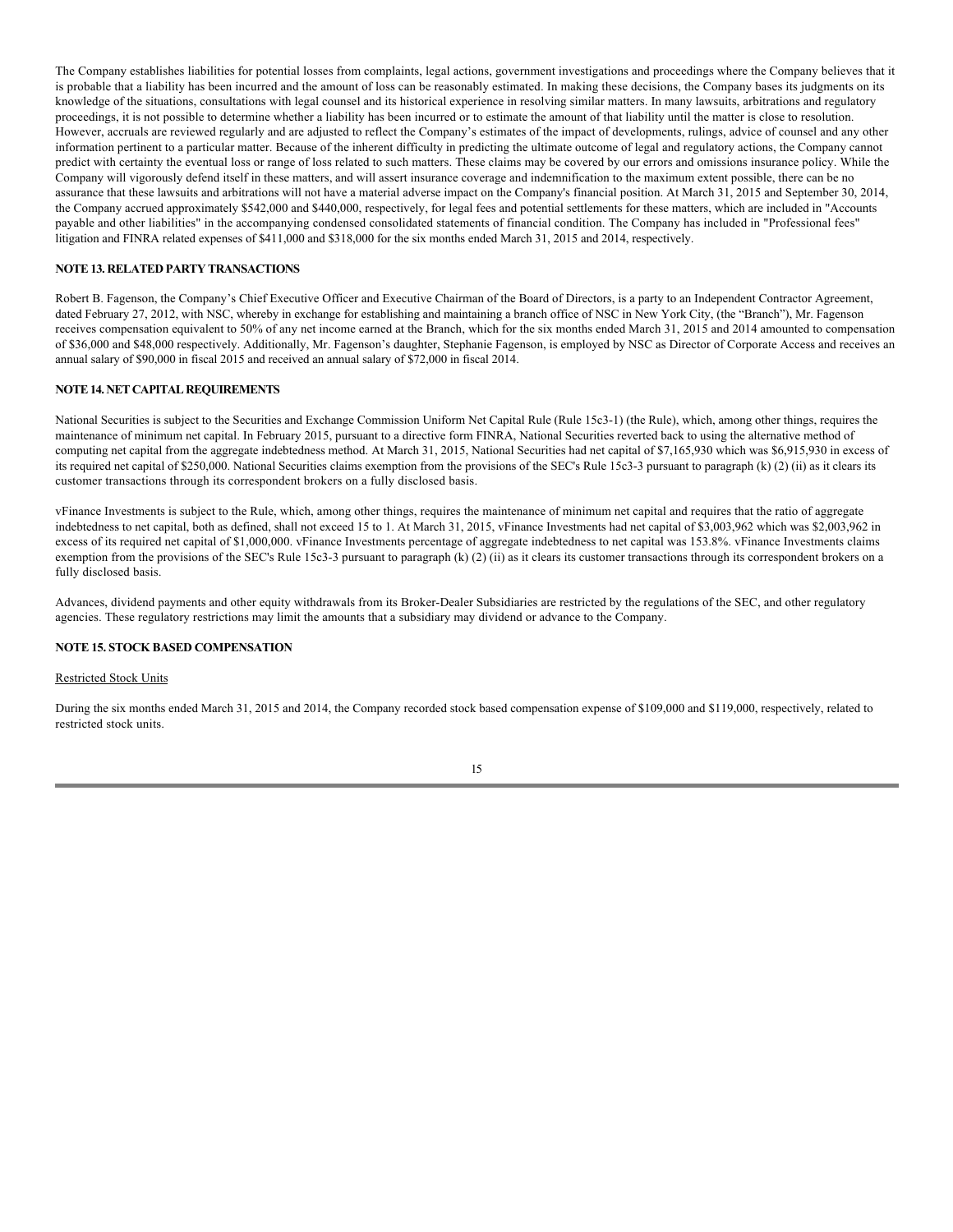A summary of the Company's non-vested restricted stock units for the six months ended March 31, 2015 is as follows:

|                                                      |               | Weighted               |      |
|------------------------------------------------------|---------------|------------------------|------|
|                                                      |               | Average                |      |
|                                                      |               | <b>Grant Date</b>      |      |
|                                                      | <b>Shares</b> | Fair Value per share * |      |
| Non-vested restricted stock units at October 1, 2014 | 57,790        |                        | 4.38 |
| Forfeited                                            | (1.292)       |                        | 5.72 |
| Non-vested restricted stock units at March 31, 2015  | 56,498        |                        | 3.87 |

\*For independent advisors, the weighted average grant date fair value per share is calculated as the weighted average vesting date fair value, or if not vested, the value at the balance sheet date.

At March 31, 2015, there was \$109,000 of unrecognized compensation expense related to unvested RSUs, which is expected to be recognized in 2015.

### Stock Options

There was no stock option activity during the six months ended March 31, 2015. Information with respect to outstanding stock options at March 31, 2015 follows:

|                            |                        |                         | Weighted<br>Average |           |        |
|----------------------------|------------------------|-------------------------|---------------------|-----------|--------|
|                            | Weighted               | Weighted Average Grant- | Remaining           | Aggregate |        |
|                            | Average Exercise Price | Date Fair Value         | Contractual         | Intrinsic |        |
| <b>Outstanding Options</b> | Per Share              | Per Share               | Term                | Value     |        |
| ,218,000                   | 6.40                   | 1.00                    | 4.20                |           | 45,000 |

During the six months ended March 31, 2015 and 2014 the Company recognized compensation expense of \$144,000 and \$427,000, respectively related to stock options. As of March 31, 2015, the Company had approximately \$41,000 of unamortized compensation costs related to non-vested options, which will be recognized in 2015.

#### Warrants

There were 89,676 warrants outstanding at March 31, 2015, all of which were exercisable, have an exercise price of \$5.00 of which 25,000 expire in June 2015 and 64,676 expire in July 2015.

# **NOTE 16. INCOME TAXES**

The Company files a consolidated federal income tax return and certain combined state and local income tax returns with its subsidiaries. Income tax expense amounted to \$196,000 (\$6,000 of current benefit and \$202,000 of deferred expense) and \$417,000 (\$43,000 current expense and \$374,000 deferred expense) for the three-month and six-month periods ended March 31, 2015, respectively and \$134,000 and \$241,000 for the three-month and six-month periods ended March 31, 2014, respectively. The tax expense for the three-month and six-month periods ended March 31, 2015 represents the estimated annual effective tax rate. The effective tax rate for the threemonth and six-month periods ended March 31, 2014 differs from the statutory income tax rate, primarily due to utilization of net operating loss carryforwards for which valuation allowances had previously been provided.

At March 31, 2015, the Company had a net deferred tax asset of \$11,551,000, principally comprised of net operating loss carryforwards. Management believes that is more likely than not that its deferred tax assets will be realized and, accordingly, has not provided a valuation allowance against such amount.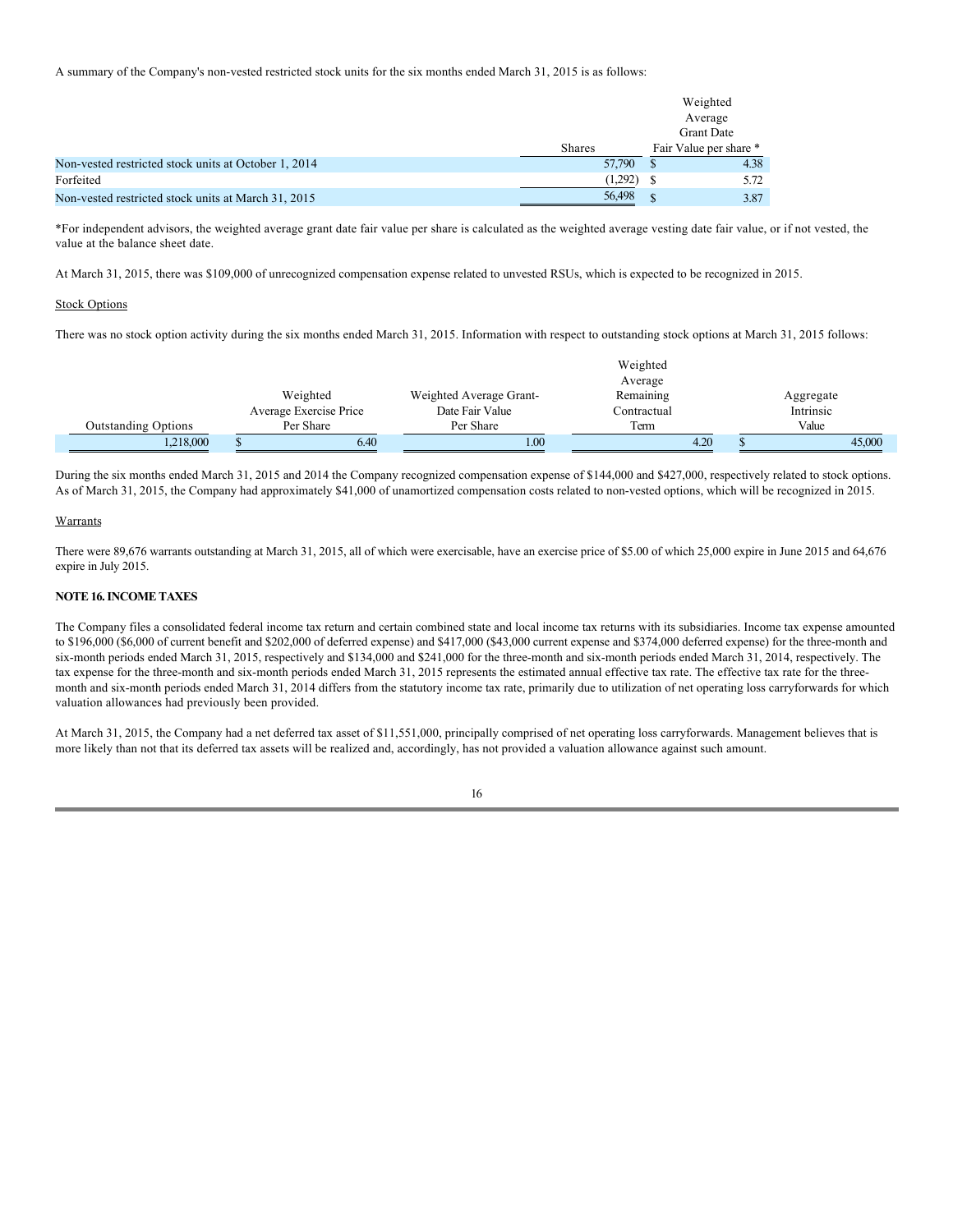# **NOTE 17. SEGMENT INFORMATION**

The Company has two reportable segments. The brokerage and advisory services segment includes broker-dealer and investment advisory services, sale of insurance products and licensed mortgage brokerage services provided by the Broker-Dealer Subsidiaries, NAM, National Insurance, Prime Financial and GC. The tax and accounting services segment includes tax preparation and accounting services provided by Gilman.

Corporate pre-tax loss consists of certain expenses that have not been allocated to reportable segments.

Segment information for the three months ended March 31, 2015 and 2014 is as follows:

|                                     | <b>Brokerage and</b><br><b>Advisory</b><br><b>Services</b> | Tax and<br>Accounting<br><b>Services</b> |            |               | Corporate         | Total      |
|-------------------------------------|------------------------------------------------------------|------------------------------------------|------------|---------------|-------------------|------------|
| <b>Three Months Ended March 31,</b> |                                                            |                                          |            |               |                   |            |
| 2015                                |                                                            |                                          |            |               |                   |            |
| Revenues                            | \$<br>39,163,000                                           | <sup>\$</sup>                            | 3,754,000  | <sup>\$</sup> | \$                | 42,917,000 |
| Pre-tax income (loss)               | 269,000                                                    |                                          | 1,184,000  |               | $(920,000)$ $(a)$ | 533,000    |
| Identifiable assets                 | 42,302,000                                                 |                                          | 3,996,000  |               | $17,693,000$ (b)  | 63,991,000 |
| Depreciation and amortization       | 203,000                                                    |                                          | 19,000     |               | 72,000            | 294,000    |
| Interest                            | 2,000                                                      |                                          |            |               |                   | 2,000      |
| Capital expenditures                | 7,000                                                      |                                          | ۰          |               |                   | 7,000      |
| 2014                                |                                                            |                                          |            |               |                   |            |
| Revenues                            | \$<br>48,801,000                                           | <sup>\$</sup>                            | 3,932,000  | \$            | \$<br>۰           | 52,733,000 |
| Pre-tax (loss) income               | 3,542,000                                                  |                                          | 1,427,000  |               | $(1,275,000)$ (a) | 3,694,000  |
| Identifiable assets                 | 28,951,000                                                 |                                          | 18,700,000 |               | $1,433,000$ (c)   | 49,084,000 |
| Depreciation and amortization       | 110,000                                                    |                                          | (42,000)   |               | 230,000           | 298,000    |
| Interest                            | 7,000                                                      |                                          | 1,000      |               |                   | 8,000      |
| Capital expenditures                | 48,000                                                     |                                          |            |               |                   | 48,000     |

|                                   | <b>Brokerage and</b><br><b>Advisory</b><br><b>Services</b> | <b>Tax and</b><br>Accounting<br><b>Services</b> |            |              | Corporate         | Total      |
|-----------------------------------|------------------------------------------------------------|-------------------------------------------------|------------|--------------|-------------------|------------|
| <b>Six Months Ended March 31,</b> |                                                            |                                                 |            |              |                   |            |
| 2015                              |                                                            |                                                 |            |              |                   |            |
| Revenues                          | \$<br>79,603,000                                           | \$                                              | 4,512,000  | <sup>S</sup> | \$                | 84,115,000 |
| Pre-tax income (loss)             | 2,251,000                                                  |                                                 | 555,000    |              | $(1,758,000)$ (a) | 1,048,000  |
| Identifiable assets               | 42,302,000                                                 |                                                 | 3,996,000  |              | $17,693,000$ (b)  | 63,991,000 |
| Depreciation and amortization     | 320,000                                                    |                                                 | 26,000     |              | 222,000           | 568,000    |
| Interest                          | 5,000                                                      |                                                 | 1,000      |              |                   | 6,000      |
| Capital expenditures              | 194,000                                                    |                                                 | 11,000     |              | 6,000             | 211,000    |
| 2014                              |                                                            |                                                 |            |              |                   |            |
| Revenues                          | \$<br>89,444,000                                           | \$                                              | 4,470,000  | \$.          | S                 | 93,914,000 |
| Pre-tax (loss) income             | 6,465,000                                                  |                                                 | 521,000    |              | $(2,226,000)$ (a) | 4,760,000  |
| Identifiable assets               | 28,951,000                                                 |                                                 | 18,700,000 |              | $1,433,000$ (c)   | 49,084,000 |
| Depreciation and amortization     | 216,000                                                    |                                                 | (82,000)   |              | 429,000           | 563,000    |
| Interest                          | 14,000                                                     |                                                 | 4,000      |              | 6,000             | 24,000     |
| Capital expenditures              | 72,000                                                     |                                                 |            |              |                   | 72,000     |

(a) Consists of executive salaries and other expenses not allocated to reportable segments by management.

(b) Consists principally of deferred tax asset.<br>(c) Consists of cash, intangibles and goodwil

Consists of cash, intangibles and goodwill.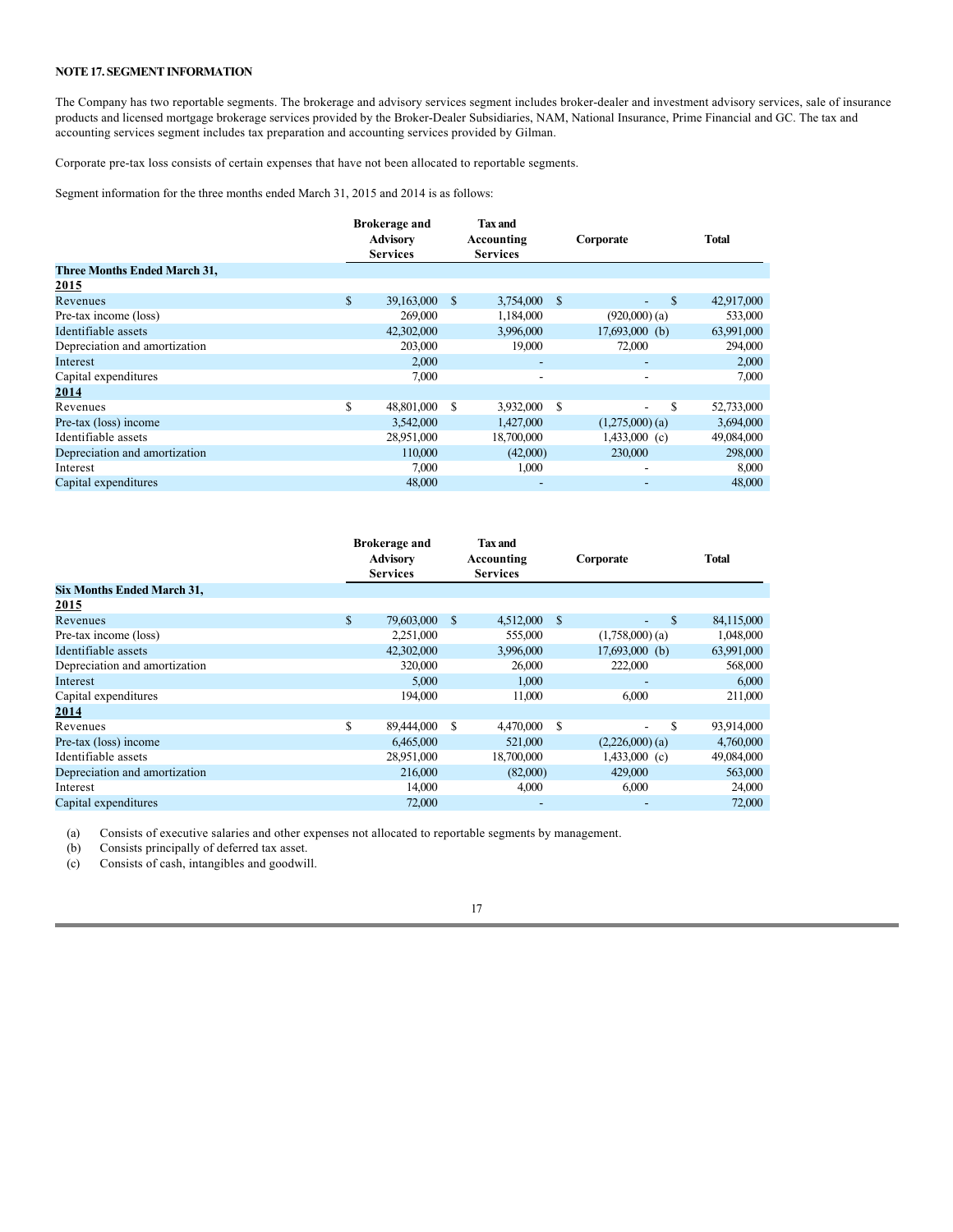### **ITEM 2. MANAGEMENT'S DISCUSSION AND ANALYSIS OF FINANCIAL CONDITION AND RESULTS OF OPERATIONS**

*The Private Securities Litigation Reform Act of 1995 provides a safe harbor for forward-looking statements. This Report may contain certain statements of a forward-looking nature relating to future events or future business performance. Any such statements that refer to the Company's estimated or anticipated future results or other non-historical facts are forward-looking and reflect the Company's current perspective of existing trends and information. These statements involve risks and uncertainties that cannot be predicted or quantified and, consequently, actual results may differ materially from those expressed or implied by such forward-looking statements. Such risks and uncertainties include, among others, risks and uncertainties detailed in Item 1 above. Any forward-looking statements contained in or incorporated into this Quarterly Report on Form 10-Q speak only as of the date of this Report. The Company undertakes no obligation to update publicly any forward-looking statement, whether as a result of new information, future events or otherwise, except as required by law.*

### **OVERVIEW**

We are engaged in independent brokerage and advisory services and asset management services, investment banking, equity research and institutional sales and trading, through the Company's principal subsidiaries, National Securities Corporation ("National Securities or "NSC") and vFinance Investments, Inc. ("vFinance Investments") (collectively "Broker-Dealer Subsidiaries"). We are committed to establishing a significant presence in the financial services industry by meeting the varying investment needs of the Company retail, corporate and institutional clients. Following the Company's merger with Gilman Ciocia, Inc., a Delaware corporation ("Gilman"), in October 2013, we also provide tax preparation services through Gilman, which is now a wholly-owned subsidiary. In November 2013, following approval from the Financial Industry Regulatory Authority ("FINRA"), National Securities received a transfer of Gilman's Prime Capital Services retail brokers and customer accounts.

Each of the Broker-Dealer Subsidiaries is subject to regulation by, among others, the Securities and Exchange Commission ("SEC"), FINRA, the Municipal Securities Rulemaking Board ("MSRB") and are members of the Securities Investor Protection Corporation ("SIPC") and the National Futures Association ("NFA"). In addition, each of the Broker-Dealer Subsidiaries is licensed to conduct its brokerage activities in all 50 states, plus the District of Columbia and Puerto Rico and the U.S. Virgin Islands. Gilman is also subject to regulation by, among others, the Internal Revenue Service.

The Company's wholly-owned subsidiary, National Asset Management, Inc., a Washington corporation ("NAM"), is a federally-registered investment adviser providing asset management advisory services to high net worth clients for a fee based upon a percentage of assets managed. In May 2014, the Company completed a transfer to NAM of all the investment advisors and customer assets of Asset & Financial Planning, the registered investment advisor acquired in the Gilman merger.

Gilman provides federal, state and local tax preparation services to individuals, predominantly in the middle and upper income tax brackets and accounting services to small and midsize companies.

As of March 31, 2015, the Company had approximately 1,230 associated personnel serving retail and institutional customers, trading and investment banking clients. In addition to our 32 Company offices located in New York, New Jersey, Florida, Texas, Washington and Illinois branches, the Company has approximately 108 other registered offices, owned and operated by independent owners who maintain all appropriate licenses and are responsible for all office overhead and expenses.

Our registered representatives offer a broad range of investment products and services. These products and services allow us to generate both commissions (from transactions in securities and other investment products) and fee income (for providing investment advisory services, namely managing clients' accounts). The investment products and services offered include but are not limited to stocks, bonds, mutual funds, annuities, insurance, and managed money accounts.

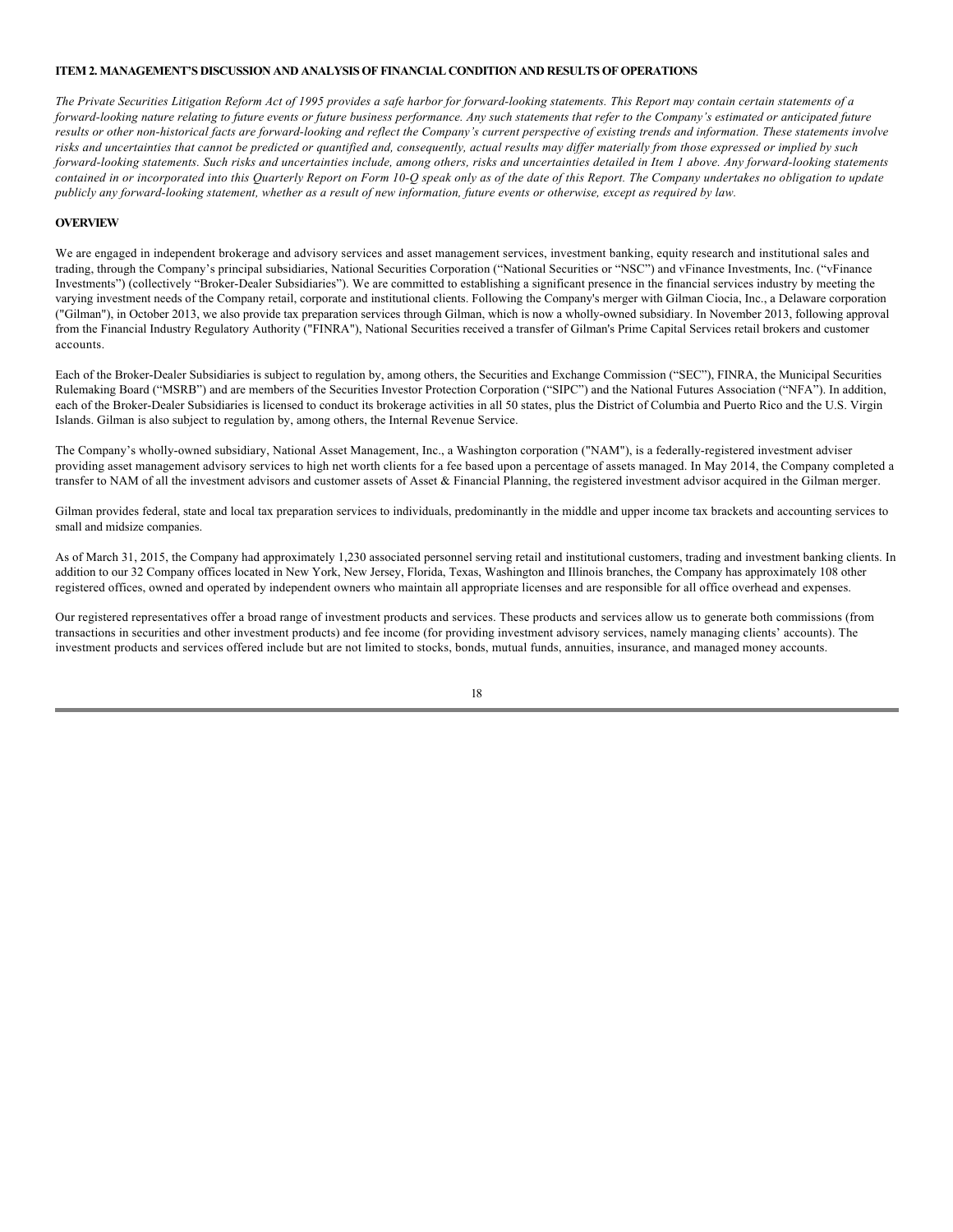### **RESULTS OF OPERATIONS**

#### **Three Months Ended March 31, 2015 Compared to Three Months Ended March 31, 2014**

#### *Summary*

The Company's second quarter of fiscal year 2015 resulted in a decrease in revenues and operating expenses of 19% and 14%, respectively, resulting in a decrease in margin of approximately 5%. Most business divisions saw a decrease in revenue during the quarter as compared to the same quarter last year.

Our retail commissions decreased in part due to the previously disclosed suspension of the sales of alternative investment products in November 2014. Although many of these products have since been reinstated to the Company's list of approved alternative investment products, sales are improving but have not yet rebounded to the levels achieved in fiscal 2014. Lower transaction volumes and the corresponding reduction in trade execution also contributed to the reduction in retail commissions in the quarter.

Principal transactions, consisting primarily of our trading activities in equities, municipal and corporate debt and treasury bonds saw a decline of 55%. This decline is primarily due to the extraordinary volumes seen in the second quarter of fiscal year 2014, specifically, the equity sectors and the resurgence in municipal volumes and spreads in 2014 returned to more normalized levels in 2015. The treasury division continued to feel pressure due to federal regulations, yield pressure and large counterparty business shifts.

Investment banking saw a decline of 22% over the same quarter last year. As a result of these primary factors, the Company reported after tax net income of \$337,000 and \$3,560,000 for the quarters ended March 31, 2015 and 2014, respectively.

#### *Revenues*

|                                     | Three Months Ended March 31. |            |  |            | Increase (Decrease) |             |         |  |  |  |  |  |  |  |  |  |  |  |  |  |  |  |  |  |  |      |  |  |  |  |  |  |  |        |         |
|-------------------------------------|------------------------------|------------|--|------------|---------------------|-------------|---------|--|--|--|--|--|--|--|--|--|--|--|--|--|--|--|--|--|--|------|--|--|--|--|--|--|--|--------|---------|
|                                     |                              | 2015       |  |            |                     |             |         |  |  |  |  |  |  |  |  |  |  |  |  |  |  |  |  |  |  | 2014 |  |  |  |  |  |  |  | Amount | Percent |
| Commissions                         |                              | 25,746,000 |  | 30,306,000 |                     | (4,560,000) | $-15%$  |  |  |  |  |  |  |  |  |  |  |  |  |  |  |  |  |  |  |      |  |  |  |  |  |  |  |        |         |
| Principal transactions              |                              | 2,705,000  |  | 5,983,000  |                     | (3,278,000) | $-55\%$ |  |  |  |  |  |  |  |  |  |  |  |  |  |  |  |  |  |  |      |  |  |  |  |  |  |  |        |         |
| Investment banking                  |                              | 4,391,000  |  | 5,619,000  |                     | (1,228,000) | $-22\%$ |  |  |  |  |  |  |  |  |  |  |  |  |  |  |  |  |  |  |      |  |  |  |  |  |  |  |        |         |
| Investment advisory                 |                              | 3,527,000  |  | 3,696,000  |                     | (169,000)   | $-5\%$  |  |  |  |  |  |  |  |  |  |  |  |  |  |  |  |  |  |  |      |  |  |  |  |  |  |  |        |         |
| Interest and dividends              |                              | 847,000    |  | 885,000    |                     | (38,000)    | $-4%$   |  |  |  |  |  |  |  |  |  |  |  |  |  |  |  |  |  |  |      |  |  |  |  |  |  |  |        |         |
| Transfer fees and clearing services |                              | 1,853,000  |  | 2.452,000  |                     | (599,000)   | $-24%$  |  |  |  |  |  |  |  |  |  |  |  |  |  |  |  |  |  |  |      |  |  |  |  |  |  |  |        |         |
| Tax preparation and accounting      |                              | 3,748,000  |  | 3,737,000  |                     | 11,000      | 0%      |  |  |  |  |  |  |  |  |  |  |  |  |  |  |  |  |  |  |      |  |  |  |  |  |  |  |        |         |
| Other                               |                              | 100,000    |  | 55,000     |                     | 45,000      | 82%     |  |  |  |  |  |  |  |  |  |  |  |  |  |  |  |  |  |  |      |  |  |  |  |  |  |  |        |         |
| <b>Total Revenues</b>               |                              | 42.917.000 |  | 52,733,000 |                     | (9,816,000) | $-19\%$ |  |  |  |  |  |  |  |  |  |  |  |  |  |  |  |  |  |  |      |  |  |  |  |  |  |  |        |         |

Total revenues decreased \$9,816,000, or 19%, in the second quarter of fiscal year 2015 to \$42,917,000 from \$52,733,000 in the second quarter of fiscal year 2014. Our retail commissions decreased in part due to the previously disclosed suspension of the sales of alternative investment products in November 2014. Although many of these products have since been reinstated to the Company's list of approved alternative investment products, sales are improving but have not yet rebounded to the levels achieved in fiscal 2014. Principal transactions, consisting primarily of our trading activities in equities, municipal and corporate debt and treasury bonds saw a decline of 55%. This decline is primarily due to the extraordinary volumes seen in the second quarter of fiscal year 2014, specifically, the equity sectors and the resurgence in municipal volumes and spreads in 2014 returned to more normalized levels. The treasury division continued to feel pressure due to federal regulations, yield pressure and large counterparty business shifts. Investment banking also saw a decline of 22% over the same period last year.

Commission revenue decreased \$4,560,000, or 15%, to \$25,746,000 from \$30,306,000 during the second quarter of fiscal year 2015 compared with the same period in fiscal year 2014, which is the result of lower transaction volumes and lower sales of alternative investment products as a result of the news and suspension of sales in November 2014.

Principal transactions, which includes profits on proprietary trading, market making activities and customer mark-ups and mark-downs, decreased \$3,278,000, or 55%, to \$2,705,000 from \$5,983,000 during the second quarter of fiscal year 2015 compared with the same period in fiscal year 2014. As mentioned above trading activities in equities, municipal and corporate debt and treasury bonds saw a decline from the extraordinary volumes seen in the second quarter of fiscal year 2014, specifically, the equity sectors and the resurgence in municipal volumes and spreads in 2014 returned to more normalized levels in 2015. The treasury division continued to feel pressure due to federal regulations, yield pressure and large counterparty business shifts.

Investment banking fees decreased \$1,228,000, or 22%, to \$4,391,000 from \$5,619,000 during the second quarter of fiscal year 2015 compared to the same period in fiscal year 2014. This decrease is attributable to a lower number of capital raising events for clients during the quarter.

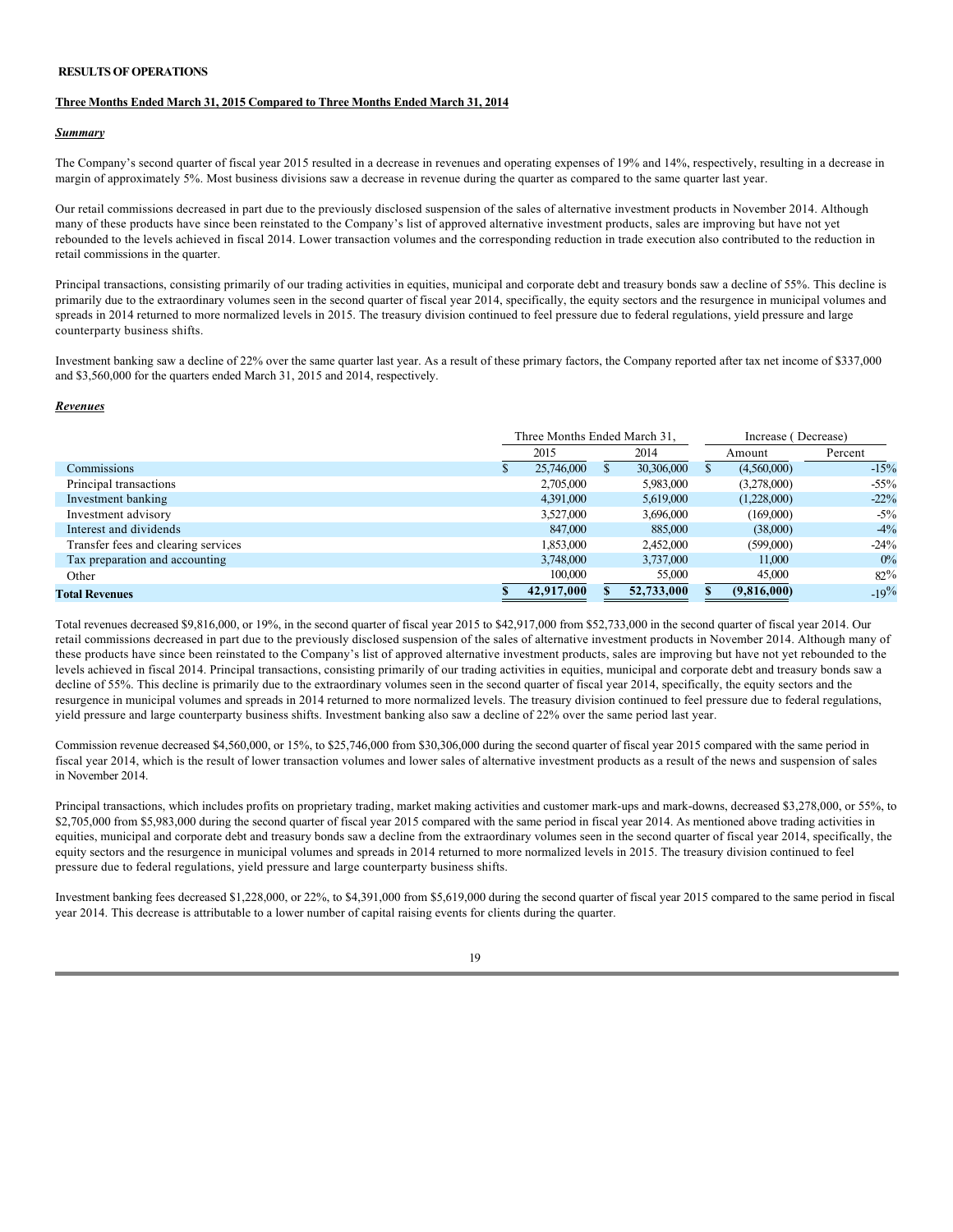Investment advisory fees, decreased \$169,000, or 5%, to \$3,527,000 from \$3,696,000 in the second quarter of fiscal year 2015 compared to the same period in fiscal year 2014. The decrease is primarily due to a decrease in assets under management.

Interest and dividend income decreased by \$38,000, or 4%, to \$847,000 from \$885,000 in the second quarter of fiscal year 2015 compared with the same period in fiscal year 2014. This decrease is primarily attributable to slightly lower customer margin and free cash balances in place during the quarter.

Transfer fees and clearing services decreased \$599,000, or 24%, to \$1,853,000 from \$2,452,000 in the second quarter of fiscal year 2015 compared with the same period in fiscal year 2014. This decrease is primarily due to fewer retail transactions processed during the period.

Tax preparation and accounting fees increased \$11,000, to \$3,748,000 from \$3,737,000 in the second quarter of fiscal year 2015 compared with the same period in fiscal year 2014.

Other revenue increased \$45,000, or 82%, to \$100,000 from \$55,000 during the second quarter of fiscal year 2015 compared to the same period in fiscal year 2014.

#### *Operating Expenses*

In comparison with the 19% decrease in total revenues, total expenses decreased by 14%, or \$6,655,000, to \$42,384,000 for the second quarter of fiscal year 2015 compared to \$49,039,000 in the same quarter of fiscal year 2014. The decrease in total expenses is primarily as a result of the decrease in commissions, compensation and fees. The decrease in variable cost was commensurate with the decline in commissionable revenue.

|                                    | Three Months Ended March 31. |            |  |            |  | Increase (Decrease) |         |  |
|------------------------------------|------------------------------|------------|--|------------|--|---------------------|---------|--|
|                                    |                              | 2015       |  | 2014       |  | Amount              | Percent |  |
| Commissions, compensation and fees |                              | 36,099,000 |  | 41,929,000 |  | (5,830,000)         | $-14%$  |  |
| Clearing fees                      |                              | 886,000    |  | 1,103,000  |  | (217,000)           | $-20%$  |  |
| Communications                     |                              | 1,194,000  |  | 1,191,000  |  | 3,000               | $0\%$   |  |
| Occupancy                          |                              | 1.004.000  |  | 1,073,000  |  | (69,000)            | $-6\%$  |  |
| License and registration           |                              | 467,000    |  | 307,000    |  | 160,000             | 52%     |  |
| Professional fees                  |                              | 1,095,000  |  | 1,228,000  |  | (133,000)           | $-11\%$ |  |
| Interest                           |                              | 2,000      |  | 8,000      |  | (6,000)             | $-75%$  |  |
| Depreciation and amortization      |                              | 294,000    |  | 298,000    |  | (4,000)             | $-1\%$  |  |
| Other administrative expenses      |                              | 1,343,000  |  | 1,902,000  |  | (559,000)           | $-29%$  |  |
| <b>Total Operating Expenses</b>    |                              | 42,384,000 |  | 49,039,000 |  | (6,655,000)         | $-14\%$ |  |

Commission, compensation, and fees, which includes expenses based on commission revenue, net dealer inventory gains and investment banking, as well as compensation to our employees, brokers, and support staff, decreased by \$5,830,000, or 14%, to \$36,099,000 from \$41,929,000 for the second quarter of fiscal year 2015 compared to the same quarter of fiscal year 2014. The decrease is directly attributable to the decrease of revenues. Commission expense also includes the amortization of forgivable loans to registered representatives aggregating \$83,000 and \$54,000 for the second quarter of fiscal year 2015 and 2014, respectively. These amounts fluctuate based upon the amounts of forgivable loans outstanding and the time period for which the registered representatives have agreed to be affiliated with National Securities. Employee compensation includes the amortization of the fair value associated with stock based compensation of \$85,000 and \$217,000 for the three months ended March 31, 2015 and 2014, respectively.

Clearing fees decreased \$217,000, or 20%, to \$886,000 from \$1,103,000 in the second quarter of fiscal year 2015 compared to the same quarter of fiscal year 2014. The decrease is partly a result of the decline in total transactions executed during the second quarter of fiscal 2015 as compared to the same quarter in fiscal year 2014, combined with negotiated reductions in certain clearing costs and amortization of deferred clearing credits, when the Company signed coterminous amendments to its clearing agreements with National Financial Services, its primary clearing firm for the Broker Dealer Subsidiaries.

Communications expenses increased by \$3,000, to \$1,194,000 from \$1,191,000 in the second quarter of fiscal year 2015 compared with the same quarter of fiscal year 2014.

Occupancy expenses decreased \$69,000, or 6%, to \$1,004,000 from \$1,073,000 in the second quarter of fiscal year 2015 compared with the same quarter of fiscal year 2014. This decrease is primarily due to the consolidation of two Gilman offices into one and reduction of the total square footage of office space rented.

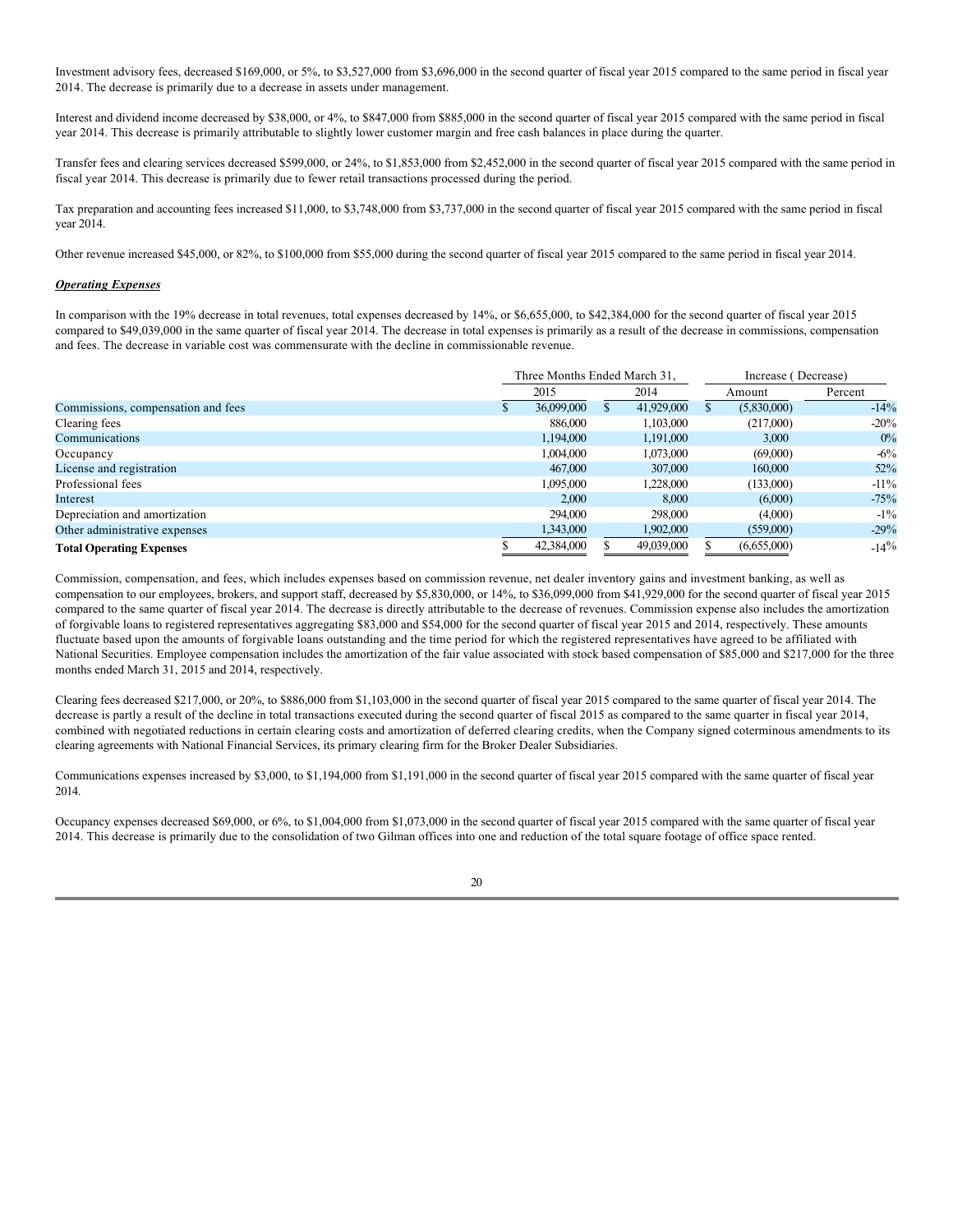License and registration fees increased \$160,000, or 52%, to \$467,000 from \$307,000 in the second quarter of fiscal year 2015 compared with the same quarter of fiscal year 2014. This increase is primarily due to the Company paying \$45,000 for its new NASDAQ listing in March 2015 and higher fees paid for newly registered associates and branches in the second quarter of 2015 as compared to the same period in 2014.

Professional fees decreased \$133,000, or 11% to \$1,095,000 from \$1,228,000 in the second quarter of fiscal year 2015 compared with the same quarter of fiscal year 2014. This decrease is attributed to the Company having collected more of its defense costs associated with various arbitrations from its registered representatives.

Interest expense decreased by \$6,000, or 75%, to \$2,000 from \$8,000 in the second quarter of fiscal year 2015 compared with the same quarter of fiscal year 2014.

Depreciation and amortization expenses decreased \$4,000, or 1%, to \$294,000 from \$298,000 in the second quarter of fiscal year 2015 compared with the same quarter of fiscal year 2014.

Other administrative expenses decreased \$559,000, or 29%, to \$1,343,000 from \$1,902,000 in the second quarter of fiscal year 2015 compared with the same quarter of fiscal year 2014. This decrease is primarily attributable to cost cutting of insurance and office supplies.

#### **Six Months Ended March 31, 2015 Compared to Six Months Ended March 31, 2014**

#### *Summary*

The Company's first six months of fiscal year 2015 resulted in a decrease in revenues and operating expenses of 10% and 7% respectively, resulting in a decrease in margin of approximately 3%. Commissions and principal transaction revenues declined while investment banking saw an increase.

Our retail commissions decreased primarily due to lower transaction volumes, and the previously disclosed suspension of the sale of certain alternative investment products in November 2014, as previously discussed. Although many of these products have since been reinstated to the Company's list of approved alternative investment products and sales are improving, they have not rebounded to the levels achieved in fiscal 2014.

Principal transactions, consisting primarily of our trading activities in equities, municipal and corporate debt and treasury bonds, saw a decline of 33%, due to light trading volumes in the market. This decline is primarily due to the extraordinary volumes seen in Q2 2014, specifically, the equity sectors and the resurgence in municipal volumes and spreads in 2014 returned to more normalized levels in 2015. The treasury division continued to feel pressure due to federal regulations, yield pressure and large counterparty business shifts.

Investment banking improved with an increase of 6% over the same period last year.

As a result, the Company reported after tax net income of \$631,000 and \$4,519,000 for the six months ended March 31, 2015 and 2014, respectively.

# *Revenues* Six Months Ended March 31, Increase ( Decrease) 2015 2014 Amount Percent Commissions \$ 50,162,000 \$ 57,913,000 \$ (7,751,000) -13% Principal transactions 6,143,000 9,142,000 9,142,000 (2,999,000) -33% Investment banking 6% and the extension of the extension of the extension of the extension of the extension of the extension of the extension of the extension of the extension of the extension of the extension of the exten Investment advisory 6% and the state of the state of the state of the state of the state of the state of the state of the state of the state of the state of the state of the state of the state of the state of the state of Interest and dividends 1,678,000 1,817,000 (139,000) -8% Transfer fees and clearing services  $4,567,000$   $4,767,000$   $(200,000)$   $40\%$ Tax preparation and accounting the three counting the term of the term of the 4,507,000 4,275,000 232,000 5% Other 193,000 112,000 81,000 72% **Total Revenues \$ 84,115,000 \$ 93,914,000 \$ (9,799,000)** -10%

Total revenues decreased \$9,799,000, or 10%, in the first six month of fiscal year 2015 to \$84,115,000 from \$93,914,000 in the same period of fiscal year 2014.

As previously discussed, our retail commissions decreased primarily due to the lower market volumes experienced in the first half of the year, and the previously disclosed suspension of the sale of certain alternative investment products in November 2014. Although many of these products have since been reinstated to the Company's list of approved alternative investment products, and sales are improving, they have not rebounded to the levels achieved in fiscal 2014.

Principal transactions, consisting primarily of our trading activities in equities, municipal and corporate debt and treasury bonds saw a decline of 33%. As mentioned earlier, this decline is primarily due to the extraordinary volumes seen in Q2 2014, specifically, the equity sectors and the resurgence in municipal volumes and spreads in 2014 returned to more normalized levels in 2015. The treasury division continued to feel pressure due to federal regulations, yield pressure and large counterparty business shifts.

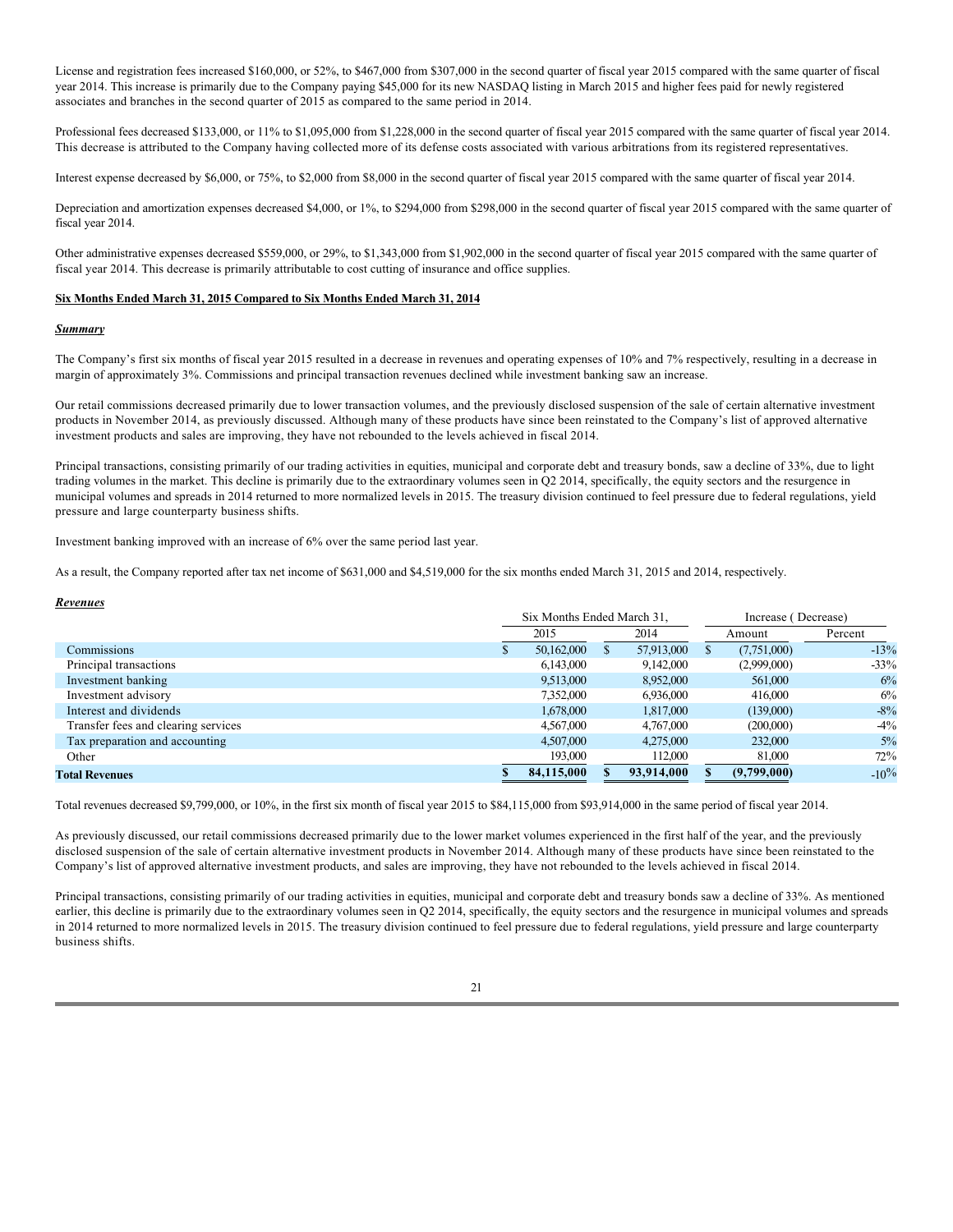Good execution in Investment banking produced an increase of 6% over the same period last year.

Commission revenue decreased \$7,751,000, or 13%, to \$50,162,000 from \$57,913,000 during the first six months of fiscal year 2015 compared with the same period in fiscal year 2014, again the a result of the adverse market conditions and the impact of the temporary suspension of the sale of certain alternative investment products in November 2014.

Principal transactions, which includes profits on proprietary trading, market making activities and customer mark-ups and mark-downs, decreased \$2,999,000, or 33%, to \$6,143,000 from \$9,142,000 during the first six months of fiscal year 2015 compared with the same period in fiscal year 2014. The decrease, as previously discussed is primarily due to the extraordinary volumes seen in Q2 2014. The equity sectors and the resurgence in municipal volumes and spreads in 2014 returned to more normalized levels in 2015. The treasury division continued to feel pressure due to federal regulations, yield pressure and large counterparty business shifts.

Investment banking fees increased \$561,000, or 6%, to \$9,513,000 from \$8,952,000 during the first six months of fiscal year 2015 compared to the same period in fiscal year 2014. This increase is attributable to a higher number of successful capital raising events for clients during the first six months.

Investment advisory fees, increased \$416,000, or 6%, to \$7,352,000 from \$6,936,000 in the first six months of fiscal year 2015 compared to the same period in fiscal year 2014. The increase is primarily due to a small increase in total average assets under management during the period.

Interest and dividend income decreased by \$139,000, or 8%, to \$1,678,000 from \$1,817,000 in the first six months of fiscal year 2015 compared with the same period in fiscal year 2014. This decrease is primarily attributable to slightly lower customer margin and free cash balances in place during the first six months, the result of overall lower market activity.

Transfer fees and clearing services decreased \$200,000, or 4%, to \$4,567,000 from \$4,767,000 in the first six months of fiscal year 2015 compared with the same period in fiscal year 2014. This decrease is consistent with the lower retail commissions earned during the period.

Tax preparation and accounting fees increased \$232,000, or 5%, to \$4,507,000 from \$4,275,000 in the first six months of fiscal year 2015 compared with the same period in fiscal year 2014.

Other revenue increased \$81,000, or 72%, to \$193,000 from \$112,000 during the first six months of fiscal year 2015 compared to the same period in fiscal year 2014.

#### *Operating Expenses*

In comparison with the 10% decrease in total revenues, total expenses decreased by 7%, or \$6,087,000, to \$83,067,000 for the first six months of fiscal year 2015 compared to \$89,154,000 in the same period of fiscal year 2014. The decrease in total expenses is primarily as a result of the decrease in commissions, compensation and fees and clearing costs. These decreases were commensurate with the decline in commissionable revenue.

|                                    | Six Months Ended March 31. |            |  |            |           | Increase (Decrease) |         |  |
|------------------------------------|----------------------------|------------|--|------------|-----------|---------------------|---------|--|
|                                    |                            | 2015       |  | 2014       |           | Amount              | Percent |  |
| Commissions, compensation and fees |                            | 71,387,000 |  | 76,528,000 | <b>JD</b> | (5,141,000)         | $-7\%$  |  |
| Clearing fees                      |                            | 1,528,000  |  | 2,140,000  |           | (612,000)           | $-29\%$ |  |
| Communications                     |                            | 2,442,000  |  | 2,331,000  |           | 111.000             | 5%      |  |
| Occupancy                          |                            | 2,025,000  |  | 2,027,000  |           | (2,000)             | $0\%$   |  |
| License and registration           |                            | 867,000    |  | 753,000    |           | 114,000             | 15%     |  |
| Professional fees                  |                            | 1.820.000  |  | 2,098,000  |           | (278,000)           | $-13%$  |  |
| Interest                           |                            | 6.000      |  | 24,000     |           | (18,000)            | $-75%$  |  |
| Depreciation and amortization      |                            | 568,000    |  | 562,000    |           | 6,000               | $1\%$   |  |
| Other administrative expenses      |                            | 2,424,000  |  | 2,691,000  |           | (267,000)           | $-10\%$ |  |
| <b>Total Operating Expenses</b>    |                            | 83,067,000 |  | 89,154,000 |           | (6,087,000)         | $-7\%$  |  |

Commissions, compensation, and fees, which includes expenses based on commission revenue, net dealer inventory gains and investment banking, as well as compensation to our employees, brokers, and support staff, decreased by \$5,141,000, or 7%, to \$71,387,000 from \$76,528,000 for the first six months of fiscal year 2015 compared to the first six months of fiscal year 2014. The decrease is directly attributable to the decrease in revenues. Commission expense also includes the amortization of forgivable loans to registered representatives aggregating \$149,000 and \$105,000 for the first six months of fiscal year 2015 and 2014, respectively. These amounts fluctuate based upon the amounts of forgivable loans outstanding and the time period for which the registered representatives have agreed to be affiliated with National Securities. Employee compensation includes the amortization of the fair value associated with stock based compensation of \$253,000 and \$427,000 for the first six months ended March 31, 2015 and 2014, respectively.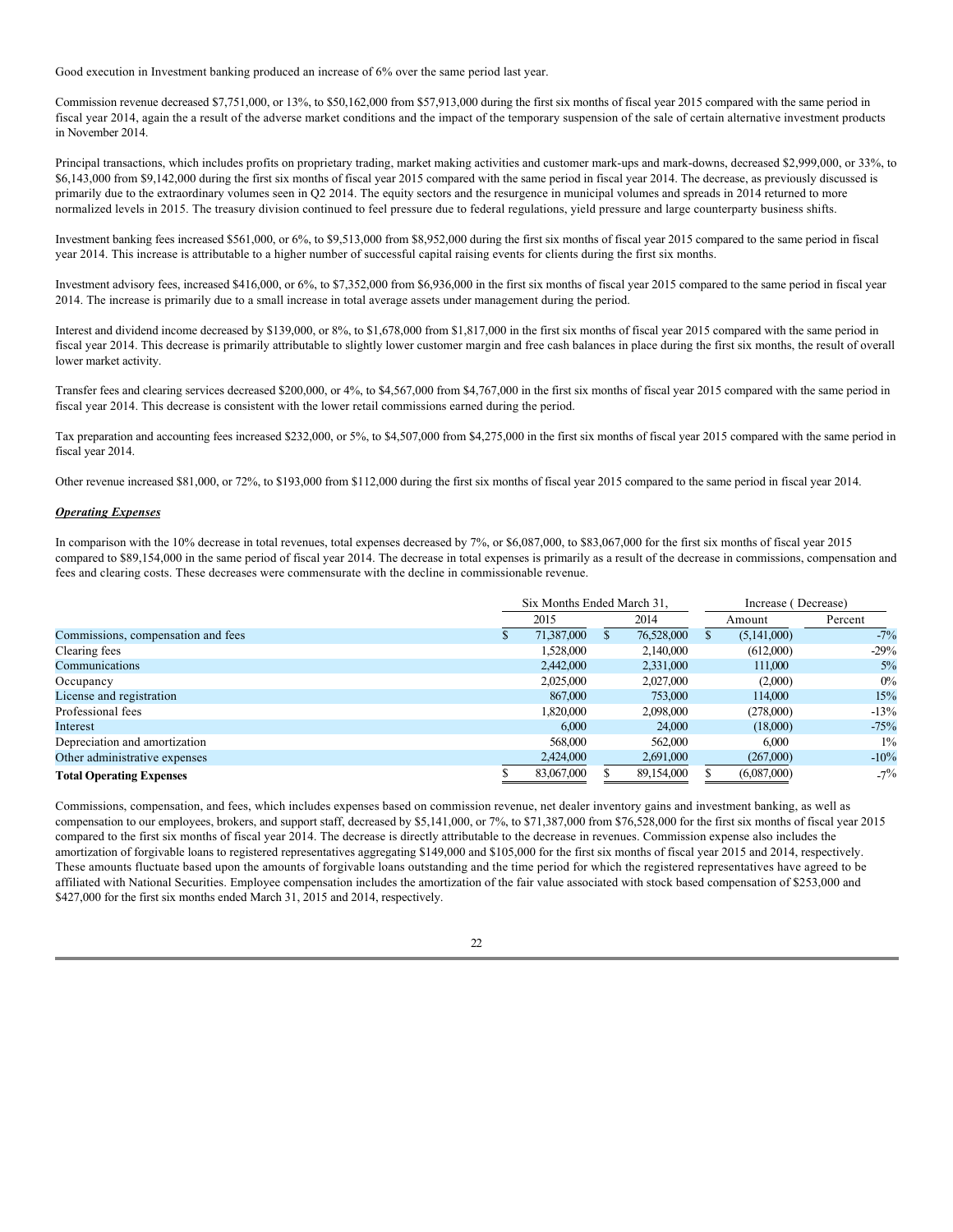Clearing fees decreased \$612,000, or 29%, to 1,528,000 from \$2,140,000 in the first six months of fiscal year 2015 compared to the first six months of fiscal year 2014. The decrease is partly a result of the decline in total transactions executed during the first six months of fiscal 2015 as compared to the same quarter in fiscal year 2014, combined with negotiated reductions in certain clearing costs and amortization of deferred clearing credits, when the Company signed coterminous amendments to its clearing agreements with National Financial Services, its primary clearing firm for the Broker Dealer Subsidiaries.

Communications expenses increased by \$111,000, or 5%, to \$2,442,000 from \$2,331,000 in the first six months of fiscal year 2015 compared with the same period in fiscal year 2014. This increase is primarily due to the updating of services within the Gilman branches.

Occupancy expenses decreased \$2,000 to \$2,025,000 from \$2,027,000 in the first six months of fiscal year 2015 compared with the same period in fiscal year 2014. Savings from the consolidation of two Gilman offices into one began to take effect in the second quarter of 2015.

License and registration fees increased \$114,000, or 15%, to \$867,000 from \$753,000 in the first six months of fiscal year 2015 compared with the same period of fiscal year 2014. This increase is primarily due to the Company paying \$45,000 for its new NASDAQ listing in March 2015 and higher fees for newly registered associates and branches in the first six months of 2015 as compared to the same period in 2014.

Professional fees decreased \$278,000, or 13%, to \$1,820,000 from \$2,098,000 in the first six months of fiscal year 2015 compared with the first six months of fiscal year 2014. This decrease is attributed to the Company having collected more of its defense costs associated with various arbitrations from its registered representatives.

Interest expense decreased by \$18,000, or 75%, to \$6,000 from \$24,000 in the first six months of fiscal year 2015 compared with the first six months of fiscal year 2014.

Depreciation and amortization expenses increased \$6,000, or 1%, to \$568,000 from \$562,000 in the first six months of fiscal year 2015 compared with the first six months of fiscal year 2014.

Other administrative expenses decreased \$267,000, or 10%, to \$2,424,000 from \$2,691,000 in the first six months of fiscal year 2015 compared with the first six months of fiscal year 2014. This decrease is primarily attributable to cost cutting of insurance and office supplies.

#### **NON-G.A.A.P. INFORMATION**

Management considers earnings before interest, taxes, depreciation and amortization, or EBITDA, as adjusted, an important indicator in evaluating our business on a consistent basis across various periods. Due to the significance of non-recurring items, EBITDA, as adjusted, enables our Board of Directors and management to monitor and evaluate our business on a consistent basis. We use EBITDA, as adjusted, as a primary measure, among others, to analyze and evaluate financial and strategic planning decisions regarding future operating investments and potential acquisitions. We believe that EBITDA, as adjusted, eliminates items that are not part of our core operations, such as interest expense and amortization expense associated with intangible assets, or items that do not involve a cash outlay, such as stockrelated compensation. EBITDA, as adjusted should be considered in addition to, rather than as a substitute for, pre-tax income, net income and cash flows from operating activities.

For the three months ended March 31, 2015 and 2014, EBITDA, as adjusted, was \$997,000 and \$4,271,000, respectively. This decrease of \$3,274,000 or 77%, in the three months ended March 31, 2015 over the same period in 2014 resulted from a decrease in revenues and the resulting lower operating income in the current period.

For the six months ended March 31, 2015 and 2014, EBITDA, as adjusted, was \$2,024,000 and \$5,876,000, respectively. This decrease of \$3,852,000 or 66%, in the six months ended March 31, 2015 over the same period in 2014 resulted from a decrease in revenues and the resulting lower operating income in the first half of 2015.

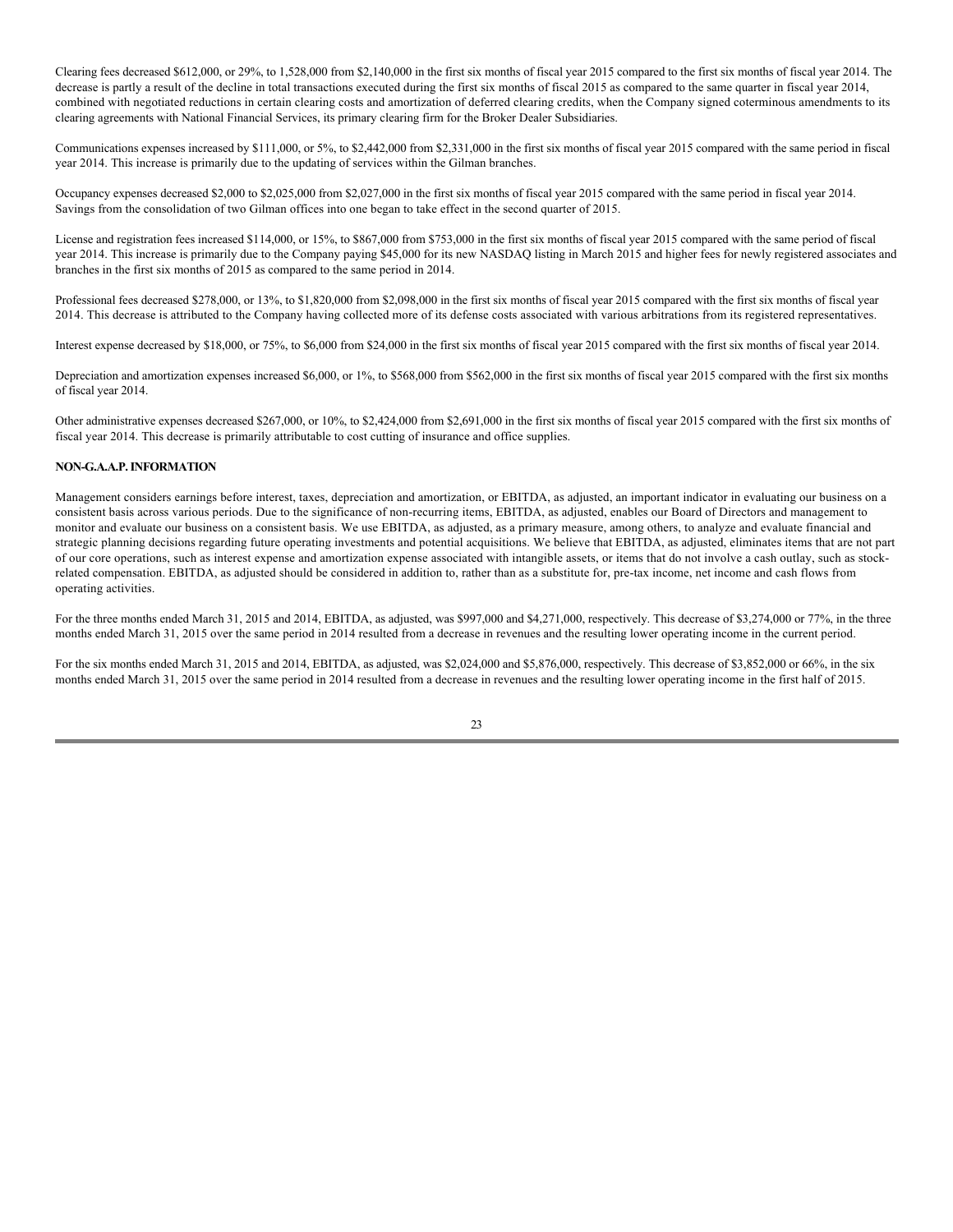The following table presents a reconciliation of EBITDA, as adjusted, to net income as reported in accordance with generally accepted accounting principles, or GAAP:

|                               | Three Months Ended<br>March 31. |         |      |           | Six Months Ended<br>March 31, |           |      |           |  |      |  |
|-------------------------------|---------------------------------|---------|------|-----------|-------------------------------|-----------|------|-----------|--|------|--|
|                               |                                 | 2015    |      | 2014      |                               |           |      | 2015      |  | 2014 |  |
| Net income, as reported       | \$                              | 337,000 | - \$ | 3,560,000 | \$                            | 631,000   | - \$ | 4,519,000 |  |      |  |
| Interest expense              |                                 | 2,000   |      | 8,000     |                               | 6,000     |      | 24,000    |  |      |  |
| Income taxes                  |                                 | 196,000 |      | 134,000   |                               | 417,000   |      | 241,000   |  |      |  |
| Depreciation                  |                                 | 82,000  |      | 101,000   |                               | 159,000   |      | 201,000   |  |      |  |
| Amortization                  |                                 | 212,000 |      | 197,000   |                               | 409,000   |      | 361,000   |  |      |  |
| <b>EBITDA</b>                 |                                 | 829,000 |      | 4,000,000 |                               | 1.622.000 |      | 5,346,000 |  |      |  |
| Non-cash compensation expense |                                 | 85,000  |      | 217,000   |                               | 253,000   |      | 425,000   |  |      |  |
| Forgivable loan amortization  |                                 | 83,000  |      | 54,000    |                               | 149,000   |      | 105,000   |  |      |  |
| EBITDA, as adjusted           |                                 | 997,000 |      | 4,271,000 |                               | 2,024,000 |      | 5,876,000 |  |      |  |

EBITDA, adjusted for forgivable loan amortization and non-cash compensation expense, is a key metric we use in evaluating our business. EBITDA is considered a non-GAAP financial measure as defined by Regulation G, promulgated by the SEC.

#### **Liquidity and Capital Resources**

|                                                            | Ending Balance at<br>March 31. |            |  |            | Average Balance during |                     |  |            |  |
|------------------------------------------------------------|--------------------------------|------------|--|------------|------------------------|---------------------|--|------------|--|
|                                                            |                                |            |  |            |                        | first six months of |  |            |  |
|                                                            |                                | 2015       |  | 2014       |                        | 2015                |  | 2014       |  |
| Cash                                                       |                                | 23.924,000 |  | 21.404,000 |                        | 24.195,000          |  | 20,695,000 |  |
| Receivables from broker-dealers and clearing organizations |                                | 3,632,000  |  | 4,332,000  |                        | 4.309,000           |  | 4,314,000  |  |
| Securities owned                                           |                                | 914,000    |  | 691,000    |                        | 988,000             |  | 533,000    |  |
|                                                            |                                |            |  |            |                        |                     |  |            |  |
| Accounts payable, accrued expenses and other liabilities   |                                | 17.648,000 |  | 19.536,000 |                        | 18,442,000          |  | 17,111,000 |  |

We maintain a reasonably high level of liquidity on our balance sheet. At March 31, 2015 and 2014, respectively, 44% and 54%, of our total assets consisted of cash, securities owned and receivables from clearing brokers and other broker-dealers and others. The level of cash used in each asset class is subject to fluctuation based on market volatility, revenue production and trading activity in the marketplace.

National Securities is subject to the Securities and Exchange Commission Uniform Net Capital Rule (Rule 15c3-1) (the "Rule"), which, among other things, requires the maintenance of minimum net capital. In February 2015, pursuant to a directive form FINRA, National Securities reverted back to using the alternative method of computing net capital from the aggregate indebtedness method. At March 31, 2015, National Securities had net capital of \$7,165,930 which was \$6,915,930 in excess of its required net capital of \$250,000. National Securities claims exemption from the provisions of the SEC's Rule 15c3-3 pursuant to paragraph (k) (2) (ii) as it clears its customer transactions through its correspondent brokers on a fully disclosed basis.

vFinance Investments is subject to the Rule, which, among other things, requires the maintenance of minimum net capital and requires that the ratio of aggregate indebtedness to net capital, both as defined, shall not exceed 15 to 1. At March 31, 2015, vFinance Investments had net capital of \$3,003,962 which was \$2,003,962 in excess of its required net capital of \$1,000,000. vFinance Investments percentage of aggregate indebtedness to net capital was 153.8%. vFinance Investments claims exemption from the provisions of the SEC's Rule 15c3-3 pursuant to paragraph (k) (2) (ii) as it clears its customer transactions through its correspondent brokers on a fully disclosed basis.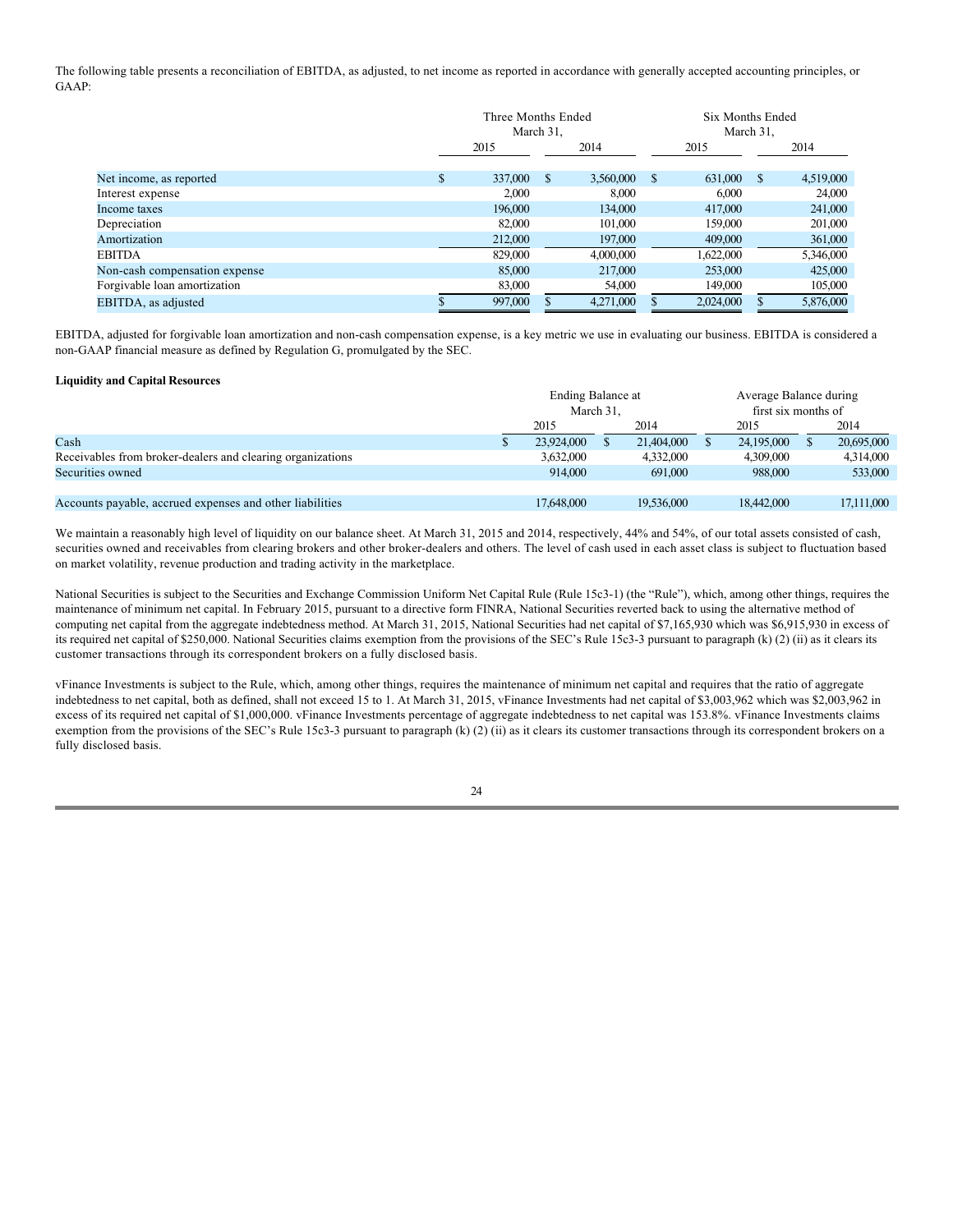Advances, dividend payments and other equity withdrawals from its Broker-Dealer Subsidiaries are restricted by the regulations of the SEC, and other regulatory agencies. These regulatory restrictions may limit the amounts that a subsidiary may dividend or advance to the Company.

During the first six months of fiscal 2015 and 2014, the Broker-Dealer Subsidiaries were in compliance with the rules governing dividend payments and other equity withdrawals.

The Company extends unsecured credit in the normal course of business to its brokers. The determination of the appropriate amount of the reserve for uncollectible accounts is based upon a review of the amount of credit extended, the length of time each receivable has been outstanding, and the specific individual brokers from whom the receivables are due.

We do not have any material commitments for capital expenditures. We routinely purchase computer equipment and technology to maintain or enhance the productivity of our employees and such capital expenditures amounted to \$211,000 and \$72,000 during the first six months of fiscal 2015 and 2014, respectively.

|                                                                    | Six months ended<br>March 31, |   |             |  |
|--------------------------------------------------------------------|-------------------------------|---|-------------|--|
|                                                                    | 2015                          |   | 2014        |  |
| Cash flows from operating activities                               |                               |   |             |  |
| Net income                                                         | \$<br>631,000                 | S | 4,519,000   |  |
| Non-cash adjustments                                               |                               |   |             |  |
| Depreciation and amortization                                      | 568,000                       |   | 563,000     |  |
| Stock based compensation                                           | 253,000                       |   | 425,000     |  |
| Deferred tax expense                                               | 374,000                       |   |             |  |
| Other                                                              | 244,000                       |   | 252,000     |  |
| Changes in assets and liabilities                                  |                               |   |             |  |
| Receivables from clearing organizations, broker-dealers and others | 901,000                       |   | 289,000     |  |
| Accounts payable and accrued expenses and other liabilities        | (2,156,000)                   |   | (461,000)   |  |
| Prepaid expenses                                                   | (981,000)                     |   | (324,000)   |  |
| Other                                                              | (164,000)                     |   | (26,000)    |  |
| Net cash used in operating activities                              | (330,000)                     |   | 5,237,000   |  |
|                                                                    |                               |   |             |  |
| Cash flows from investing and financing activities                 |                               |   |             |  |
| Acquisition-related cash acquired                                  | $\overline{\phantom{a}}$      |   | 1,654,000   |  |
| Payment of certain liabilities of acquired entity                  |                               |   | (5,400,000) |  |
| Purchase of fixed assets                                           | (211,000)                     |   | (72,000)    |  |
| Net cash used in investing activities                              | (211,000)                     |   | (3,818,000) |  |
| Net (decrease) increase in cash                                    | (541,000)                     |   | 1,419,000   |  |

*Six months ended March 31, 2015*

The decrease in receivables from clearing organizations, broker-dealers and others during the first six months of fiscal 2015 is primarily due to the lower revenue performance in the commissions earned during the last month of a given quarter as compared to the same month of the previous year. These receivables are typically received within 10 days of the close of the month.

The decrease in accounts payable, accrued expenses and other liabilities is primarily due to timing differences in payments of commissions and other payables which may vary depending when they are earned during the respective quarters. Additionally, we paid approximately \$1,123,000 in income taxes during the six months ended March 31, 2015 which were included in accounts payable and accrued expenses and other liabilities.

*Six months ended March 31, 2014*

The decrease in receivables from clearing organizations, broker-dealers and others during the first half of fiscal 2014 is primarily due to the lower revenue in the first six months of 2014. Receivables are typically received within 10 days of the close of the month.

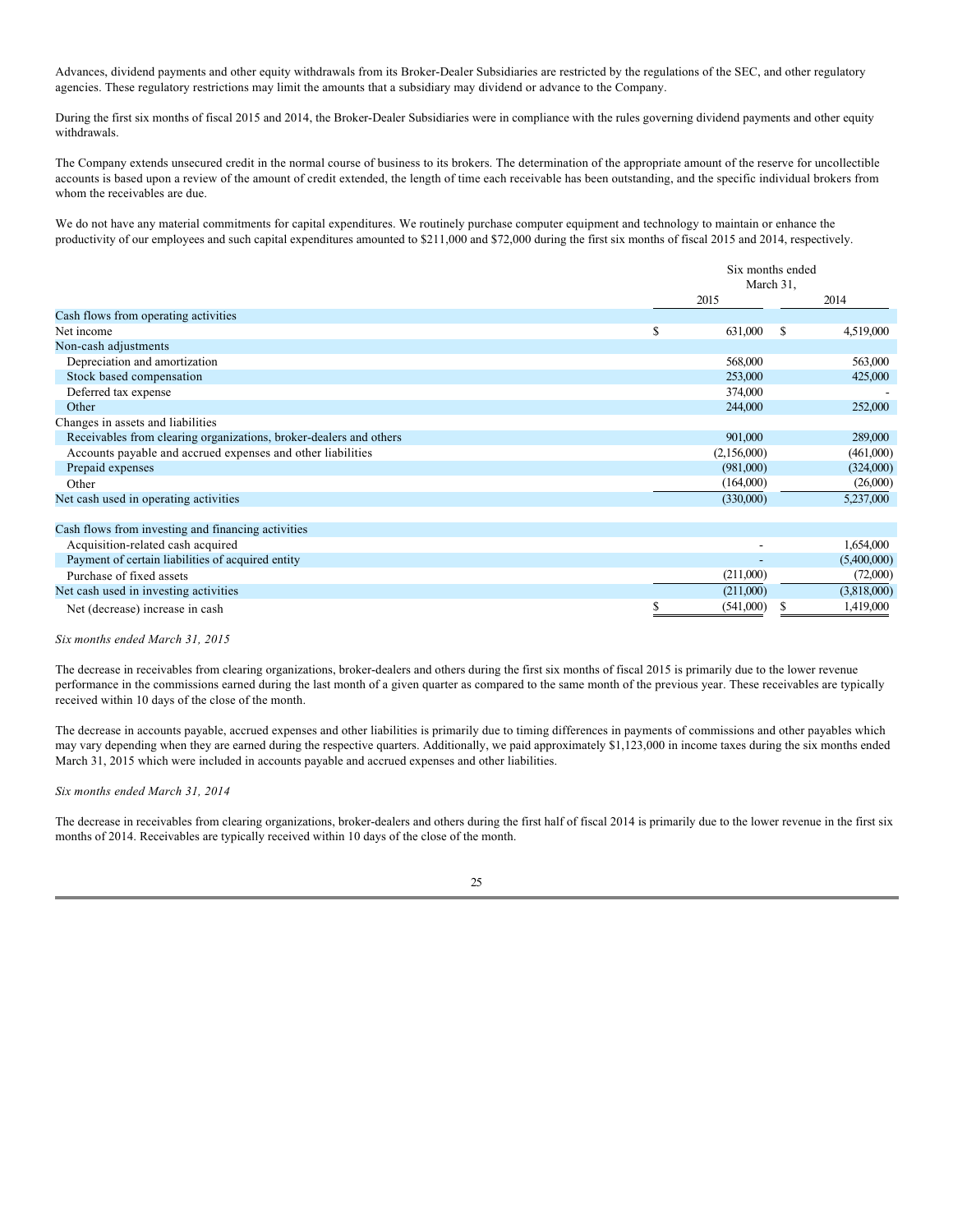The decrease in accounts payable, accrued expenses and other liabilities is primarily due to timing differences in payments of commissions and other payable which may vary depending when they are earned during the respective quarters.

Cash provided by investing activities during the first half of 2014 amounted to \$1,582,000 and is primarily attributable to cash acquired of \$1,654,000 resulting from the Gilman merger. Cash used in financing activities of \$5,400,000 was for the payment of certain liabilities of Gilman at the date of closing of the merger.

### **OFF-BALANCE SHEET ARRANGEMENTS**

We do not have any off-balance sheet arrangements that have or are reasonably likely to have a material current or future effect on our financial condition, changes in financial condition, revenues or expenses, results of operations, liquidity, capital expenditures or capital resources.

# **ITEM 3. QUANTITATIVE AND QUALITATIVE DISCLOSURES ABOUT MARKET RISK**

#### **Market Risk**

The Company's primary market risk arises from the fact that it engages in proprietary trading and makes markets in equity securities. Accordingly, the Company may be required to maintain certain amounts of inventories in order to facilitate customer order flow. The Company may incur losses as a result of price movements in these inventories due to changes in interest rates, foreign exchange rates, equity prices and other political factors. The Company is not subject to direct market risk due to changes in foreign exchange rates. However, the Company is subject to market risk as a result of changes in interest rates and equity prices, which are affected by global economic conditions. The Company manages its exposure to market risk by limiting its net long or short positions. Trading and inventory accounts are monitored daily by management and the Company has instituted position limits.

Credit risk represents the amount of accounting loss the Company could incur if counterparties to its proprietary transactions fail to perform and the value of any collateral proves inadequate. Although credit risk relating to various financing activities is reduced by the industry practice of obtaining and maintaining collateral, the Company maintains more stringent requirements to further reduce its exposure. The Company monitors its exposure to counterparty risk on a daily basis by using credit exposure information and monitoring collateral values. The Company maintains a credit committee, which reviews margin requirements for large or concentrated accounts and sets higher requirements or requires a reduction of either the level of margin debt or investment in high-risk securities or, in some cases, requiring the transfer of the account to another broker-dealer.

The Company monitors its market and credit risks daily through internal control procedures designed to identify and evaluate the various risks to which the Company is exposed. There can be no assurance, however, that the Company's risk management procedures and internal controls will prevent losses from occurring as a result of such risks.

The following table shows the quoted market values of marketable securities we owned ("long") and securities we sold but have not yet purchased ("short"), as of March 31, 2015:

|                               |            |  | Securities |  |
|-------------------------------|------------|--|------------|--|
|                               |            |  | sold, but  |  |
|                               | Securities |  | not yet    |  |
|                               | owned      |  | purchased  |  |
| Corporate stocks              | 237,000    |  |            |  |
| Municipal bonds               | 503,000    |  | 34,000     |  |
| Restricted stock and warrants | 174,000    |  |            |  |
| Total                         | 914,000    |  | 34,000     |  |

#### **Operational Risk**

Operational risk generally refers to the risk of loss resulting from our operations, including, but not limited to, improper or unauthorized execution and processing of transactions, deficiencies in our technology or financial operating systems and inadequacies or breaches in our control processes. We operate in a dynamic market and are reliant on the ability of our employees and systems to process a large number of transactions. These risks are less direct and quantifiable than credit and market risk, but managing them is critical, particularly in a rapidly changing environment with increasing transaction volumes. In the event of a breakdown or improper operation of systems or improper action by employees, we could suffer financial loss, regulatory sanctions and damage to our reputation. Business continuity plans exist for critical systems, and redundancies are built into the systems as deemed appropriate. In order to mitigate and control operational risk, we have developed and continue to enhance specific policies and procedures that are designed to identify and manage operational risk at appropriate levels throughout our organization and within various departments. These control mechanisms attempt to ensure that operational policies and procedures are being followed and that our employees operate within established corporate policies and limits.

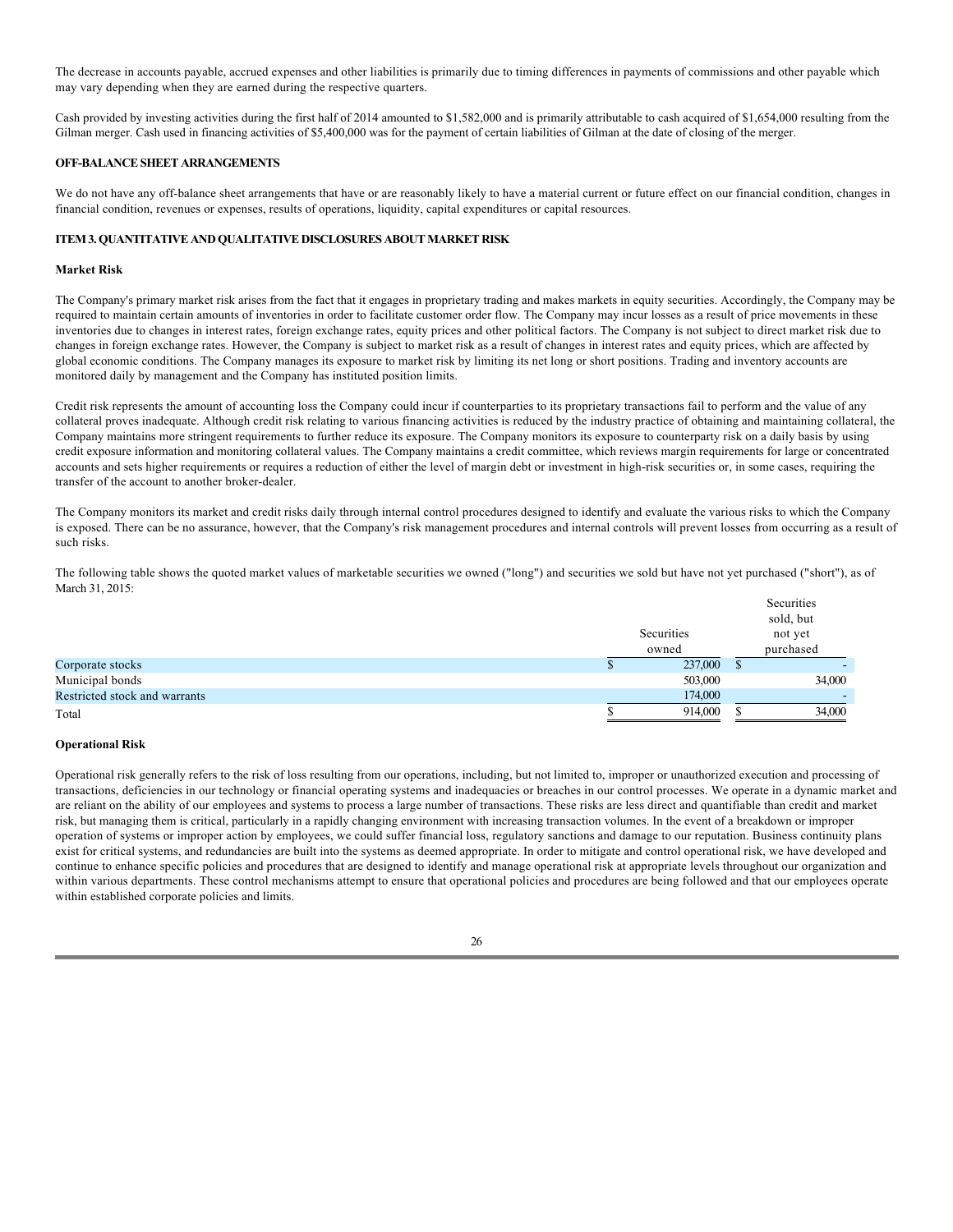#### **Risk Management**

We have established various committees of the Board of Directors to manage the risks associated with our business. Our Audit Committee was established for the primary purpose of overseeing (i) the integrity of our unaudited and audited condensed consolidated financial statements, (ii) our compliance with legal and regulatory requirements that may impact our unaudited condensed consolidated financial statements or financial operations, (iii) the independent auditor's qualifications and independence and (iv) the performance of our independent auditor and internal audit function.

In addition, we have written policies and procedures that govern the conduct of business by our employees and our relationship with our clients. Our client policies address the extension of credit for client accounts, data and physical security, compliance with industry regulation and codes of ethics to govern employee conduct among other matters.

# **ITEM 4. CONTROLS AND PROCEDURES**

#### Evaluation of disclosure controls and procedures.

Disclosure controls and procedures are our controls and other procedures that are designed to ensure that information required to be disclosed by us in the reports that we file or submit under the Securities Exchange Act of 1934, as amended (the "Exchange Act"), is recorded, processed, summarized and reported, within the time periods specified in the SEC's rules and forms. Disclosure controls and procedures include, without limitation, controls and procedures designed to ensure that information required to be disclosed by us in the reports that we file or submit under the Exchange Act, is accumulated and communicated to our management, including our principal executive officer and principal financial officer, as appropriate to allow timely decisions regarding disclosure.

Based on our evaluation of disclosure controls and procedures (as defined in the Exchange Act Rules 13a-15(e) and 15d-15(e)) required by the Exchange Act Rules 13a-15(b) or 15d-15(b), our Chief Executive Officer and Chief Financial Officer have concluded that, as of the end of the period covered by this report, our disclosure controls and procedures were adequate and effective to ensure that material information relating to us and our consolidated subsidiaries would be made known to them by others within those entities, particularly during the period in which this Quarterly Report on Form 10-Q was being prepared.

#### Changes in internal controls.

There were no changes in our internal control over financial reporting during the quarter ended March 31, 2015, that have materially affected, or are reasonably likely to materially affect, our internal control over financial reporting.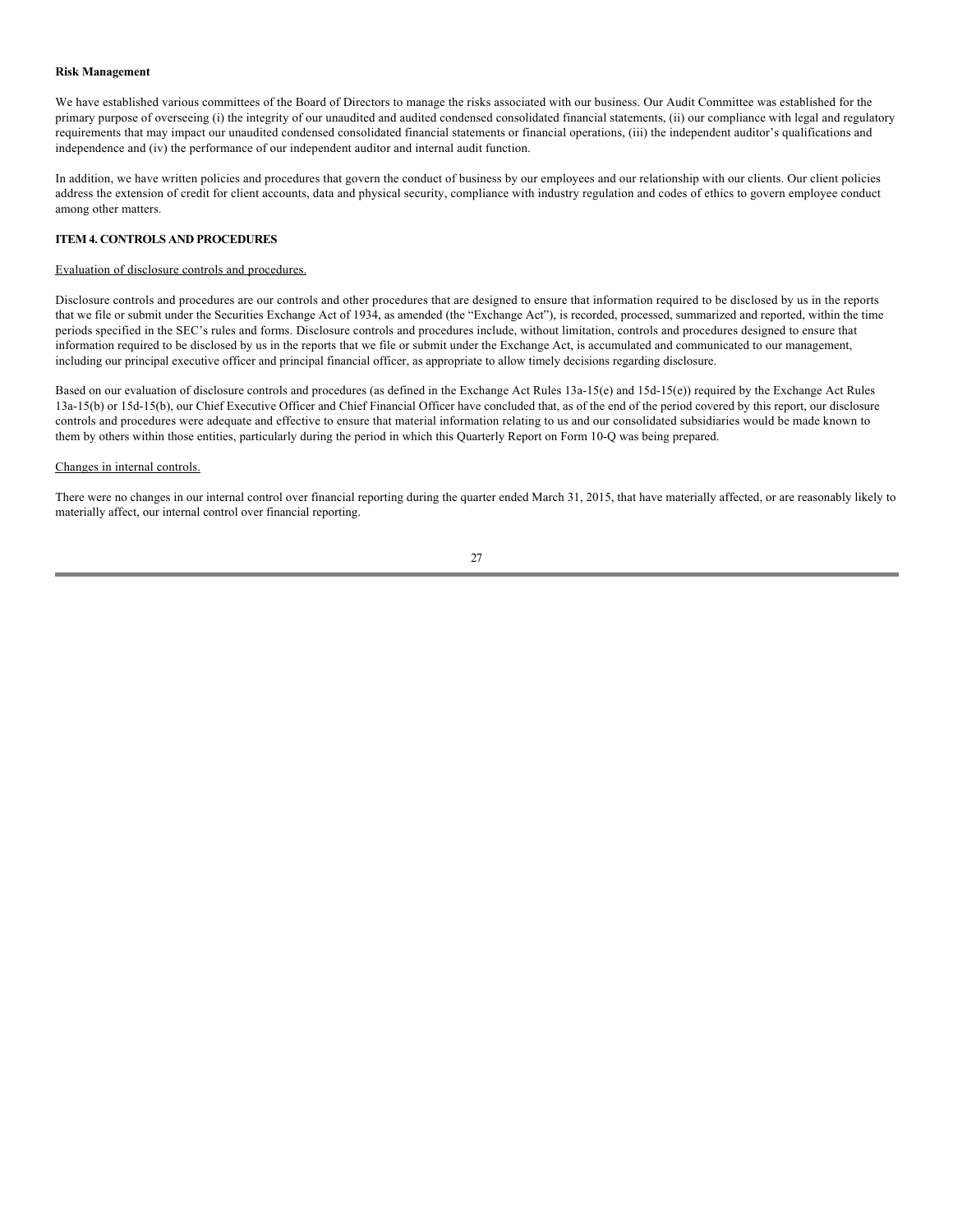# **PART II – OTHER INFORMATION**

#### **ITEM 1. LEGAL PROCEEDINGS**

The Company establishes liabilities for potential losses from complaints, legal actions, government investigations and proceedings where the Company believes that it is probable that a liability has been incurred and the amount of loss can be reasonably estimated. In making these decisions, the Company bases its judgments on its knowledge of the situations, consultations with legal counsel and its historical experience in resolving similar matters. In many lawsuits, arbitrations and regulatory proceedings, it is not possible to determine whether a liability has been incurred or to estimate the amount of that liability until the matter is close to resolution. However, accruals are reviewed regularly and are adjusted to reflect the Company's estimates of the impact of developments, rulings, advice of counsel and any other information pertinent to a particular matter. Because of the inherent difficulty in predicting the ultimate outcome of legal and regulatory actions, the Company cannot predict with certainty the eventual loss or range of loss related to such matters. These claims may be covered by our errors and omissions insurance policy. While the Company believes these claims are without merit, and will vigorously defend itself in these matters, and will assert insurance coverage and indemnification to the maximum extent possible, there can be no assurance that these lawsuits and arbitrations will not have a material adverse impact on the Company's financial position. At March 31, 2015 and September 30, 2014, the Company accrued approximately \$542,000 and \$440,000, respectively, for these matters, and are included in "Accounts Payable and other Accrued Expenses" in the accompanying consolidated statements of financial condition. The Company has included in "Professional fees" litigation and FINRA related expenses of \$411,000 and \$318,000 for the three months ended March 31, 2015 and 2014, respectively.

#### SUBSEQUENT EVENTS – New Hire Glenn Worman

# **ITEM 1A. RISK FACTORS**

There are no material changes from the risk factors previously disclosed in our Annual Report on Form 10-K for the fiscal year ended September 30, 2014.

### **ITEM 2. UNREGISTERED SALES OF EQUITY SECURITIES AND USE OF PROCEEDS**

None.

# **ITEM 3. DEFAULTS UPON SENIOR SECURITIES**

None.

### **ITEM 4. MINE SAFETY**

Not applicable

### **ITEM 5. OTHER INFORMATION**

None.

### **ITEM 6. EXHIBITS**

| 31.1         | Chief Executive Officer's Certificate pursuant to Section 302 of the Sarbanes-Oxley Act of 2002.                                                      |
|--------------|-------------------------------------------------------------------------------------------------------------------------------------------------------|
| 31.2         | Principal Financial Officer's Certificate pursuant to Section 302 of the Sarbanes-Oxley Act of 2002.                                                  |
| 32.1         | Chief Executive Officer's Certificate pursuant to Section 906 of the Sarbanes-Oxley Act of 2002.                                                      |
| 32.2         | Principal Financial Officer's Certificate pursuant to Section 906 of the Sarbanes-Oxley Act of 2002.                                                  |
| $101.$ INS** | <b>XBRL</b> Instance                                                                                                                                  |
| 101.SCH**    | <b>XBRL Taxonomy Extension Schema</b>                                                                                                                 |
| $101.CAL**$  | <b>XBRL Taxonomy Extension Calculation</b>                                                                                                            |
| 101.DEF**    | <b>XBRL Taxonomy Extension Definition</b>                                                                                                             |
| $101$ .LAB** | <b>XBRL Taxonomy Extension Labels</b>                                                                                                                 |
| 101.PRE**    | <b>XBRL Taxonomy Extension Presentation</b>                                                                                                           |
| ** XBRL      | information is furnished and not filed or a part of a registration statement or prospectus for purposes of sections 11 or 12 of the Securities Act of |
|              | 1933, as amended, is deemed not filed for purposes of section 18 of the Securities Exchange Act of 1934, as amended, and otherwise is not subject     |
|              | to liability under these sections.                                                                                                                    |

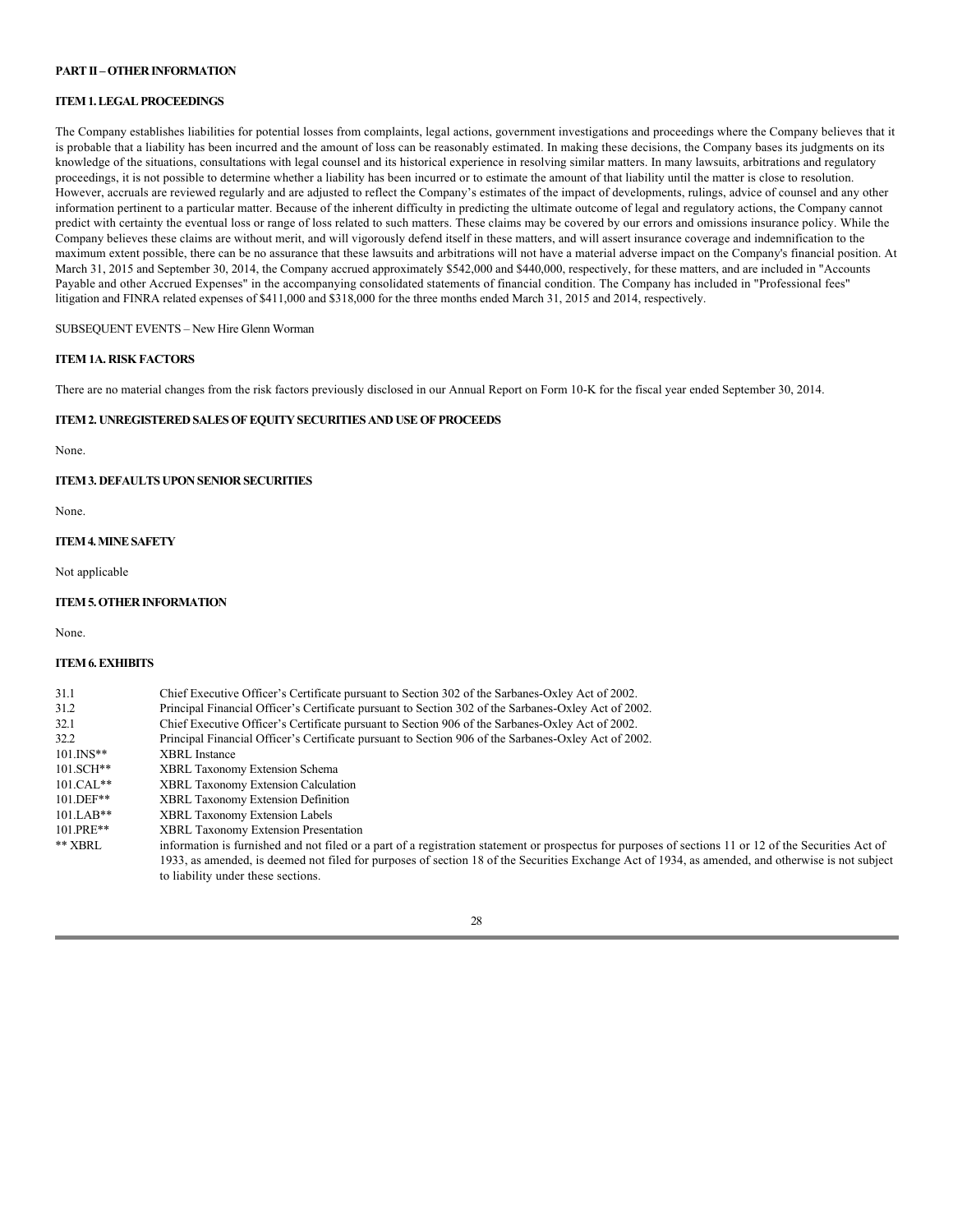# **SIGNATURES**

Pursuant to the requirements of the Securities Exchange Act of 1934, the registrant has duly caused this report to be signed on its behalf by the undersigned thereunto duly authorized.

# **NATIONAL HOLDINGS CORPORATION AND SUBSIDIARIES**

# May 15, 2015 By: /s/ Robert Fagenson

Robert Fagenson Chairman of the Board and Chief Executive Officer

May 15, 2015 By: /s/ Alan B. Levin

Alan B. Levin Chief Financial Officer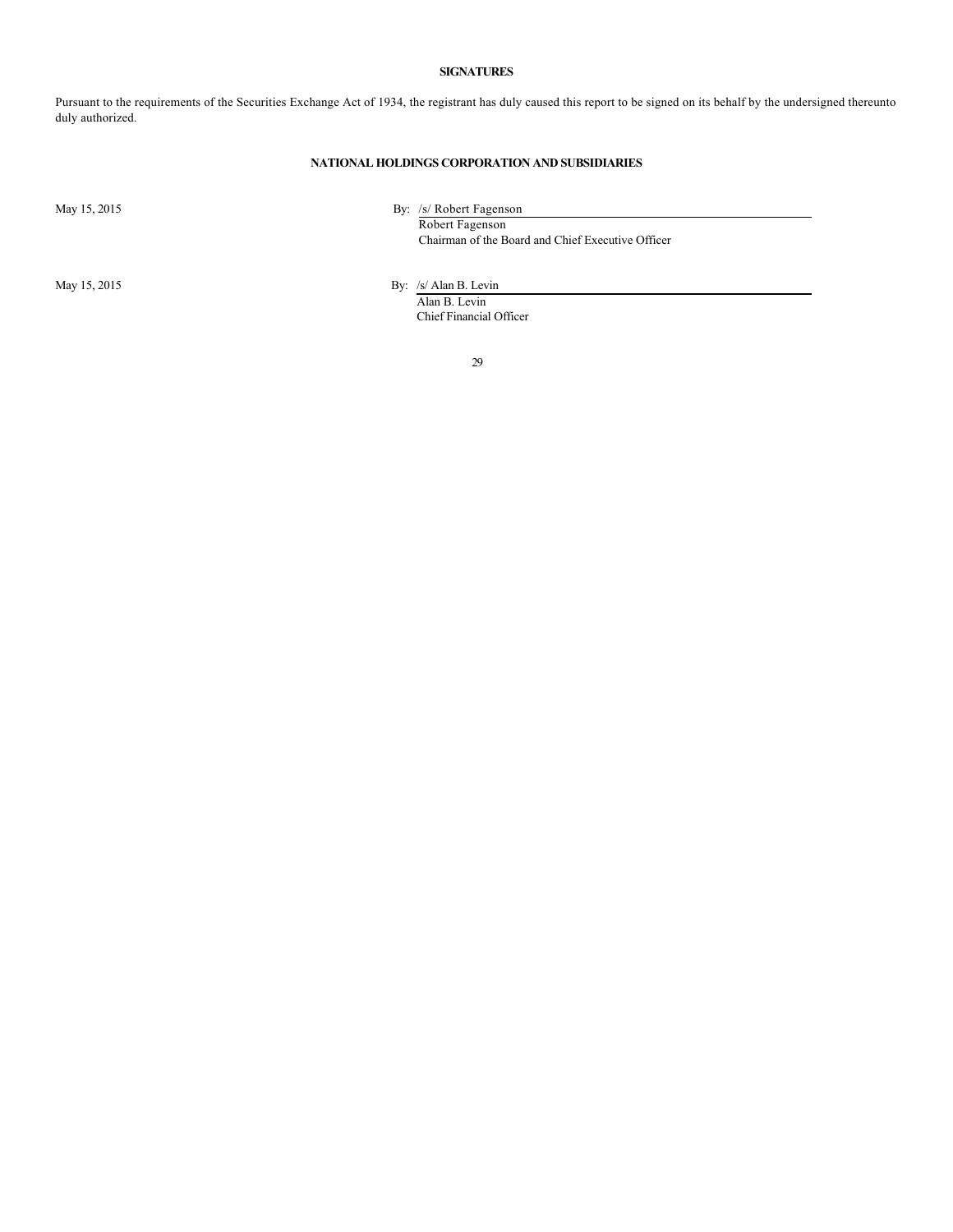# **CERTIFICATION PURSUANT TO SECTION 302 OF THE SARBANES-OXLEY ACT OF 2002**

I, Robert B. Fagenson, certify that:

- 1. I have reviewed this quarterly report on Form 10-Q of National Holdings Corporation;
- 2. Based on my knowledge, this report does not contain any untrue statement of a material fact or omit to state a material fact necessary to make the statements made, in light of the circumstances under which such statements were made, not misleading with respect to the period covered by this report;
- 3. Based on my knowledge, the financial statements, and other financial information included in this report, fairly present in all material respects the financial condition, results of operations and cash flows of the registrant as of, and for, the periods presented in this report;
- 4. The registrant's other certifying officer(s) and I are responsible for establishing and maintaining disclosure controls and procedures (as defined in Exchange Act Rules 13a-15(e) and 15d-15(e)) and internal control over financial reporting (as defined in Exchange Act Rules 13a-15(f) and 15d-15(f)) for the registrant and have:
	- a) designed such disclosure controls and procedures, or caused such disclosure controls and procedures to be designed under our supervision, to ensure that material information relating to the registrant, including its consolidated subsidiaries, is made known to us by others within those entities, particularly during the period in which this report is being prepared;
	- b) designed such internal control over financial reporting, or caused such internal control over financial reporting to be designed under our supervision, to provide reasonable assurance regarding the reliability of financial reporting and the preparation of financial statements for external purposes in accordance with generally accepted accounting principles;
	- c) evaluated the effectiveness of the registrant's disclosure controls and procedures and presented in this report our conclusions about the effectiveness of the disclosure controls and procedures, as of the end of the period covered by this report based on such evaluation; and
	- d) disclosed in this report any change in the registrant's internal control over financial reporting that occurred during the registrant's most recent fiscal quarter (the registrant's fourth fiscal quarter in the case of an annual report) that has materially affected, or is reasonably likely to materially affect, the registrant's internal control over financial reporting; and

5. The registrant's other certifying officer(s) and I have disclosed, based on our most recent evaluation of internal control over financial reporting, to the registrant's auditors and the audit committee of the registrant's board of directors (or persons performing the equivalent functions):

- a) all significant deficiencies and material weaknesses in the design or operation of internal control over financial reporting which are reasonably likely to adversely affect the registrant's ability to record, process, summarize and report financial information; and
- b) any fraud, whether or not material, that involves management or other employees who have a significant role in the registrant's internal control over financial reporting.

/s/ Robert B. Fagenson Robert B. Fagenson, Chief Executive Officer May 15, 2015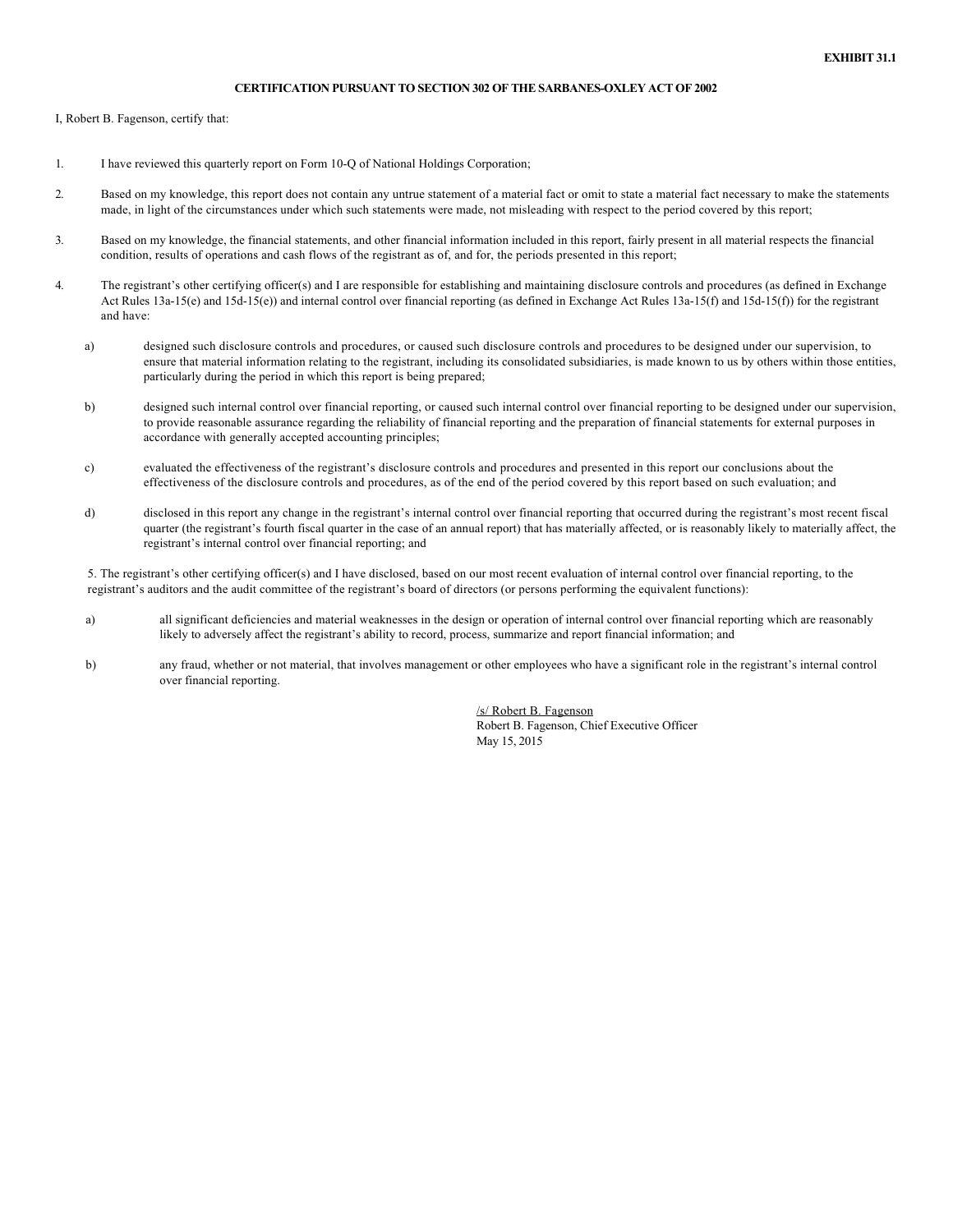# **CERTIFICATION PURSUANT TO SECTION 302 OF THE SARBANES-OXLEY ACT OF 2002**

I, Glenn C. Worman, certify that:

- 1. I have reviewed this quarterly report on Form 10-Q of National Holdings Corporation;
- 2. Based on my knowledge, this report does not contain any untrue statement of a material fact or omit to state a material fact necessary to make the statements made, in light of the circumstances under which such statements were made, not misleading with respect to the period covered by this report;
- 3. Based on my knowledge, the financial statements, and other financial information included in this report, fairly present in all material respects the financial condition, results of operations and cash flows of the registrant as of, and for, the periods presented in this report;
- 4. The registrant's other certifying officer(s) and I are responsible for establishing and maintaining disclosure controls and procedures (as defined in Exchange Act Rules 13a-15(e) and 15d-15(e)) and internal control over financial reporting (as defined in Exchange Act Rules 13a-15(f) and 15d-15(f)) for the registrant and have:
	- a) designed such disclosure controls and procedures, or caused such disclosure controls and procedures to be designed under our supervision, to ensure that material information relating to the registrant, including its consolidated subsidiaries, is made known to us by others within those entities, particularly during the period in which this report is being prepared;
	- b) designed such internal control over financial reporting, or caused such internal control over financial reporting to be designed under our supervision, to provide reasonable assurance regarding the reliability of financial reporting and the preparation of financial statements for external purposes in accordance with generally accepted accounting principles;
	- c) evaluated the effectiveness of the registrant's disclosure controls and procedures and presented in this report our conclusions about the effectiveness of the disclosure controls and procedures, as of the end of the period covered by this report based on such evaluation; and
	- d) disclosed in this report any change in the registrant's internal control over financial reporting that occurred during the registrant's most recent fiscal quarter (the registrant's fourth fiscal quarter in the case of an annual report) that has materially affected, or is reasonably likely to materially affect, the registrant's internal control over financial reporting; and

5. The registrant's other certifying officer(s) and I have disclosed, based on our most recent evaluation of internal control over financial reporting, to the registrant's auditors and the audit committee of the registrant's board of directors (or persons performing the equivalent functions):

- a) all significant deficiencies and material weaknesses in the design or operation of internal control over financial reporting which are reasonably likely to adversely affect the registrant's ability to record, process, summarize and report financial information; and
- b) any fraud, whether or not material, that involves management or other employees who have a significant role in the registrant's internal control over financial reporting.

/s/ Glenn C Worman Glenn C. Worman Executive Vice President - Finance (Principal Financial Officer) May 15, 2015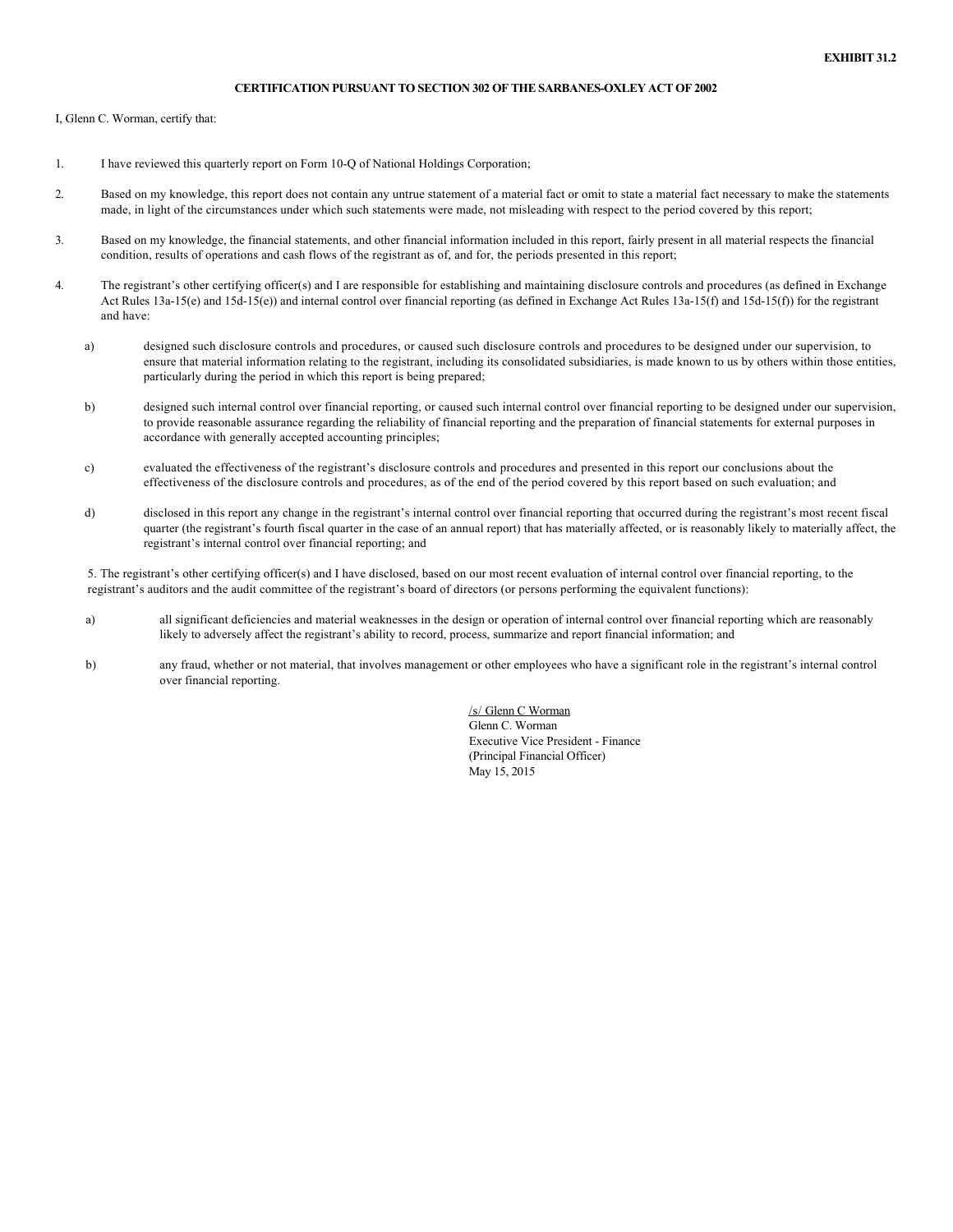# **CERTIFICATION PURSUANT TO 18 U.S.C. SECTION 1350, AS ADOPTED PURSUANT TO SECTION 906 OF THE SARBANES-OXLEY ACT OF 2002**

In connection with the Quarterly Report of National Holdings Corporation (the "Company") on Form 10-Q for the fiscal quarter ended March 31, 2015 as filed with the Securities and Exchange Commission on the date hereof (the "Report"), I, Robert B. Fagenson, Chief Executive Officer of the Company, certify, pursuant to 18 U.S.C. § 1350, as adopted pursuant to § 906 of the Sarbanes-Oxley Act of 2002, that, to my knowledge:

- (1) The Report fully complies with the requirements of section 13(a) or 15(d) of the Securities Exchange Act of 1934, as amended; and
- (2) The information contained in the Report fairly presents, in all material respects, the financial condition and results of operations of the Company.

/s/ Robert B. Fagenson Robert B. Fagenson Chief Executive Officer May 15, 2015